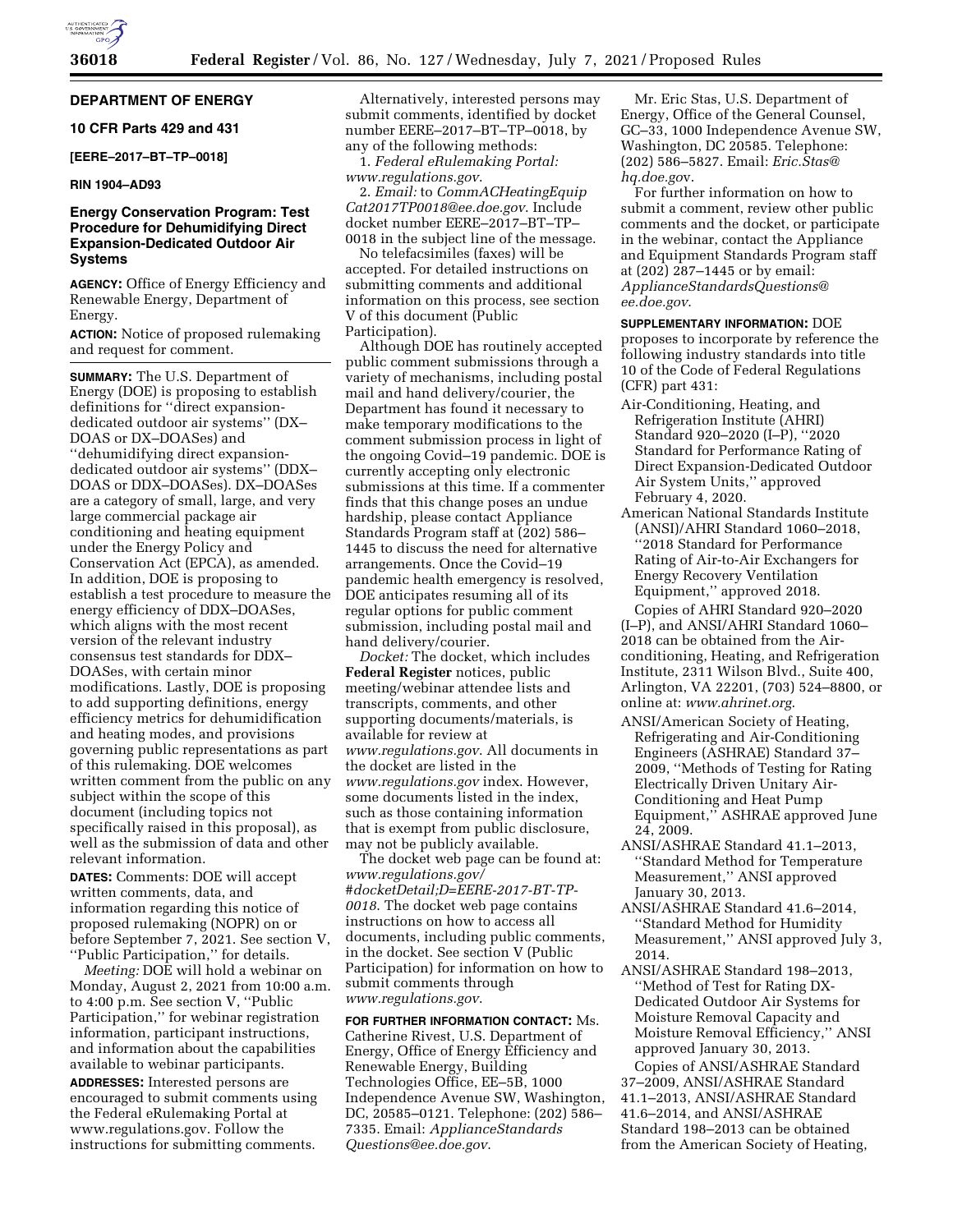Refrigerating and Air-Conditioning Engineers, 180 Technology Parkway, Peachtree Corners, GA 30092, (404)

636–8400, or online at: *[www.ashrae.org](http://www.ashrae.org)*. See section IV.M of this document for a further discussion of these standards.

### **Table of Contents**

- I. Authority and Background
	- A. Authority
	- B. Background
- II. Synopsis of the Notice of Proposed Rulemaking
- III. Discussion
	- A. Scope of Applicability
	- 1. Equipment Coverage
	- 2. Scope of Test Procedure
	- 3. Capacity Limit
	- 4. Industry Terminology
	- B. Test Procedure for Dehumidifying Dedicated Outdoor Air Systems
	- 1. Industry Consensus Test Standards
	- 2. Efficiency Metrics
	- a. Dehumidification Metric
	- b. Heating Metric
	-
	- c. ISMRE2 and ISCOP2 Weighting Factors 3. Test Method
	- a. Definitions
	- b. Break-In Period
	- c. Airflow-Measuring Apparatus
	- d. Test Operating Conditions
	- i. Target Supply and Return Airflow Rates
	- ii. Units With Cycle Reheat Functions
	- iii. Target Supply Air Dry-Bulb Temperature
	- iv. Target Supply Air Dew-Point **Temperature**
	- v. Units With Staged Capacity Control
	- e. Water-Cooled and Water-Source Heat Pump DX–DOAS Equipment
	- i. Test Conditions for Multiple-Inlet Water Sources
	- ii. Condenser Liquid Flow Rate
	- iii. Water Pump Effect
	- iv. Energy Consumption of Heat Rejection Fans and Chillers
	- v. Chilled Water Coil Exclusion
	- f. Defrost Energy Use for Air-Source Heat Pump
	- g. General Control Setting Requirements
	- h. Ventilation Energy Recovery Systems
	- i. Exhaust Air Transfer and Leakage
	- ii. Purge Angle Setting
	- iii. Return Air External Static Pressure Requirements
	- iv. Target Return Airflow Rate
	- i. Demand-Controlled Ventilation
	- j. Tolerances for Supply and Return Airflow and External Static Pressure
	- k. Secondary Dehumidification and Heating Capacity Tests
	- l. Corrections
	- i. Calculation of the Degradation Coefficient
	- ii. Non-Standard Low-Static Motor
	- iii. Calculation of Supplementary Heat Penalty
	- 4. Determination of Represented Values a. Basic Model
	-
	- b. Sampling Plan Requirements
	- c. Multiple Refrigerants
	- d. Alternative Energy-Efficiency Determination Methods
	- e. Rounding
	- 5. Configuration of Unit Under Test
- C. Other Comments
- D. Test Procedure Costs, Harmonization, and Other Topics
- 1. Test Procedure Costs and Impact
- 2. Harmonization With Industry Standards
- 3. Other Test Procedure Topics
- E. Compliance Date
- IV. Procedural Issues and Regulatory
	- Review
- A. Review Under Executive Order 12866
- B. Review Under the Regulatory Flexibility Act
- C. Review Under the Paperwork Reduction Act of 1995
- D. Review Under the National
- Environmental Policy Act of 1969
- E. Review Under Executive Order 13132
- F. Review Under Executive Order 12988
- G. Review Under the Unfunded Mandates
- Reform Act of 1995 H. Review Under the Treasury and General
- Government Appropriations Act, 1999 I. Review Under Executive Order 12630
- J. Review Under Treasury and General
- Government Appropriations Act, 2001
- K. Review Under Executive Order 13211
- L. Review Under Section 32 of the Federal Energy Administration Act of 1974
- M. Description of Materials Incorporated by Reference
- V. Public Participation
- A. Participation in the Webinar
- B. Procedure for Submitting Prepared General Statements for Distribution
- C. Conduct of the Webinar
- D. Submission of Comments
- E. Issues on Which DOE Seeks Comment VI. Approval of the Office of the Secretary

#### **I. Authority and Background**

Small, large, and very large commercial package air conditioning and heating equipment are included in the list of ''covered equipment'' for which DOE is authorized to establish and amend energy conservation standards and test procedures. (42 U.S.C. 6311(1)(B)–(D)) As defined by the Energy Policy and Conservation Act, as amended (EPCA), ''commercial package air conditioning and heating equipment'' means air-cooled, watercooled, evaporatively-cooled, or watersource (not including ground-watersource) electrically operated, unitary central air conditioners and central air conditioning heat pumps for commercial application. (42 U.S.C. 6311(8)(A)) Industry standards generally describe unitary central air conditioning equipment as one or more factory-made assemblies that normally include an evaporator or cooling coil and a compressor and condenser combination. Units equipped to also perform a heating function are included as well.<sup>1</sup> Direct expansion-dedicated outdoor air systems (DX–DOASes) provide

conditioning of outdoor ventilation air using a refrigeration cycle consisting of a compressor, condenser, expansion valve, and evaporator,<sup>2</sup> and therefore, DOE has initially concluded that DX– DOASes are a category of commercial package air conditioning and heating equipment subject to EPCA. An industry consensus test standard has been established for a subset of DX–DOASes (*i.e.,* dehumidifying DX–DOASes (DDX– DOASes)), which are the subject of this test procedure proposal. The following sections discuss DOE's authority to establish test procedures for DDX– DOASes, as well as relevant background information regarding DOE's proposed adoption of the industry consensus test standard, and proposed clarifications to the industry test procedure for this equipment.

# *A. Authority*

EPCA,3 as amended, among other things, authorizes DOE to regulate the energy efficiency of a number of consumer products and certain industrial equipment. Title III, Part C4 of EPCA, Public Law 94–163 (42 U.S.C. 6311–6317, as codified), added by Public Law 95–619, Title IV, § 441(a), established the Energy Conservation Program for Certain Industrial Equipment, which sets forth a variety of provisions designed to improve energy efficiency. This covered equipment includes small, large, and very large commercial package air conditioning and heating equipment. (42 U.S.C. 6311(1)(B)–(D)) DOE has initially determined that commercial package air conditioning and heating equipment includes DX–DOASes. As discussed in section I.B of this document, DX– DOASes had not previously been addressed in DOE rulemakings and are not currently subject to Federal test procedures or energy conservation standards.

Under EPCA, DOE's energy conservation program consists essentially of four parts: (1) Testing, (2) labeling, (3) Federal energy conservation standards, and (4) certification and enforcement procedures. Relevant provisions of EPCA specifically include definitions (42 U.S.C. 6311), energy conservation standards (42 U.S.C. 6313), test procedures (42 U.S.C. 6314),

<sup>1</sup>*See* American Society of Heating, Refrigerating and Air-Conditioning Engineers (ASHRAE) Standard 90.1, ''Energy Standard for Buildings Except Low-Rise Residential Buildings.''

<sup>2</sup>Other types of dedicated outdoor air systems are available that do not utilize direct expansion (*e.g.,*  units that use chilled water, rather than refrigerant, as the heat transfer medium); these are discussed in section III.B.3.e.v. of this document.

<sup>3</sup>All references to EPCA in this document refer to the statute as amended through the Energy Act of 2020, Public Law 116–260 (Dec. 27, 2020).

<sup>4</sup>For editorial reasons, upon codification in the U.S. Code, Part C was redesignated Part A–1.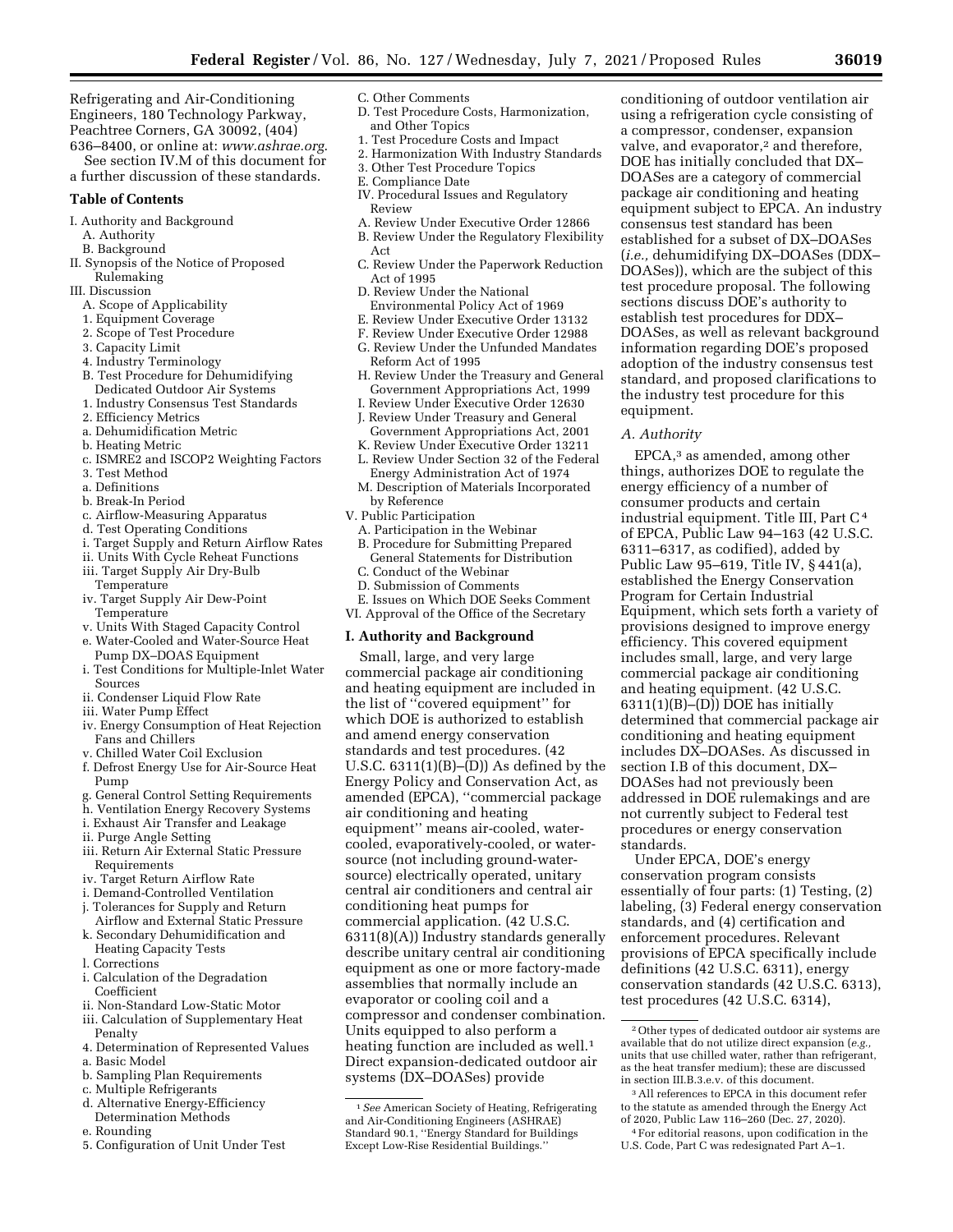labeling provisions (42 U.S.C. 6315), and the authority to require information and reports from manufacturers (42 U.S.C. 6316).

The Federal testing requirements consist of test procedures that manufacturers of covered equipment must use as the basis for: (1) Certifying to DOE that their equipment complies with the applicable energy conservation standards adopted pursuant to EPCA (42 U.S.C. 6316(b); 42 U.S.C. 6296), and (2) making representations about the efficiency of that equipment (42 U.S.C. 6314(d)). Similarly, DOE uses these test procedures to determine whether the equipment complies with relevant standards promulgated under EPCA.

Federal energy efficiency requirements for covered equipment established under EPCA generally supersede State laws and regulations concerning energy conservation testing, labeling, and standards. (42 U.S.C. 6316(a) and (b); 42 U.S.C. 6297) DOE may, however, grant waivers of Federal preemption in limited circumstances for particular State laws or regulations, in accordance with the procedures and other provisions of EPCA. (42 U.S.C. 6316(b)(2)(D))

Under 42 U.S.C. 6314, the statute also sets forth the criteria and procedures DOE is required to follow when prescribing or amending test procedures for covered equipment. Specifically, EPCA requires that any test procedure prescribed or amended shall be reasonably designed to produce test results which measure energy efficiency, energy use, or estimated annual operating cost of covered equipment during a representative average use cycle and requires that test procedures not be unduly burdensome to conduct. (42 U.S.C. 6314(a)(2))

EPCA requires that the test procedures for commercial package air conditioning and heating equipment be those generally accepted industry testing procedures or rating procedures developed or recognized by the Air-Conditioning, Heating, and Refrigeration Institute (AHRI) or by the American Society of Heating, Refrigerating and Air-Conditioning Engineers (ASHRAE), as referenced in ASHRAE Standard 90.1, ''Energy Standard for Buildings Except Low-Rise Residential Buildings'' (ASHRAE Standard 90.1). (42 U.S.C.  $6314(a)(4)(A)$  Further, if such an industry test procedure is amended, DOE must update its test procedure to be consistent with the amended industry test procedure, unless DOE determines, by rule published in the **Federal Register** and supported by clear and convincing evidence, that such amended test procedure would not meet

the requirements in 42 U.S.C. 6314(a)(2) and (3), related to representative use and test burden. (42 U.S.C. 6314(a)(4)(B))

EPCA also requires that, at least once every seven years, DOE evaluate test procedures for each type of covered equipment, including commercial package air conditioning and heating equipment to determine whether amended test procedures would more accurately or fully comply with the requirements for the test procedures not to be unduly burdensome to conduct and be reasonably designed to produce test results that reflect energy efficiency, energy use, and estimated operating costs during a representative average use cycle. (42 U.S.C. 6314(a)(1)–(3)) In addition, if DOE determines that a test procedure amendment is warranted, it must publish proposed test procedures in the **Federal Register** and afford interested persons an opportunity (of not less than 45 days duration) to present oral and written data, views, and arguments on the proposed test procedures. (42 U.S.C. 6314(b)) If DOE determines that test procedure revisions are not appropriate, DOE must publish in the **Federal Register** its determination not to amend the test

procedures. (42 U.S.C. 6314(a)(1)(A)(ii)) As discussed in section I.B of this document, a test procedure for a subset of DX–DOASes (*i.e.,* DDX–DOASes), was first specified by ASHRAE Standard 90.1 in the 2016 edition (ASHRAE Standard 90.1–2016). Pursuant to 42 U.S.C.  $6314(a)(4)(B)$ , and following updates to the relevant test procedures which were referenced in ASHRAE Standard 90.1, DOE is publishing this NOPR proposing to establish a test procedure for DDX–DOASes in satisfaction of its aforementioned obligations under EPCA.

### *B. Background*

From a functional perspective, DX– DOASes operate similarly to other categories of commercial package air conditioning and heat pump equipment, in that they provide conditioning using a refrigeration cycle consisting of a compressor, condenser, expansion valve, and evaporator. DX–DOASes provide ventilation and conditioning of 100-percent outdoor air to the conditioned space, whereas for typical commercial package air conditioners that are central air conditioners, outdoor air makes up only a small portion of the total airflow (usually less than 50 percent). DX–DOASes are typically installed in addition to a local, primary cooling or heating system (*e.g.,*  commercial unitary air conditioner, variable refrigerant flow system, chilled

water system, water-source heat pumps)—the DX–DOAS conditions the outdoor ventilation air, while the primary system provides cooling or heating to balance building shell and interior loads and solar heat gain. According to ASHRAE, a well-designed system using a DX–DOAS can ventilate a building at lower installed cost, reduce overall annual building energy use, and improve indoor environmental quality.5

On October 26, 2016, ASHRAE published ASHRAE Standard 90.1– 2016, which for the first time specified a test standard and efficiency standards for DX–DOASes. ASHRAE Standard 90.1–2016 (and the subsequent 2019 edition) defines DX–DOAS as a type of air-cooled, water-cooled, or watersource factory assembled product that dehumidifies 100% outdoor air to a low dew point and includes reheat that is capable of controlling the supply drybulb temperature of the dehumidified air to the designed supply air temperature. This conditioned outdoor air is then delivered directly or indirectly to the conditioned spaces. It may precondition outdoor air by containing an enthalpy wheel, sensible wheel, desiccant wheel, plate heat exchanger, heat pipes, or other heat or mass transfer apparatus.

Although ASHRAE Standard 90.1– 2016 uses the term ''DX–DOAS,'' the definition of this term provided therein describes a subset of DX–DOASes, specifically DDX–DOASes. The ASHRAE definition of ''DX–DOAS'' is generally equivalent to the equipment DOE is proposing to define as DDX– DOAS and for which DOE is proposing to adopt the industry consensus standard. DDX–DOASes dehumidify air to a low dew point. When operating in humid conditions, the dehumidification load from the outdoor ventilation air is a much larger percentage of the total cooling load for a DDX–DOAS than for a typical commercial air conditioner. Additionally, compared to a typical commercial air conditioner, the amount of total cooling (both sensible and latent) is much greater per pound of air for a DDX–DOAS at design conditions (*i.e.,* the warmest/most humid expected summer conditions), and a DDX–DOAS is designed to accommodate greater variation in entering air temperature and humidity (*i.e.,* a typical commercial air conditioner would not be able to dehumidify 100-percent outdoor ventilation air to the levels achieved by

<sup>5</sup>From the June 2018 ASHRAE eSociety Newsletter (Available at: *[www.ashrae.org/news/](http://www.ashrae.org/news/esociety/what-s-new-in-doas-and-refrigerant-research)  [esociety/what-s-new-in-doas-and-refrigerant](http://www.ashrae.org/news/esociety/what-s-new-in-doas-and-refrigerant-research)[research](http://www.ashrae.org/news/esociety/what-s-new-in-doas-and-refrigerant-research)*) (Last accessed May 24, 2021).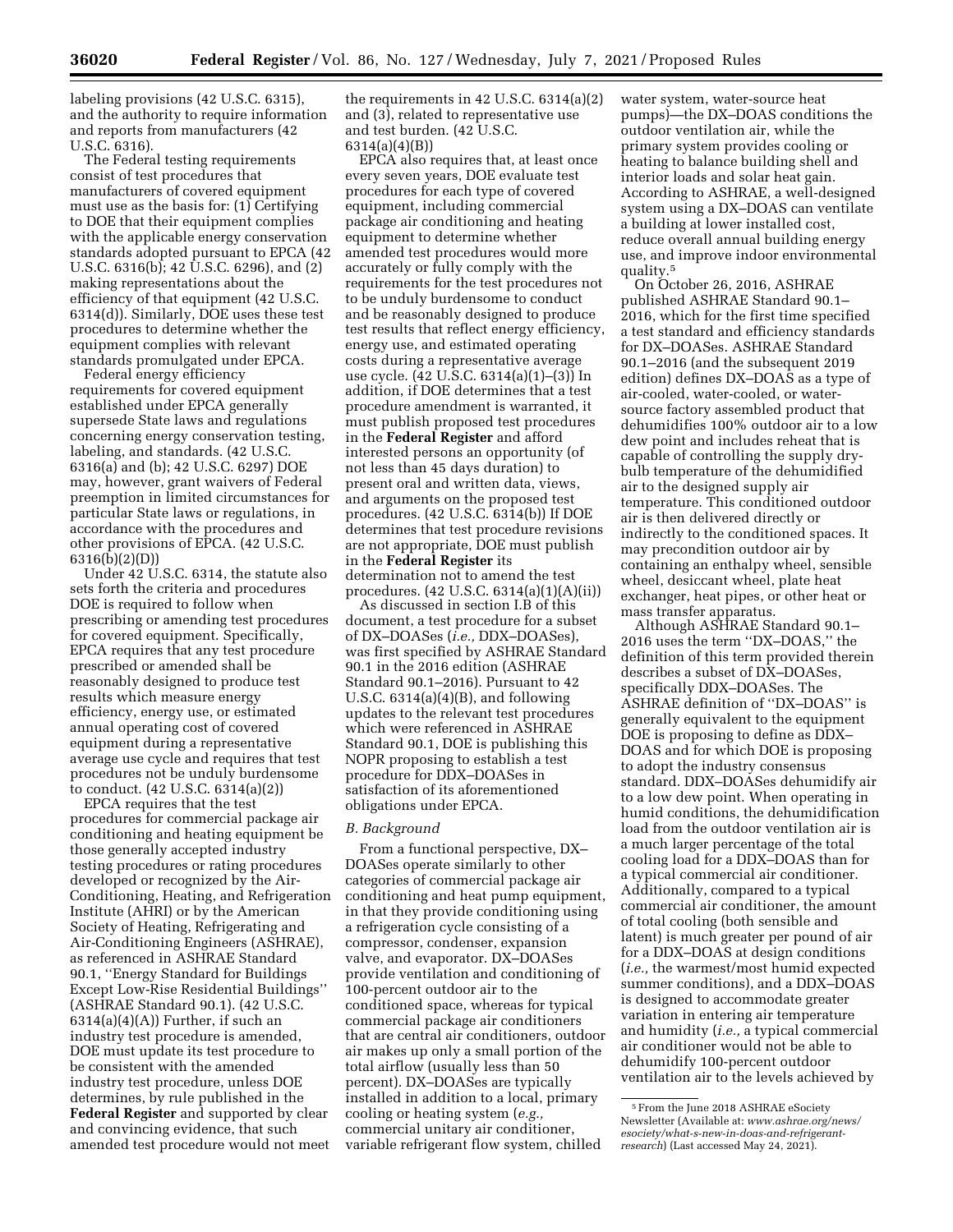a DDX–DOAS). Not all DX–DOASes have this dehumidification capability, which is why DOE is proposing a separate definition. (See section III.B.2.a of this NOPR for further details.)

The amendment to ASHRAE Standard 90.1 to specify an industry test standard for equipment that DOE calls DDX– DOAS triggered DOE's obligations vis-a` vis test procedures under 42 U.S.C.  $6314(a)(4)(B)$ , as outlined previously. On July 25, 2017, DOE published a request for information (RFI) (the July 2017 ASHRAE TP RFI) in the **Federal Register** to collect information and data to consider new and amended DOE test procedures for commercial package air conditioning and heating equipment,

given the test procedure updates included in ASHRAE Standard 90.1– 2016. 82 FR 34427. As part of the July 2017 ASHRAE TP RFI, DOE requested comment on several aspects regarding test procedures for DDX–DOASes in consideration of adopting a new DOE test procedure for this equipment, including: Incorporation by reference of the relevant industry test standard(s); efficiency metrics and calculations, and additional topics that may inform DOE's decisions in a future test procedure rulemaking.6 82 FR 34427, 34435–34439 (July 25, 2017). On October 25, 2019, ASHRAE published an updated version of ASHRAE Standard 90.1 (*i.e.,*  ASHRAE Standards 90.1–2019), which

maintained the DDX–DOAS provisions as first introduced in ASHRAE Standard 90.1–2016 without revisions.

DOE received a number of comments from interested parties in response to the July 2017 ASHRAE TP RFI, which covered multiple categories of equipment. Table I–1 lists the commenters relevant to DDX–DOASes, along with each commenter's abbreviated name used throughout this NOPR. DOE considered these comments in the preparation of this NOPR. Discussion of the relevant comments, and DOE's responses, are provided in the appropriate sections of this document.

### TABLE I–1—INTERESTED PARTIES PROVIDING DX–DOAS-RELATED COMMENTS ON THE JULY 2017 ASHRAE TEST PROCEDURE RFI

| Name                                                                                                                                                                                                                                                                                                                                            | Abbreviation    | Type <sup>1</sup>           |
|-------------------------------------------------------------------------------------------------------------------------------------------------------------------------------------------------------------------------------------------------------------------------------------------------------------------------------------------------|-----------------|-----------------------------|
| Appliance Standards Awareness Project (ASAP), Alliance to Save Energy (ASE), American Council<br>for an Energy-Efficient Economy (ACEEE), Northwest Energy Efficiency Alliance (NEEA), and<br>Northwest Power and Conservation Council (NPCC).                                                                                                  | Joint Advocates | IR.<br>EA                   |
| Carrier Corporation, part of United Technologies Climate, Controls & Security (CCS) business<br>Pacific Gas and Electric Company (PG&E), Southern California Gas Company (SoCalGas), San<br>Diego Gas and Electric (SDG&E), and Southern California Edison (SCE), collectively referred to<br>as California Investor-Owned Utilities (CA IOUs). | Ingersoll Rand  | м<br>м<br>м<br>м<br>м<br>IR |

1EA: Efficiency/Environmental Advocate; IR: Industry Representative; M: Manufacturer; U: Utility.

2 Mitsubishi commented that it fully supports all of the comments submitted by AHRI on DX–DOAS issues.

On February 14, 2020, DOE published a final rule updating its procedures for consideration of new and amended energy conservation standards at 10 CFR part 430, subpart C, appendix A, ''Procedures, Interpretations, and Policies for Consideration of New or Revised Energy Conservation Standards and Test Procedures for Consumer Products and Certain Commercial/ Industrial Equipment'' (the Process Rule). 85 FR 8626. As part of the update, the Process Rule now applies explicitly to commercial and industrial equipment. 10 CFR 431.4. The updated Process Rule also includes provisions specific to the consideration of new and amended energy conservation standards and test procedures for covered equipment subject to the ASHRAE provisions of EPCA. *See* Process Rule, 10 CFR part 430, subpart C, appendix A, sections 2 and 9.

With respect to DOE's consideration of changes to the relevant industry

consensus test procedure(s) for covered ASHRAE equipment, the Process Rule now provides that DOE will do so only if it can meet a very high bar to demonstrate the ''clear and convincing evidence'' threshold. 10 CFR part 430, subpart C, appendix A, section 9(b). Clear and convincing evidence would exist only where the specific facts and data made available to DOE regarding a particular ASHRAE amendment demonstrates that there is no substantial doubt that that the industry test procedure does not meet the EPCA requirements. *Id.* DOE will make this determination only after seeking data and information from interested parties and the public to help inform DOE's views. DOE will seek from interested stakeholders and the public data and information to assist in making this determination, prior to publishing a proposed rule to adopt a different test procedure. *Id.* 

### **II. Synopsis of the Notice of Proposed Rulemaking**

In this NOPR, DOE is proposing to establish a definition for DX–DOAS as a category of commercial package air conditioning and heating equipment and adopt a new test procedure for a subset of DX–DOASes (*i.e.,* DDX– DOASes), consistent with the industry consensus test standard as specified in ASHRAE Standard 90.1–2019. The proposed test procedure applies to all DDX–DOASes for which ASHRAE 90.1– 2019 specifies standards, with the exception of ground-water-source DDX– DOASes, as discussed in section III.A.1 of this NOPR. More specifically, DOE proposes to update 10 CFR 431.96, ''Uniform test method for the measurement of energy efficiency of commercial air conditioners and heat pumps,'' to adopt a new test procedure for DDX–DOASes as follows: (1) Incorporate by reference AHRI Standard 920–2020 (I–P), "Performance Rating of

<sup>6</sup> In the July 2017 ASHRAE TP RFI, DOE referred to DDX–DOASes simply as ''DOASes.''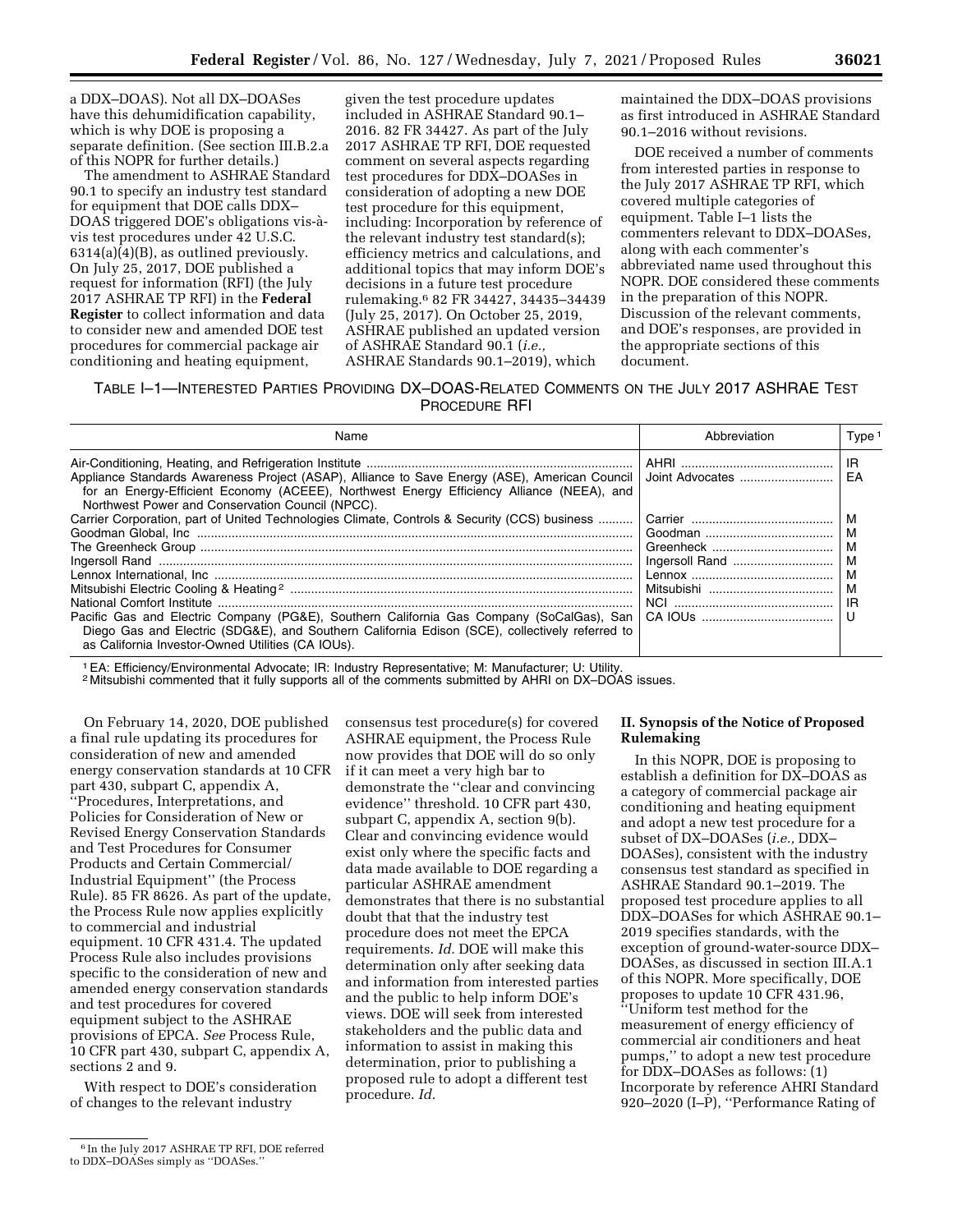Direct Expansion-Dedicated Outdoor Air System Units'' (AHRI 920–2020), the most recent version of the test procedure recognized by ASHRAE Standard 90.1 for DDX–DOASes, and the relevant industry standards referenced therein; (2) establish the scope of coverage for the DDX–DOAS test procedure; (3) add definitions for DX–DOASes and DDX–DOASes, as well as additional terminology required by the test procedure; (4) adopt the integrated seasonal moisture removal efficiency, as measured according to the

most recent applicable industry standard (ISMRE2), and integrated seasonal coefficient of performance (ISCOP2), as measured according to the most recent applicable industry standard, as energy efficiency descriptors for dehumidification and heating mode, respectively; and (5) establish representation requirements. DOE proposes to add a new Appendix B to Subpart F of Part 431, titled ''Uniform test method for measuring the energy consumption of dehumidifying direct expansion-dedicated outdoor air

systems,'' (Appendix B) that would include the new test procedure requirements for DDX–DOASes. In conjunction, DOE proposes to amend Table 1 in 10 CFR 431.96 to identify the newly added Appendix B as the applicable test procedure for testing DDX–DOASes. DOE has tentatively determined that the proposed test procedure would not be unduly burdensome to conduct.

DOE's proposed actions are summarized in Table II.1 and addressed in detail in section III of this document.

### TABLE II.1—SUMMARY OF PROPOSED TEST PROCEDURE FOR DDX–DOASES

| Proposed test procedure                                                                                                                                                                                                                                                                                                                                                                                                                                                                                                                                                                                                                                                                                                                                      | Attribution                                                                                                                        |
|--------------------------------------------------------------------------------------------------------------------------------------------------------------------------------------------------------------------------------------------------------------------------------------------------------------------------------------------------------------------------------------------------------------------------------------------------------------------------------------------------------------------------------------------------------------------------------------------------------------------------------------------------------------------------------------------------------------------------------------------------------------|------------------------------------------------------------------------------------------------------------------------------------|
| Incorporates by reference AHRI 920–2020 and other relevant industry test standards referenced by that<br>standard, AHRI 920-2020 includes:<br>-test methods for DDX-DOAS with and without ventilation energy recovery systems (VERS);<br>-test operating conditions, including Standard Rating Conditions, simulated ventilation air conditions<br>for optional test methods for DDX-DOASes with VERS, supply air target conditions, supply and re-<br>turn airflow rates, and external static pressure;<br>-testing instrumentation and apparatus instructions;<br>-test operating and condition tolerances <sup>7</sup> ;<br>—a list of components that must be present for testing; and<br>- provisions for testing units with certain optional features. | Adopt industry test procedure.                                                                                                     |
| Defines DX-DOASes as covered equipment which meet the EPCA definition for small, large, or very-large<br>commercial package air conditioning and heating equipment.                                                                                                                                                                                                                                                                                                                                                                                                                                                                                                                                                                                          | Establish equipment coverage.                                                                                                      |
| Defines the scope of coverage of the test procedure, including defining DDX-DOASes to distinguish them<br>from other kinds of equipment and a capacity limit based on moisture removal capacity (MRC).                                                                                                                                                                                                                                                                                                                                                                                                                                                                                                                                                       | Clarify scope of test procedure.                                                                                                   |
| Adopts ISMRE2 and ISCOP2 as the seasonal efficiency descriptors for dehumidification and heating mode,<br>respectively, as specified in AHRI 920-2020.                                                                                                                                                                                                                                                                                                                                                                                                                                                                                                                                                                                                       | Adopt industry test procedure.                                                                                                     |
| Provides minor corrections and additional instruction consistent with AHRI 920–2020 by:<br>-specifying the external head pressure requirements for DDX-DOASes with integral water pumps;<br>-specifying general control setting requirements;<br>-correcting a typographical error in the calculation of the degradation coefficient; and<br>---providing a missing definition necessary for the interpretation of the airflow setting instructions.                                                                                                                                                                                                                                                                                                         | Clarify instructions in the industry<br>test procedure.                                                                            |
| Specifies representation requirements, including a basic model definition, sampling plan requirements, and<br>use of alternative energy-efficiency determination methods (AEDMs).                                                                                                                                                                                                                                                                                                                                                                                                                                                                                                                                                                            | Provide for representations of en-<br>ergy efficiency consistent with<br>other commercial air conditioner/<br>heat pump equipment. |

# **III. Discussion**

The following sections discuss DOE's proposal to define DX–DOASes as a category of small, large and extra-large commercial package air conditioning and heating equipment and to adopt a new test procedure for DDX–DOASes, a subset of DX–DOASes, and address relevant comments received in response to specific issues DOE raised in the July 2017 ASHRAE TP RFI. Commenters' references to ''DX–DOASes'' or ''DOASes'' have been changed to ''DDX– DOASes'' where DOE understands the commenters to be specifically discussing DX–DOASes that would meet the dehumidification performance criterion as proposed.

#### *A. Scope of Applicability*

### 1. Equipment Coverage

As discussed, DOE has initially determined that DX–DOASes are a category of small, large, and very large commercial package air conditioning and heating equipment and, therefore, are covered equipment under EPCA. (42 U.S.C.  $6311(1)(B) - (D)$ ) DX-DOASes operate similarly to more typical commercial package air conditioning equipment in that they provide conditioning of outdoor ventilation air using a refrigeration cycle consisting of a compressor, condenser, expansion valve, and evaporator. However, DX– DOASes are designed to provide ventilation and conditioning of 100 percent outdoor air, while outdoor air makes up only a small portion of the total airflow for typical commercial package air conditioning and heating equipment (*e.g.,* usually less than 50 percent).

As discussed further in section III.A.4 of this document, industry provides several definitions for DX–DOASes, but DOE notes that the industry definitions for ''DX–DOAS'' specifically refer to the DDX–DOASes that are covered by the scope of those industry test standards, which does not include nondehumidifying (*i.e.,* sensible-only) DX– DOASes that exist on the market.

In this NOPR, DOE is proposing to define ''direct expansion-dedicated outdoor air system, or DX–DOAS,'' as a category of small, large, or very large commercial package air conditioning and heating equipment which is capable of providing ventilation and conditioning of 100-percent outdoor air or marketed in materials (including but not limited to, specification sheets, insert sheets, and online materials) as having such capability. This proposed definition is based, in part, on the definition in section 3.6 of AHRI 920–

<sup>7</sup> ''Test operating tolerance'' refers to the maximum permissible range that a measurement may vary over a specified test interval. ''Test condition tolerance'' refers to the maximum permissible difference between the average value of the measured test parameter and the specified test condition.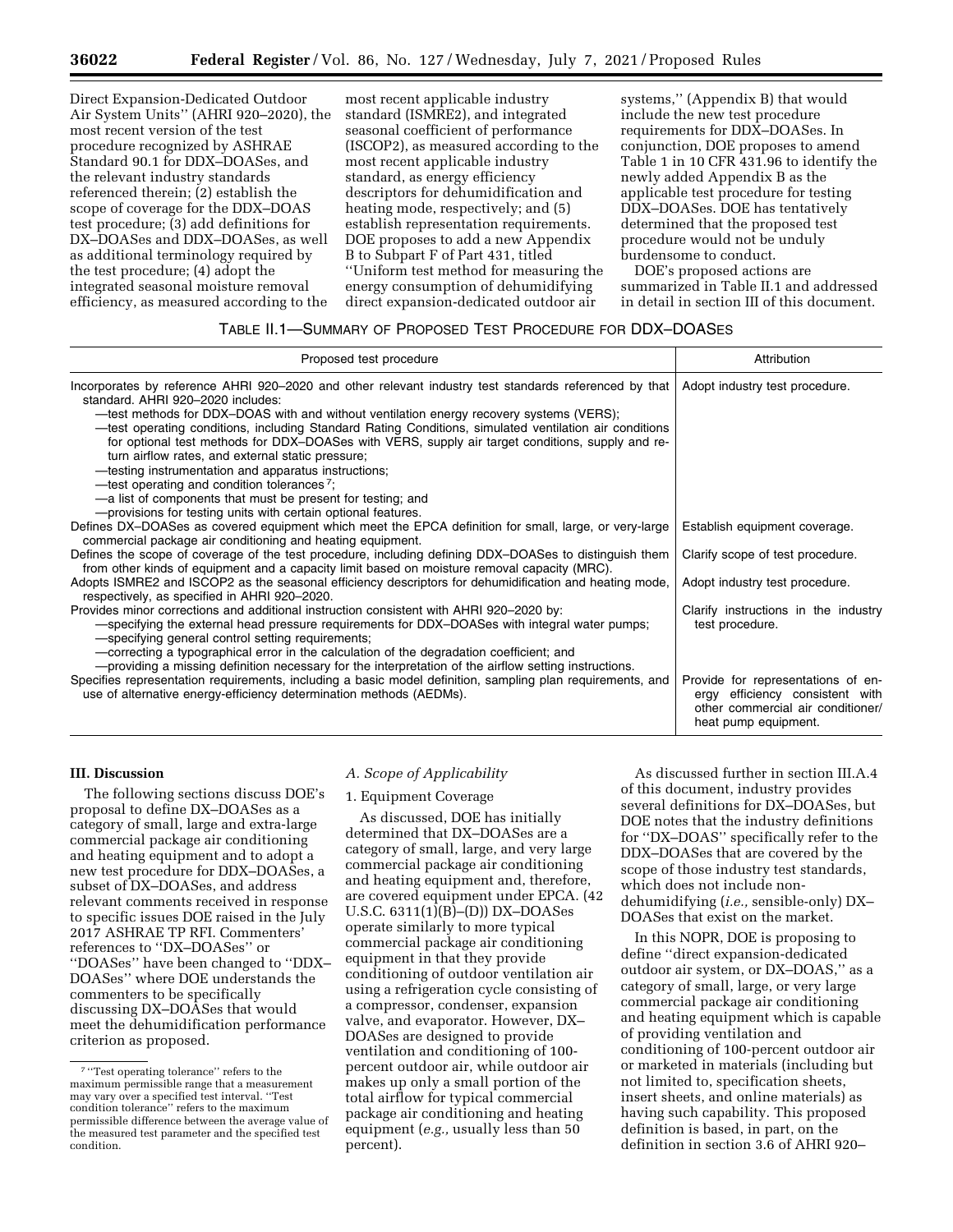2020, as discussed in section III.A.4 of this document.

The proposed definition of DX–DOAS would include all air-cooled, air-source heat pump, and water-cooled equipment subcategories specified in ASHRAE Standard 90.1. For water-source heat pump equipment, ASHRAE Standard 90.1 includes three configurations ground-source, closed loop; groundwater-source; and water-source. The EPCA definition for ''commercial package air conditioning and heating equipment'' specifically excludes ground-water-source equipment (42 U.S.C. 6311(8)(A)), so in proposing to define (at 10 CFR 431.92) DX–DOAS as a category of small, large, or very large commercial package air conditioning and heating equipment, ground-watersource DX–DOASes would be excluded from coverage under EPCA.

*Issue–1*: DOE requests comment on the proposed definition for ''direct expansion-dedicated outdoor air system.'' DOE also requests comment on any additional characteristics not yet considered that could help to distinguish DX–DOASes from other commercial package air conditioning and heating equipment.

### 2. Scope of Test Procedure

DOE is proposing to establish a test procedure for a subset of DX–DOASes (*i.e.,* DDX–DOASes). When operating in humid conditions, the dehumidification load is a much larger percentage of the total cooling load for a DDX–DOAS than for a typical commercial package air conditioning system. DDX–DOASes in particular handle a significantly higher amount of total cooling (both sensible and latent) per pound of air at design conditions (*i.e.,* the warmest or most humid expected summer conditions), and a DDX–DOAS is designed to accommodate greater variation in entering air temperature and humidity, because outdoor conditions can vary much more than typical indoor conditions. As discussed, not all DX– DOASes are designed to dehumidify outdoor air at the most humid expected summer conditions to a level consistent with comfortable indoor conditions, such as a dew point temperature less than 55 °F (*e.g.,* sensible-only cooling 8 DX–DOASes). AHRI stated that sensibleonly 100-percent outdoor air units should not be covered by ANSI/AHRI 920–2015 because they are not intended to dehumidify the ventilation air.  $(AHRI, No. 11 at pp. 10–11)<sup>9</sup>$ 

Because DOE is aware of sensibleonly DX–DOASes, DOE aims to further delineate those DX–DOASes that would be subject to the proposed test procedure (*i.e.,* DDX–DOASes). Section 2.2 of AHRI 920–2020 explicitly excludes ''Sensible-only 100% Outdoor Air Units'' from the scope of its test standard. Accordingly, DOE proposes to define DDX–DOASes (the subject of this proposed test procedure) in 10 CFR 431.92 as those DX–DOASes specifically having the capability to dehumidify air to a dew point of 55 °F when operating under Standard Rating Condition A as specified in Table 4 or Table 5 of AHRI 920–2020 with a barometric pressure of 29.92 in Hg. The 55 °F dew point is specified in ANSI/AHRI 920–2015 and AHRI 920–2020 as the maximum dew point temperature for the supply air for the dehumidification mode tests.10 This maximum dew point temperature requirement for DDX–DOASes provides a key differentiator from other DX– DOASes, which typically cannot dehumidify 100-percent outdoor air to a dew point this low. This element is consistent with the definition in AHRI 920–2020.

AHRI 920–2020 does not specify at what airflow the dehumidification element is to be evaluated. DOE proposes to include within the proposed definition of DDX–DOAS that the DDX– DOAS be capable of providing the specified dehumidification capability for any portion of the range of air flow rates advertised in manufacturer materials. This provision would provide additional specificity to the definition found in AHRI 920–2020 to account for manufacturers that may specify a range of airflows for a given model.

As proposed, the test procedure would apply to DDX–DOASes within the capacity limits as discussed in the following section.

*Issue–1:* DOE requests comment on the proposed definition for ''dehumidifying direct expansiondedicated outdoor air system.'' Specifically, DOE requests comment on

the proposed criteria for distinguishing a ''dehumidifying direct expansiondedicated outdoor air system'' from a ''direct expansion-dedicated outdoor air system'' more generally. DOE also requests comment on any additional characteristics not yet considered that could help to distinguish DDX–DOASes from DX–DOASes more generally.

### 3. Capacity Limit

As stated, EPCA defines as covered equipment small, large, and very large commercial package air conditioning and heating equipment. (42 U.S.C. 6311(1)(B)–(D)) EPCA defines ''small commercial package air conditioning and heating equipment'' as commercial package air conditioning and heating equipment that is rated below 135,000 Btu per hour (cooling capacity). (42 U.S.C. 6311(8)(B)) The term ''large commercial package air conditioning and heating equipment'' means commercial package air conditioning and heating equipment that is rated—(i) at or above 135,000 Btu per hour; and (ii) below 240,000 Btu per hour (cooling capacity). (42 U.S.C. 6311(8)(C)) The term ''very large commercial package air conditioning and heating equipment'' means commercial package air conditioning and heating equipment that is rated—(i) at or above 240,000 Btu per hour; and (ii) below 760,000 Btu per hour (cooling capacity). (42 U.S.C. 6311(8)(D))

In response to the July 2017 ASHRAE TP RFI, AHRI commented that DOE's regulations for DDX–DOASes should be capped at a reasonable capacity, similar to the 760,000 Btu/h limit for commercial packaged air conditioning equipment. AHRI stated that laboratory limitations may limit testing using ANSI/AHRI 920–2015 to 300 lbs. of moisture per hour at Standard Rating Condition A and to units not physically larger than more typical commercial package air conditioning and heating equipment with a capacity of 760,000 Btu/h. The commenter also stated that the market for these larger, typical commercial package air conditioning equipment and DDX–DOAS units (with a capacity greater than 760,000 Btu/h, or equivalent) is very small and customized. AHRI stated that the customization helps customers minimize energy consumption for their application. (AHRI, No. 11 at p. 20)

As discussed, DOE has tentatively concluded that DX–DOASes meet the EPCA definition for ''commercial package air conditioning and heating equipment,'' and, thus, are to be considered as a category of that covered equipment. (42 U.S.C. 6311(8)(A)) The upper capacity limit of commercial

<sup>8</sup> ''Sensible cooling'' refers to the process of cooling air by reducing its dry bulb temperature<br>without changing its moisture content.

<sup>&</sup>lt;sup>9</sup> A notation in the form "AHRI, No. 11 at pp. 10– 11'' identifies a written comment: (1) Made by

AHRI; (2) recorded in document number 11 that is filed in the docket of this test procedure rulemaking (Docket No. EERE–2017–BT–TP–0018) and available for review at *[www.regulations.gov;](http://www.regulations.gov)* and (3) which appears on pages 10 through 11 of document number 11.

<sup>10</sup>AHRI 920–2020 acknowledges the influence of barometric pressure on humidity ratio for the inlet air conditions specified in terms of dry bulb and wet bulb temperature, allowing an upward adjustment of the maximum supply air dew point temperature that must be achieved, such that the moisture removal rate matches that which would occur at standard barometric pressure when supplying 55 °F dew-point supply air—this maximum supply air dew point increases linearly as barometric pressure decreases, up to 57.3 °F at the minimum-allowed 13.7 psia test pressure.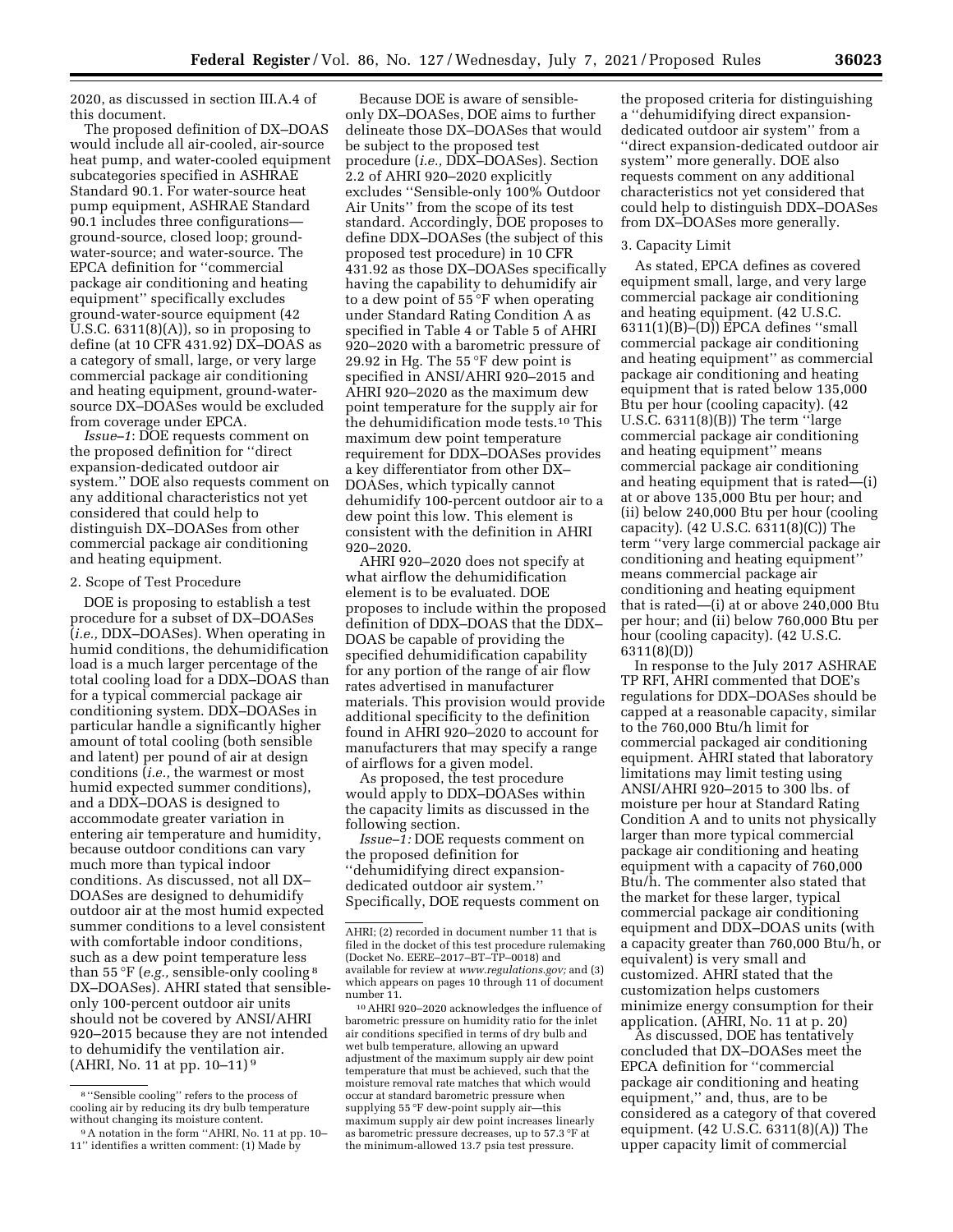package air conditioning subject to the DOE test procedures is 760,000 Btu per hour, based on the definition of ''very large commercial package air conditioning and heating equipment.'' (42 U.S.C. 6311(8)(D))

For DDX–DOASes specifically, AHRI 920–2020 does not provide a method for determining capacity in terms of Btu per hour, but instead, it specifies a determination of capacity in terms of moisture removal capacity (MRC). DOE proposes to translate the upper capacity for coverage of commercial package air conditioning and heating units established in EPCA (*i.e.,* 760,000 Btu per hour) from Btu per hour to MRC for DDX–DOASes. Specifically, DOE is proposing, consistent with section 6 of AHRI 920–2020, to translate the upper limit from Btu per hour to MRC of the DDX–DOAS when delivering dehumidified supply air at a 55 °F dew point. Manufacturers would use their tested value of MRC to determine if a DDX–DOAS is subject to the test procedure.

To translate Btu per hour to MRC, DOE calculated the maximum airflow that could be supplied at a 55 °F dewpoint for Standard Rating Condition A as specified in Table 4 and Table 5 of AHRI 920–2020 by cooling and dehumidifying it with an evaporator with a refrigeration capacity of 760,000 Btu per hour. DOE calculated this based on air entering the evaporator at Standard Rating Condition A (95 °F drybulb temperature and 78 °F wet-bulb temperature) and air exiting the evaporator at 55 °F dew point and 95 percent relative humidity at a standard barometric pressure of 29.92 in Hg. DOE then calculated the MRC that corresponds to those conditions. Based on these calculations, DOE is proposing to limit the scope of this proposed test procedure to DDX–DOAS units with a MRC less than 324 lbs. per hour based on Standard Rating Condition A as specified in Table 4 or Table 5 of AHRI 920–2020.

*Issue–2:* DOE seeks comment on its translation of Btu per hour to MRC and specifically its proposal to translate the upper capacity limit for DDX–DOASes such that a model would be considered in scope if it has an MRC less than 324 lbs. per hour.

### 4. Industry Terminology

As stated, DOE is proposing definitions for DX–DOAS and DDX– DOAS following a review of industry standards and consistent with the applicability of the relevant industry testing standard. Both ANSI/AHRI 920– 2015 and ANSI/ASHRAE 198–2013 include definitions for ''DX-Dedicated

Outdoor Air System Units.'' Section 3.3 of ANSI/AHRI 920–2015 defines ''DX-Dedicated Outdoor Air System Units'' as a type of air-cooled, water-cooled, or water-source factory assembled product which dehumidifies 100-percent outdoor air to a low dew point, and includes reheat that is capable of controlling the supply dry-bulb temperature of the dehumidified air to the designed supply air  $11$  temperature. This conditioned outdoor air is then delivered directly or indirectly to the conditioned space(s). It may precondition outdoor air by containing an enthalpy wheel, sensible wheel, desiccant wheel, plate heat exchanger, heat pipes, or other heat or mass transfer apparatus. This is the same definition used in ASHRAE Standard 90.1–2019.

Section 3 of ANSI/ASHRAE 198–2013 defines a ''DX Dedicated Outdoor Air Systems Unit (DX–DOAS)'' as a type of air-cooled, water-cooled, or watersource factory-assembled product that is capable of dehumidifying 100-percent outdoor air to a low dew point and may be capable of controlling the dry-bulb temperature of the dehumidified air to the designed supply air temperature. This conditioned outdoor air may be delivered directly or indirectly to the conditioned space(s). It may precondition outdoor air prior to direct expansion cooling by incorporating an enthalpy wheel, sensible wheel, desiccant wheel, plate heat exchanger, heat pipes, or other heat or mass transfer apparatus. The product may also include a supplementary heating system for use when outdoor air requires heating beyond the capability of the refrigeration system and/or other heat transfer apparatus.

As part of the July 2017 ASHRAE TP RFI, DOE requested comment on certain aspects of these two industry definitions of dedicated outdoor air systems. 82 FR 34427, 34435–34436 (July 25, 2017). On February 4, 2020, AHRI published AHRI 920–2020, which made changes to the definition of ''Dedicated Outdoor Air System Unit'' as compared to the definition in ANSI/AHRI 920–2015 (and ASHRAE Standard 90.1–2019). Section 3.6 of AHRI 920–2020 defines ''Dedicated Outdoor Air System Unit'' as a type of air-cooled, evaporativelycooled, or water-cooled air-conditioner, or an air-source or water source heat pump, that is a factory assembled product designed and marketed and sold to provide ventilation and dehumidification of 100% outdoor air, is capable of dehumidifying air to a

55 °F dew point when operating under Standard Rating Condition A as specified in Table 4 or Table 5 of this test standard with a barometric pressure of 29.92 in Hg, and may include reheat. It may include pre-conditioning of outdoor air using an enthalpy wheel, sensible wheel, desiccant wheel, plate heat exchanger, heat pipes, or other heat or mass transfer apparatus. Heating components are optional and may include electrical resistance, steam, hot water, or gas heat. In addition, it may provide for air cleaning or may include mixing box or economizer dampers to allow return air to be intermittently used as allowed by the controls.

Both ANSI/AHRI 920–2015 and ANSI/ASHRAE 198–2013 address equipment that dehumidifies (or is capable of dehumidifying) 100-percent outdoor air to a low dew point. As discussed, in its review of available equipment, DOE found units marketed as ''dedicated outdoor air systems,'' and other units marketed for ''100-percent outdoor air'' applications, both of which can also operate with less than 100 percent outdoor air. Such units have a return air damper that allows modulating the amount of return air that is recirculated from the conditioned space and mixed with the incoming outdoor air before the mixed air is conditioned. More typical commercial package air conditioning equipment also often incorporates a similar damper to mix return air and outdoor air. Additionally, like the industry definitions for dedicated outdoor air systems, which DOE notes would be DDX–DOASes as that term is proposed to be defined, some categories of commercial package air conditioning equipment can dehumidify 100-percent outdoor air, although typically not to a dew point as low as the industry specification for DDX–DOASes.

As part of the July 2017 ASHRAE TP RFI, DOE requested information on the range of the maximum percentage of return air intake relative to total airflow of models of equipment that DOE generally referred to as ''DOASes'' in order to determine whether the maximum return air percentage is an important distinguishing feature of DDX–DOASes. DOE also requested information on the difference in dehumidification capabilities of more typical commercial package air conditioning equipment and equipment that DOE referred to as DOASes when operating with 100-percent outdoor air. 82 FR 34427, 34435 (July 25, 2017).

Ingersoll Rand and Carrier commented that there are not one or two features or criteria that definitively distinguish DDX–DOASes from more

<sup>11 &</sup>quot;Supply air" for a DDX-DOAS refers to conditioned air that is supplied to the conditioned space.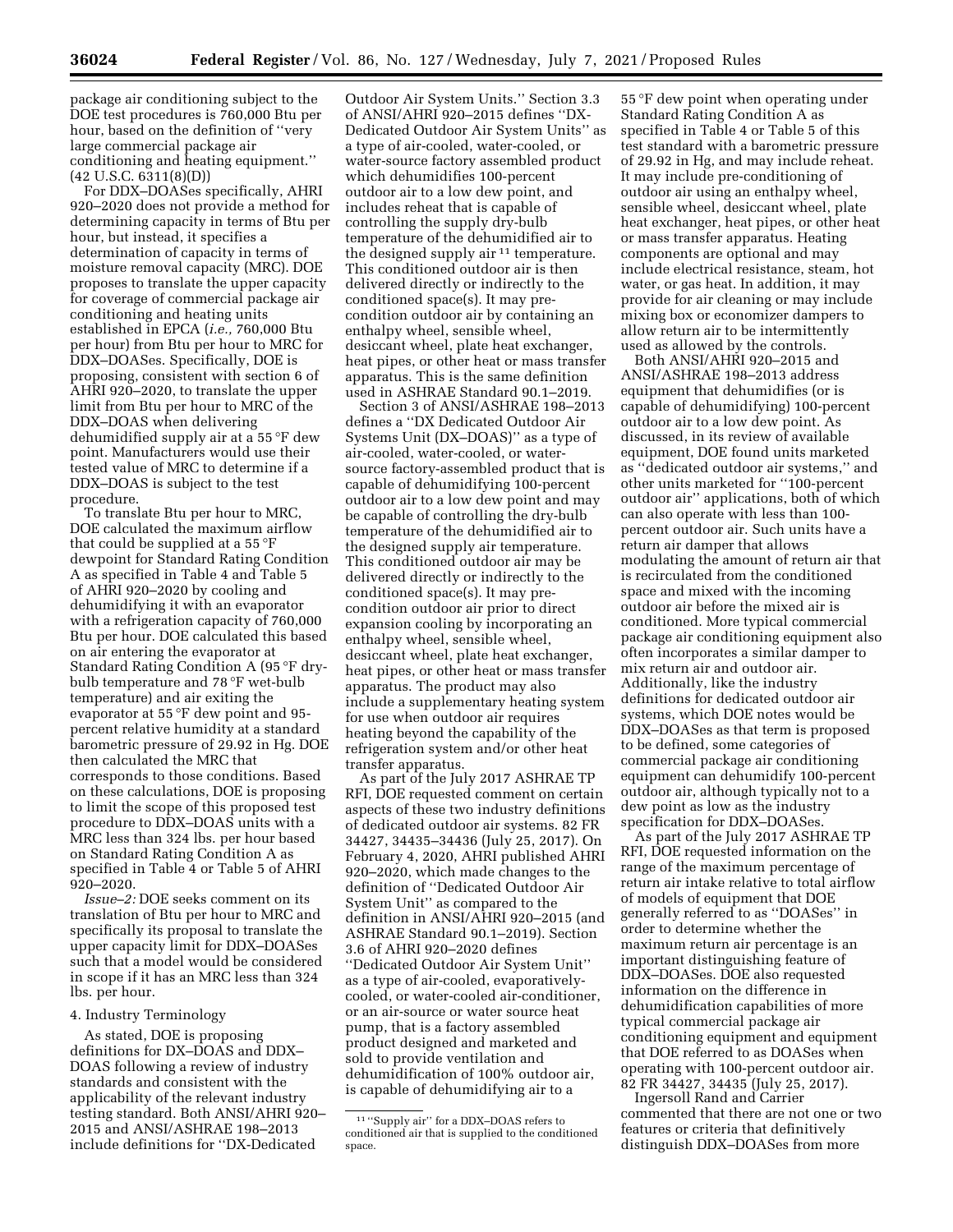typical commercial package air conditioning equipment. (Ingersoll Rand, No. 12 at p. 2; Carrier, No. 6 at p. 2) AHRI and Carrier commented that there may be several potential applications for DDX–DOASes, some of which may not be 100-percent outdoor air. (AHRI, No. 11 at p. 9; Carrier, No. 6 at p. 2) AHRI and Ingersoll Rand stated, for example, that DDX–DOASes may be supplied with recirculation dampers that allow them to efficiently

dehumidify recirculated air when the building is unoccupied. AHRI stated that, as a result, it is not possible to select a specific crossover percentage of return air intake relative to total airflow that would differentiate DDX–DOASes from more typical commercial package air conditioning equipment. (AHRI, No. 11 at p. 9; Ingersoll Rand, No. 12 at p. 2) Goodman supported AHRI's position, adding that when the return air intake relative to the total airflow is less than 10–30 percent, ANSI/AHRI 920–2015 is more appropriate than ANSI/AHRI 340/ 360 12 in non-western climates. (Goodman, No. 14 at p. 2)

As discussed, not all DX–DOASes are designed to provide dehumidification (to a low dew point) over larger variation in entering air temperature and humidity. As such, DOE is proposing to define DDX–DOAS to distinguish such equipment from DX– DOAS more generally, as provided in the previous sections. The DDX–DOAS definition is consistent with the definition in section 3.6 of AHRI 920– 2020 for the equipment subject to the scope of that industry test standard.

DOE noted in the July 2017 ASHRAE TP RFI that one difference between the definitions in ANSI/ASHRAE 198–2013 and ANSI/AHRI 920–2015 (and now AHRI 920–2020) is related to reheat. ANSI/AHRI 920–2015 specifies that a Direct Expansion-Dedicated Outdoor Air System Unit includes reheat, which is used to raise the temperature of cooled and dehumidified air to a design supply air temperature. The ANSI/ ASHRAE 198–2013 definition provides that a DX Dedicated Outdoor Air Systems Unit, as defined by that industry standard, may have reheat but does not require reheat. DOE requested comment on whether and how reheating functionality should be included in the DDX–DOAS definition. 82 FR 34427, 34435–34436 (July 25, 2017).

In response to the July 2017 ASHRAE TP RFI, AHRI and Greenheck commented that while capturing reheat

performance in the test procedure for DDX–DOAS equipment is an important aspect to many installations, some building HVAC designs incorporating DDX–DOAS equipment operate without any reheat capabilities. AHRI and Greenheck suggested that the definition of DDX–DOAS should not require reheat, as it is important for owners and designers to be able to select 100 percent outdoor air units with varying amounts of reheat or no reheat. (AHRI, No. 11 at pp. 10–11, 20–21; Greenheck, No. 13 at p. 2) AHRI further commented that DDX–DOAS design and optimum efficiency varies with climate and application, and that the design is often customized to accommodate the different needs of different applications. AHRI asserted that regulations must allow for these differences to avoid increasing energy consumption for a given project. (AHRI, No. 11 at p. 20– 21) Greenheck commented that the supplementary heat penalty included in ANSI/AHRI 920–2015 unfairly penalizes units without reheat, and Greenheck suggested two options for rating units without reheat. (Greenheck, No. 13 at pp. 2–3). Carrier also commented that reheat functionality is an application issue and is not applicable to the definition in a test standard. (Carrier, No. 6 at p. 3)

DOE recognizes that the optimumefficiency DDX–DOAS design varies with climate and application. DOE also understands that the supplementary heat penalty in ANSI/AHRI 920–2015 is not representative of the way that units without reheat are used in the field. As is discussed in section III.B.2.a of this document, as part of AHRI 920–2020, AHRI modified the ISMRE metric to remove the supplementary heat penalty in recognition that some installation conditions may not require reheating. As is discussed in section III.B.1 of this document, this metric was re-designated in AHRI 920–2020 as ISMRE2. AHRI 920–2020 also includes a separate application rating metric, ISMRE270, to account for installations where reheating is required. Moreover, the updated definition in AHRI 920–2020 recognizes that there are units without reheat. As such, DOE is not proposing to include a reheat requirement in the DX–DOAS or DDX–DOAS definition, consistent with AHRI 920–2020.

Because of the difference in terminology between the proposed DOE test procedure and the relevant industry standards, DOE proposes to include a section 2.3(a) in its proposed Appendix B indicating that the different synonymous terms all refer to dehumidifying direct expansiondedicated outdoor air system as defined in 10 CFR 431.92.

*Issue–3:* DOE requests comment on its proposal to clarify what terms are synonymous with DDX–DOAS.

### *B. Test Procedure for Dehumidifying Dedicated Outdoor Air Systems*

Pursuant to EPCA, in response to the DDX–DOAS-related updates to ASHRAE 90.1–2016 (maintained in ASHRAE 90.1–2019) and updates to the industry test standard referenced in ASHRAE 90.1, DOE proposes to adopt a test procedure for DDX–DOASes that incorporates by reference the latest applicable industry consensus test standards.

In the following sections, DOE presents analysis and discussion of several test procedure issues and proposes a test procedure for DDX– DOASes. As discussed in more detail in the following sections, DOE has initially determined that the proposed test procedure for DDX–DOASes would be representative of an average use cycle and not be unduly burdensome to conduct.

DOE is adopting the generally accepted industry testing procedures for DDX–DOASes developed by AHRI (*i.e.,*  AHRI 920–2020) and referenced by ASHRAE Standard 90.1, with the following modifications as discussed in this NOPR:

Using the nomenclature  $DDX-$ DOAS, rather than DX–DOAS, to define the equipment subject to the test procedure;

Defining an upper limit of capacity consistent with EPCA's definition of very large commercial package air conditioning and heating equipment;

Defining "non-standard low-static fan motor,'' in order to determine the appropriate airflow setting procedure;

■ Specifying the external head pressure requirements for testing DDX– DOASes with integral water pumps;

 $\blacksquare$  Requiring that control settings remain unchanged for all Standard Rating Conditions once system set-up has been completed prior to testing;

■ Specifying requirements for testing equipment available with multiple refrigerant options; and

D Correcting a typographical error within one of the equations.

#### 1. Industry Consensus Test Standards

As first established in ASHRAE 90.1– 2016, ASHRAE Standard 90.1–2019 specifies separate equipment classes for DDX–DOASes 13 and sets minimum

<sup>12</sup>ANSI/AHRI Standard 340/360, ''Performance Rating of Commercial and Industrial Unitary Airconditioning and Heat Pump Equipment'' (Available at: *[www.ahrinet.org/](http://www.ahrinet.org/)*) (Last accessed April 19, 2021).

<sup>13</sup>As discussed, the term DX–DOAS as defined by ASHRAE 90.1–2019 is equivalent to the term DDX– DOAS as defined by DOE in this NOPR.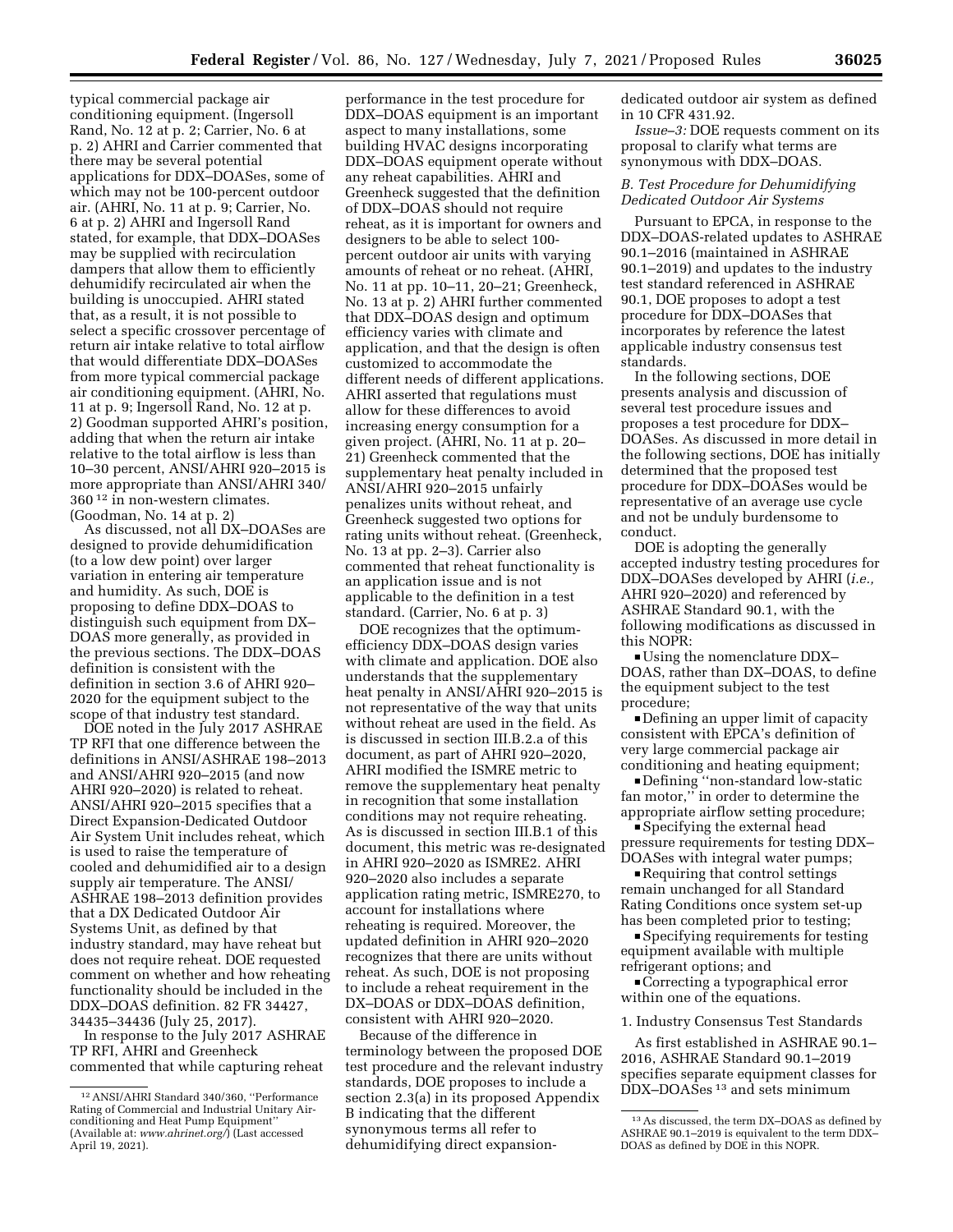efficiency levels using the integrated seasonal moisture removal efficiency (ISMRE) metric for all DDX–DOAS classes and also the integrated seasonal coefficient of performance (ISCOP) metric for air-source heat pump and water-source heat pump DDX–DOAS classes. ASHRAE Standard 90.1–2019 specifies that both metrics are to be measured in accordance with ANSI/ AHRI Standard 920–2015, ''Performance Rating of DX-Dedicated Outdoor Air System Units'' (ANSI/AHRI 920–2015). ANSI/AHRI 920–2015 specifies the method for testing DDX–DOASes, in part, through a reference to ANSI/ ASHRAE Standard 198–2013, ''Method of Test for Rating DX-Dedicated Outdoor Air Systems for Moisture Removal Capacity and Moisture Removal Efficiency'' (ANSI/ASHRAE 198–2013).

ANSI/AHRI 920–2015 specifies Standard Rating Conditions (*i.e.,*  instructions on setting air and liquid flow rates, and equations for calculating ISMRE and ISCOP). Table 2 and Table 3 of ANSI/AHRI 920–2015 provide outdoor and return air conditions for four Standard Rating Conditions for the dehumidification test and two Standard Rating Conditions for the heating test for heat pump DDX–DOASes. These tables also provide condenser cooling water temperatures (for both cooling tower and chilled water condensers) for watercooled (cooling-only) DDX–DOASes and water temperatures for water-source, ground-source closed-loop, and groundwater source <sup>14</sup> heat pump DDX-DOASes.

ANSI/ASHRAE 198–2013 includes requirements on instrumentation, test set-up, tolerances, method of test, and calculations for moisture removal capacity (MRC), moisture removal efficiency (MRE), heating capacity (*qhp*) and heating coefficient of performance (COP). The MRE for the dehumidification test is calculated for Standard Rating Conditions 15 A, B, C, and D of Table 2 or Table 3 of ANSI/ AHRI 920–2015 for air-cooled, watercooled, and water-source heat pump

DDX–DOASes. Similarly, COP is calculated for the heating mode test for Standard Rating Conditions E and F of Table 2 or Table 3 of ANSI/AHRI 920– 2015 for heat pump DDX–DOASes. The MRE and COP values are subsequently used to calculate ISMRE and ISCOP using weights that correspond to temperature bin data for representative cities in the United States.

DOE notes that AHRI recently revised AHRI 920 and published an updated version on February 4, 2020, AHRI Standard 920–2020 (I–P), ''Performance Rating of Direct Expansion Dedicated Outdoor Air System Units'' (AHRI 920– 2020). AHRI 920–2020, which continues to reference ANSI/ASHRAE 198–2013, includes revisions that DOE has initially determined improve the representativeness, repeatability, and reproducibility of the test methods while also reducing test burden. These revisions include, among other things, the following: (1) Expanded scope of coverage of the test procedure by no longer imposing an upper limit of 97 lbs/hr on DDX–DOAS MRC, thereby making the test procedure applicable to all DDX–DOASes subject to standards under ASHRAE Standard 90.1; (2) revised outdoor air dry-bulb temperature conditions, external static pressures, humidity conditions, and weighting factors for ISMRE and ISCOP, which were redesignated as ISMRE2 and ISCOP2, respectively; (3) revised calculations for achieving the target supply air conditions for units with staged capacity control; (4) added a supplementary cooling penalty when the supply air dry-bulb temperature is greater than 75 °F in dehumidification mode; (5) removed a supplementary heat penalty for the efficiency metric ISMRE2 when the supply air dry-bulb temperature is less than 70 °F in dehumidification mode; 16 (6) revised condenser water conditions for watercooled and water-source heat pump DDX–DOASes; (7) added requirements for supply air dew point temperature; 17 (8) added requirements for outdoor coil liquid flow rate; (9) provided additional test unit, test facility, instrumentation,

and apparatus set-up provisions; (10) revised test methods for DDX–DOASes equipped with VERS; (11) added requirements for relief-air-cooled DDX– DOASes and DDX–DOASes equipped with desiccant wheels; and  $(12)$ included requirements for secondary capacity tests.

DOE carefully reviewed both ANSI/ AHRI 920–2015 and ANSI/ASHRAE 198–2013, as well as the latest changes in AHRI 920–2020, in consideration of this NOPR. In the following sections, DOE discusses the proposed definition for DDX–DOASes, scope of the test procedure, efficiency metrics, test methods (including the updates to AHRI 920 in the 2020 version listed in the prior paragraph), and sampling requirements. Generally, DOE incorporates industry standards into the regulations by reference to the standard. In this NOPR, DOE has proposed to incorporate by reference AHRI 920– 2020.

DOE is also proposing to incorporate by reference several industry standards that are referenced by AHRI 920–2020, as shown in Table III–1.

# TABLE III–1—ADDITIONAL INDUSTRY STANDARDS PROPOSED TO BE IN-CORPORATED BY REFERENCE

| Industry standard                                                                                                                               | Section(s) in<br>AHRI 920-2020<br>that reference this<br>industry standard                                                          |
|-------------------------------------------------------------------------------------------------------------------------------------------------|-------------------------------------------------------------------------------------------------------------------------------------|
| ANSI/ASHRAE 198-<br>2013.<br>ANSI/ASHRAE 37-<br>2009.<br>ANSI/ASHRAE 1060-<br>2018.<br>ANSI/ASHRAE 41.1-<br>2013.<br>ANSI/ASHRAE 41.6-<br>2014. | Section 5; Section 6;<br>Appendix C.<br>Section 5: Section 6:<br>Appendix C.<br>Section C4.<br>Section C3.3.1.<br>Section C3.1.3.2. |

In response to the July 2017 ASHRAE TP RFI, AHRI commented that the ISMRE and ISCOP levels specified for DDX–DOASes in ASHRAE 90.1–2016 will need adjustment if changes to the test procedure negatively impact these values (AHRI, No. 11 at p. 20).

This NOPR proposes to incorporate by reference the latest version of the industry test procedure for DDX– DOASes which is recognized by ASHRAE Standard 90.1: AHRI 920 (the latest version being AHRI 920–2020). When the test procedures referenced in ASHRAE Standard 90.1 are updated, EPCA requires DOE to amend the Federal test procedures for such covered ASHRAE equipment (which manufacturers are required to use in order to certify compliance with energy

<sup>14</sup>As discussed in section III.A.1 of this NOPR, the EPCA definition for ''commercial package air conditioning and heating equipment'' specifically excludes ground-water-source equipment (42 U.S.C. 6311(8)(A)). Accordingly, DOE is proposing to exclude this equipment from the scope of applicability of the test procedure.

<sup>15</sup>Standard Rating Conditions in the AHRI 920 test procedure represent full-load and part-load operating conditions for testing DX–DOASes. Standard Rating Condition A represents full-load operation in dehumidification mode, whereas Standard Rating Conditions B–D represent part-load operation in dehumidification mode. Standard Rating Condition F represents full-load operation in heat pump mode at low temperatures, and Standard Rating Condition E represents full-load operation in heat pump mode at high temperatures.

<sup>16</sup>As discussed in section III.B.3.a of this NOPR, AHRI 920–2020 additionally provides a method for calculating ISMRE2<sub>70</sub>, an application metric for the dehumidification efficiency with the inclusion of the supplementary heat penalty. The subscript ''70'' indicates the inclusion of energy use from any supplementary heat that is required to raise the supply air dry bulb temperature to 70 °F.

 $^{\rm 17}$  Dew point is the temperature below which water begins to condense from the water vapor state in humid air into liquid water droplets. Dew point varies with humidity (*e.g.,* a low dew point indicates low humidity and vice versa) and is, therefore, used to specify the humidity of the supply air.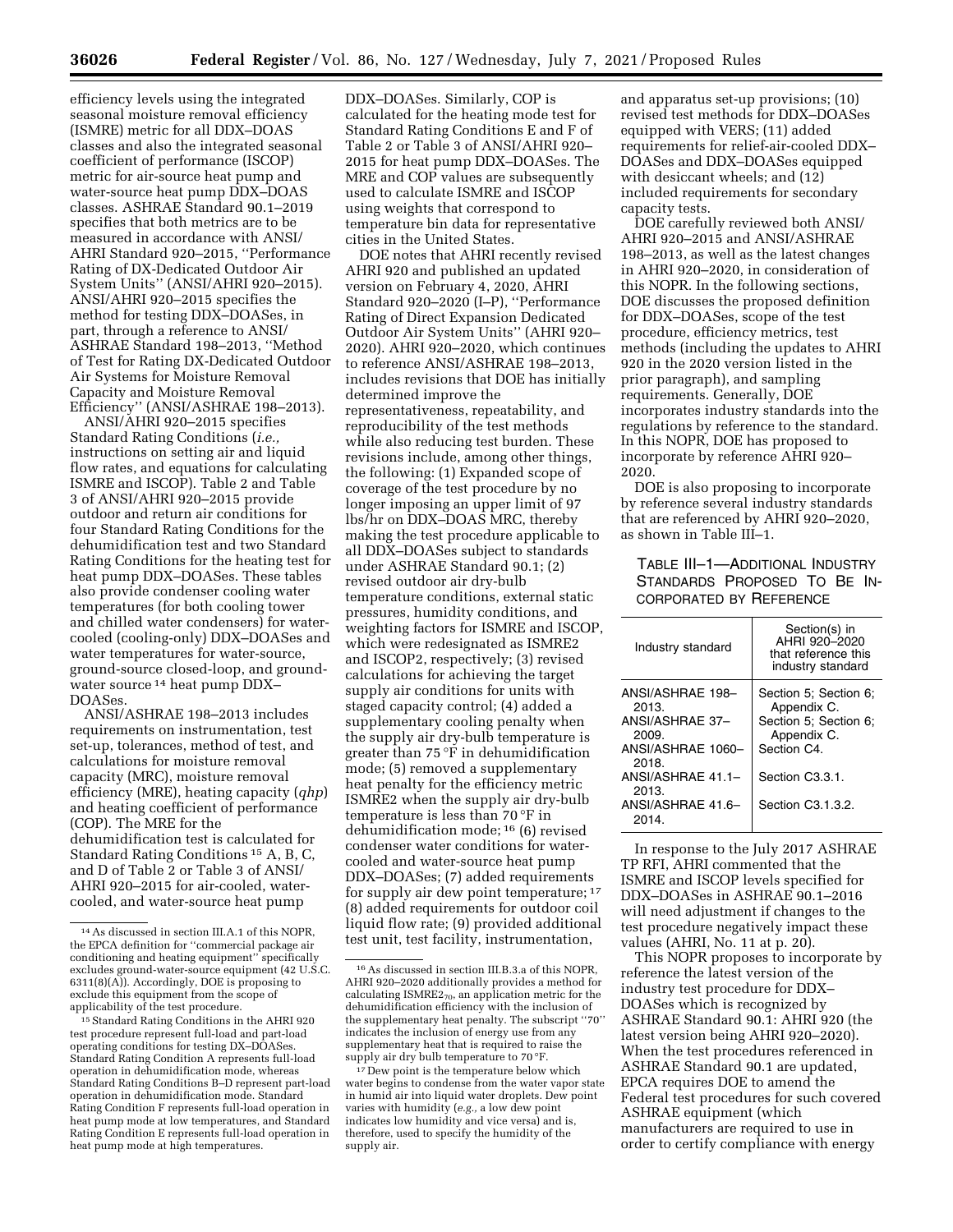conservation standards mandated under EPCA) to be consistent with the amended industry consensus test procedure. (42 U.S.C. 6314(a)(4)(B))

The energy efficiency standards specified in ASHRAE Standard 90.1 are based on ANSI/AHRI 920–2015 and ANSI/ASHRAE 198–2013. However, the amendments adopted in AHRI 920–2020 result in changes to the measured efficiency metrics as compared to the results under ANSI/AHRI 920–2015. As discussed, DOE has not established in its regulations energy conservation standards specifically for DDX–DOASes. DOE will address any potential differences in the measured energy efficiency under the most recent industry test procedure as compared to the industry test procedure on which the ASHRAE Standard 90.1 levels are based at such time as DOE evaluates the ASHRAE Standard 90.1 levels for DDX– DOASes (*i.e.,* by developing an appropriate crosswalk, as necessary). Specifically, DOE intends to request that DDX–DOAS manufacturers provide any data and/or analysis that indicates whether and how much the measured rating of DDX–DOASes would be expected to change under the most recent version of the industry consensus test standard.

*Issue–4:* DOE requests comment and data on the development of a crosswalk from the efficiency levels in ASHRAE Standard 90.1 based on ANSI/AHRI 920–2015 to efficiency levels based on AHRI 920–2020. DOE is specifically seeking data on how dehumidification and heating efficiency ratings for a given DDX–DOAS model are impacted when measured using AHRI 920–2020 as compared to ANSI/AHRI 920–2015.

#### 2. Efficiency Metrics

### a. Dehumidification Metric

ASHRAE 90.1–2016 adopted a dehumidification efficiency metric for DDX–DOASes. Specifically, ASHRAE 90.1–2016 uses ISMRE, as presented in section 3.10 of ANSI/AHRI 920–2015, as a seasonal efficiency metric calculated as a weighted average of MRE for four different dehumidification rating conditions. MRE for each test condition is the MRC for that condition divided by electric power input, including consideration of electric resistance reheat if needed to raise supply air temperature to 70 °F (*i.e.,*  ''supplementary heat''). MRC represents the rate at which the DDX–DOAS removes humidity from the air in pounds of moisture per hour. As discussed further in section III.B.2.c of this document, AHRI indicated that the seasonal weighting factors for

determining ISMRE, as specified in ANSI/AHRI 920–2015, were developed based on climate data from a sample of twelve cities chosen to be representative of a wide range of climatic data in the United States.

The primary function of DDX– DOASes is to provide conditioned (cooled and dehumidified, or heated) outdoor air. In the cooling/ dehumidifying season, these units provide sensible cooling that reduces the temperature of the outdoor air in addition to dehumidifying. DOE noted in the July 2017 ASHRAE TP RFI that the ISMRE metric specified in ANSI/ AHRI 920–2015 does not include any provisions to measure the sensible cooling contribution provided by the DDX–DOAS. 82 FR 34427, 34436 (July 25, 2017). For Standard Rating Conditions A and B in Table 2 and Table 3 of ANSI/AHRI 920–2015, conditioning the air to a space temperature (70 °F) requires sensible cooling as well as latent cooling. In the July 2017 ASHRAE TP RFI, DOE requested comment on whether the DDX–DOAS efficiency metric should account for this sensible cooling. 82 FR 34427, 34436 (July 25, 2017).

In response to the July 2017 ASHRAE TP RFI, AHRI commented that DDX– DOASes operate with a separate, sensible-cooling-only interior cooling system, and that adding sensible cooling to the metric for DDX–DOAS would skew efficiency values toward the nonprimary function of the DDX–DOAS. AHRI also stated that the capacity for sensible cooling varies between DDX– DOAS designs, so the use of spaceneutral air 18 gives a worst-case efficiency to be used as comparison. (AHRI, No. 11 at p. 12) Carrier expressed concern that the current metric focuses on latent capacity and that a shortcoming of the test procedure is that it does not consider sensible capacity. Carrier also stated that considering only latent capacity would be acceptable if the unit delivers spaceneutral air, but some DDX–DOASes can provide sensible cooling. (Carrier, No. 6 at p. 3)

As discussed in section III.B.2.c of this NOPR, DOE proposes to incorporate by reference the dehumidification metrics contained in the updated version of the industry consensus standard, AHRI 920–2020. DOE notes that the revised dehumidification metric in AHRI 920–2020, ISMRE2, does not include provisions to determine the

sensible cooling contribution in the metric. However, as discussed in section III.B.1 of this document, the ISMRE2 metric, which is specified in AHRI 920– 2020 as the required rating metric for dehumidification efficiency, removes the supplementary heat penalty to avoid penalizing DDX–DOAS units that provide sensible cooling below 70 °F.

DOE recognizes that the sensible cooling provided by a DDX–DOAS unit may be valuable in many applications because it reduces the cooling that must be provided by interior cooling systems, especially at high outdoor temperatures. However, for certain applications it may be important to reheat the supply air to balance the building's sensible cooling load.19 DOE may consider in a future rulemaking whether the efficiency metric should be revised to include sensible cooling, if information is made available to support such a change.

ASHRAE Standard 90.1–2016 uses ISMRE (using ANSI/AHRI 920–2015) as the metric for the specified minimum efficiencies for DDX–DOAS. As discussed in section III.B.1 of this NOPR, DOE is aware that updates to the industry test procedure in AHRI 920– 2020 using ISMRE2 could impact the measured efficiencies of DDX–DOASes as compared to ISMRE measured in accordance with ANSI/AHRI 920–2015, thereby necessitating use of an appropriate crosswalk analysis. Therefore, DOE will address these potential impacts on the measured efficiencies in a separate standards rulemaking.

#### b. Heating Metric

ASHRAE 90.1–2016 adopted ISCOP, as presented in ANSI/AHRI 920–2015, as the heating efficiency metric, and it also set minimum ISCOP efficiency levels for both air-source and watersource heat pump DDX–DOASes. ISCOP is a seasonal energy efficiency metric and is calculated as the seasonal weighted average of heating COPs determined for two heating Standard Rating Conditions specified in Table 2 and Table 3 of ANSI/AHRI 920–2015.

In the July 2017 ASHRAE TP RFI, DOE noted that although the Department has identified air-source heat pump DDX–DOASes available on the market, section 3.9 of ANSI/AHRI 920–2015 defines ISCOP as an energy efficiency metric only for water-source heat pump DDX–DOASes. 82 FR 34427, 34436 (July 25, 2017). DOE also noted

<sup>18</sup>Space-neutral air, or neutral air, refers to air leaving an air conditioner being at the target conditions for the occupied space in the building (without the need for subsequent sensible or latent cooling).

<sup>19</sup>As discussed in section III.B.1 of this document, AHRI 920–2020 include separate application metrics (*i.e.,* ISMRE270) to be used for additional representations and that are calculated with a supplementary heat penalty based on raising the supply air dry-bulb temperature up to 70 °F.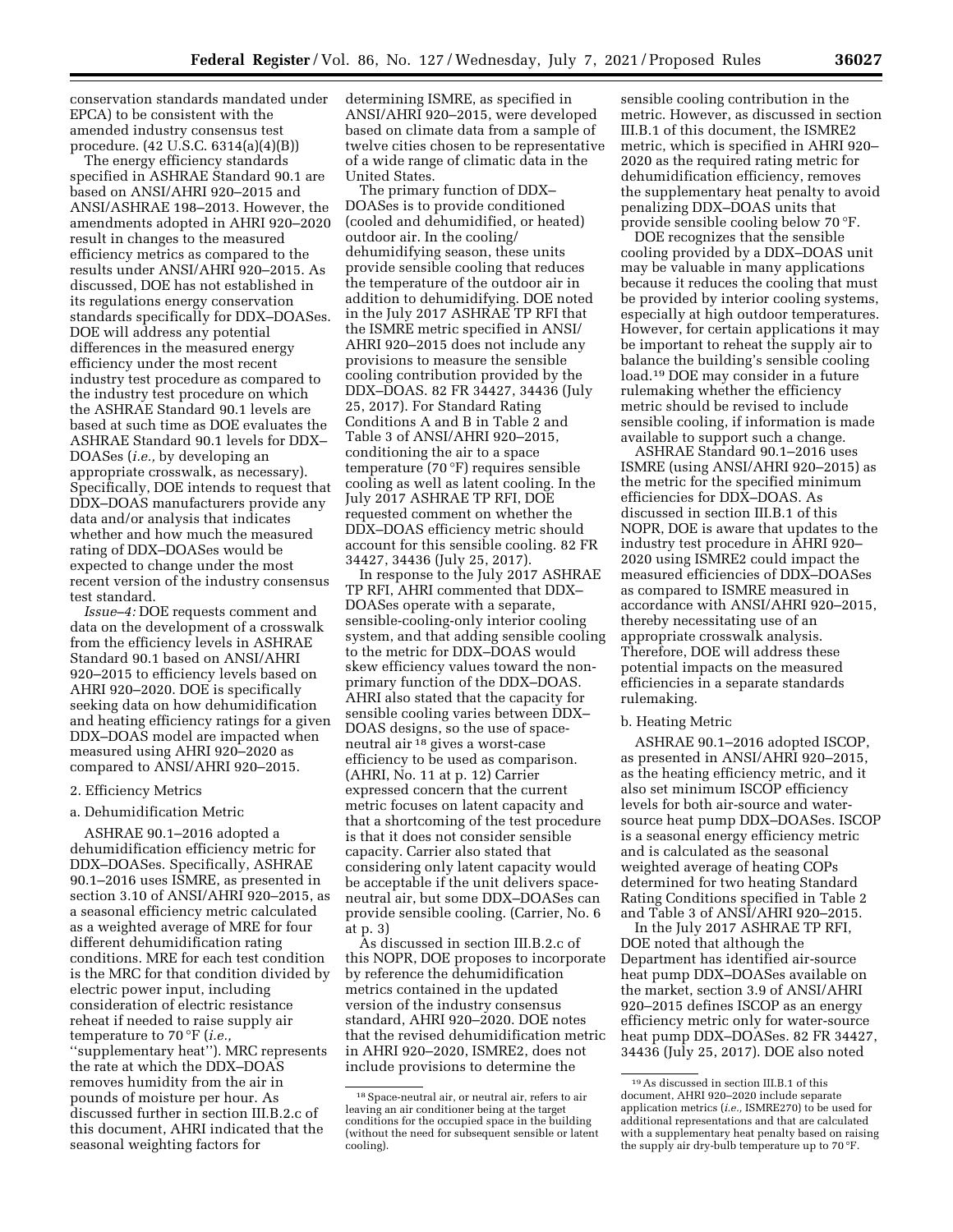in the July 2017 ASHRAE TP RFI that equations in section 10.9 of ANSI/ ASHRAE 198–2013 for calculating the COP are labeled for application to water-source heat pump DDX–DOASes, although DOE once again noted that they could be applied to air-source heat pump DDX–DOASes. *Id.* As part of the July 2017 ASHRAE TP RFI, DOE requested comment on the calculation procedure for COP for air-source heat pumps, including whether the equations in ANSI/ASHRAE 198–2013 are applicable to air-source heat pumps. *Id.*  DOE did not receive any comments on this topic. Because ASHRAE Standard 90.1–2016 specifies minimum efficiency levels for both air-source and watersource heat pump DDX–DOASes using ANSI/AHRI 920–2015, DOE considers the ISCOP and COP calculations to be applicable to the minimum efficiency levels in ASHRAE Standard 90.1–2016 for both equipment classes.

In further clarification, AHRI 920– 2020 revised the definition of ''Direct Expansion-Dedicated Outdoor Air System Units'' and the heating efficiency metric (designated as ISCOP2) to include both air-source and watersource heat pump DDX–DOASes. The ISCOP2 metric specified in section 3.13 of AHRI 920–2020 also includes revisions to the outdoor air conditions, weighting factors, and treatment of heating capacity calculations. DOE is proposing to adopt ISCOP2 as the heating efficiency metric for DDX– DOASes under the DOE test procedure, expressed in Watts (W) of heating capacity per W of power input. As

discussed in section III.B.1 of this NOPR, updates to the industry consensus test procedure in AHRI 920– 2020 using ISCOP2 could impact the measured heating efficiencies of DDX– DOASes as compared to ISCOP measured in accordance with ANSI/ AHRI 920–2015, thereby necessitating use of an appropriate crosswalk analysis. Therefore, DOE will address these potential impacts on the measured heating efficiencies in a separate standards rulemaking.

ISCOP2 is calculated using COPISCOP values for Standard Rating Conditions E and F that apply a supplementary heat penalty to the total power input if the supply air dry-bulb temperature is less 70 °F. Section 6.11 of AHRI 920–2020 includes additional application rating heating metrics,  $COP_{\text{full}}$  and  $COP_{\text{DX-DOAS}}$ , for additional representations.  $\text{COP}_\text{DX-DOAS}$  is calculated without a supplementary heat penalty, while COP<sub>full</sub> is used for manufacturer-specified outdoor conditions. DOE is proposing in section 2.2.2 of Appendix B to allow COP<sub>full</sub> and  $COP<sub>DX–DOAS</sub>$  to be used by manufacturers for voluntary representations.

c. ISMRE2 and ISCOP2 Weighting Factors

As part of the July 2017 ASHRAE TP RFI, DOE requested information about analysis of climate data relevant to the development of the ISMRE and ISCOP test conditions and weighting factors. 82 FR 34427, 34436 (July 25, 2017). AHRI commented that the values and

weightings for both the dehumidification and heating points in ANSI/AHRI 920–2015 were developed based on climatic data for a sample of twelve cities 20 chosen to be representative of a wide range of climatic conditions in the United States. According to AHRI, the climatic bin data were based on 24-hour operation per day due to the variety of applications where DDX–DOASes are installed and provide a reasonable standard for assessing the part-load situations that will be encountered. (AHRI, No. 11 at p. 12) DOE notes that these test conditions in ANSI/AHRI 920–2015 were established to represent specific regions of the psychrometric chart, as shown in the following Table III–2 and Table III–3.

In the development of AHRI 920– 2020, DOE provided input on weather data, and AHRI also reviewed Typical Meteorological Year (TMY) 2 21 weather data from the National Renewable Energy Laboratory. Based, in part, on this input and data, AHRI 920–2020 specifies the ISMRE2 and ISCOP2 test conditions and weighting factors, which represent the number of hours per year for each test condition. Accordingly, Table III–2 and Table III–3 also show the Standard Rating Conditions and weighting factors included in sections 6.1, 6.12, and 6.13 of AHRI 920–2020. DOE is proposing to adopt the weighting factors for the ISMRE2 (including the test conditions specific for  $ISMRE2_{70}$ and ISCOP2 metrics, as specified in AHRI 920–2020.

TABLE III–2—ANSI/AHRI 920–2015 AND AHRI 920–2020 DEHUMIDIFICATION MODE STANDARD RATING CONDITIONS AND ISMRE/ISMRE2/ISMRE270 WEIGHTING FACTORS

|                                 |                                                              | ANSI/AHRI 920-2015                                                             |                                     | AHRI 920-2020                                                                  |                                                              |
|---------------------------------|--------------------------------------------------------------|--------------------------------------------------------------------------------|-------------------------------------|--------------------------------------------------------------------------------|--------------------------------------------------------------|
| Standard<br>rating<br>condition | Psychrometric chart region represented                       | Representative<br>condition<br>(dry-bulb temperature/<br>wet-bulb temperature) | <b>ISMRE</b><br>weighting<br>factor | Representative<br>condition<br>(dry-bulb temperature/<br>wet-bulb temperature) | ISMRE2<br>and<br>ISMRE2 <sub>70</sub><br>weighting<br>factor |
|                                 | A    Above 55°F dew point, Above 75°F wet-bulb               |                                                                                | 12 <sub>1</sub>                     | 95 ° F/78 ° F …………………                                                          | 14                                                           |
| <b>B</b>                        | Above 55 °F dew point, >69 °F and $\leq 75$ °F wet-<br>bulb. | 80 °F/73 °F                                                                    | 28 <sup>1</sup>                     | 80 °F/73 °F                                                                    | 34                                                           |
| C                               | Above 55 °F dew point, >62 °F and $\leq 69$ °F wet-<br>bulb. | 68 °F/66 °F                                                                    | 36                                  | 70 °F/66 °F                                                                    | 39                                                           |
| D                               | Above 55 °F dew point, >56 °F and $\leq 62$ °F wet-<br>bulb. | $60^{\circ}$ F/58 $^{\circ}$ F                                                 | 24                                  | 63 ° F/59 ° F                                                                  | 13                                                           |

<sup>&</sup>lt;sup>20</sup>The sample of 12 cities analyzed were: New York City, Atlanta, Chicago, El Paso, Houston, Kansas City, Miami, Minneapolis, Nashville, New Orleans, Norfolk, and Tucson.

<sup>21</sup>TMY stands for ''typical meteorological year'' and is a widely used type of data available through the National Solar Radiation Database. TMYs contain one year of hourly data that best represents median weather conditions over a multiyear period.

The datasets have been updated occasionally, thus TMY, TMY2, and TMY3 data are available. See *nsrdb.nrel.gov/about/tmy.html* (last accessed 4/28/ 21).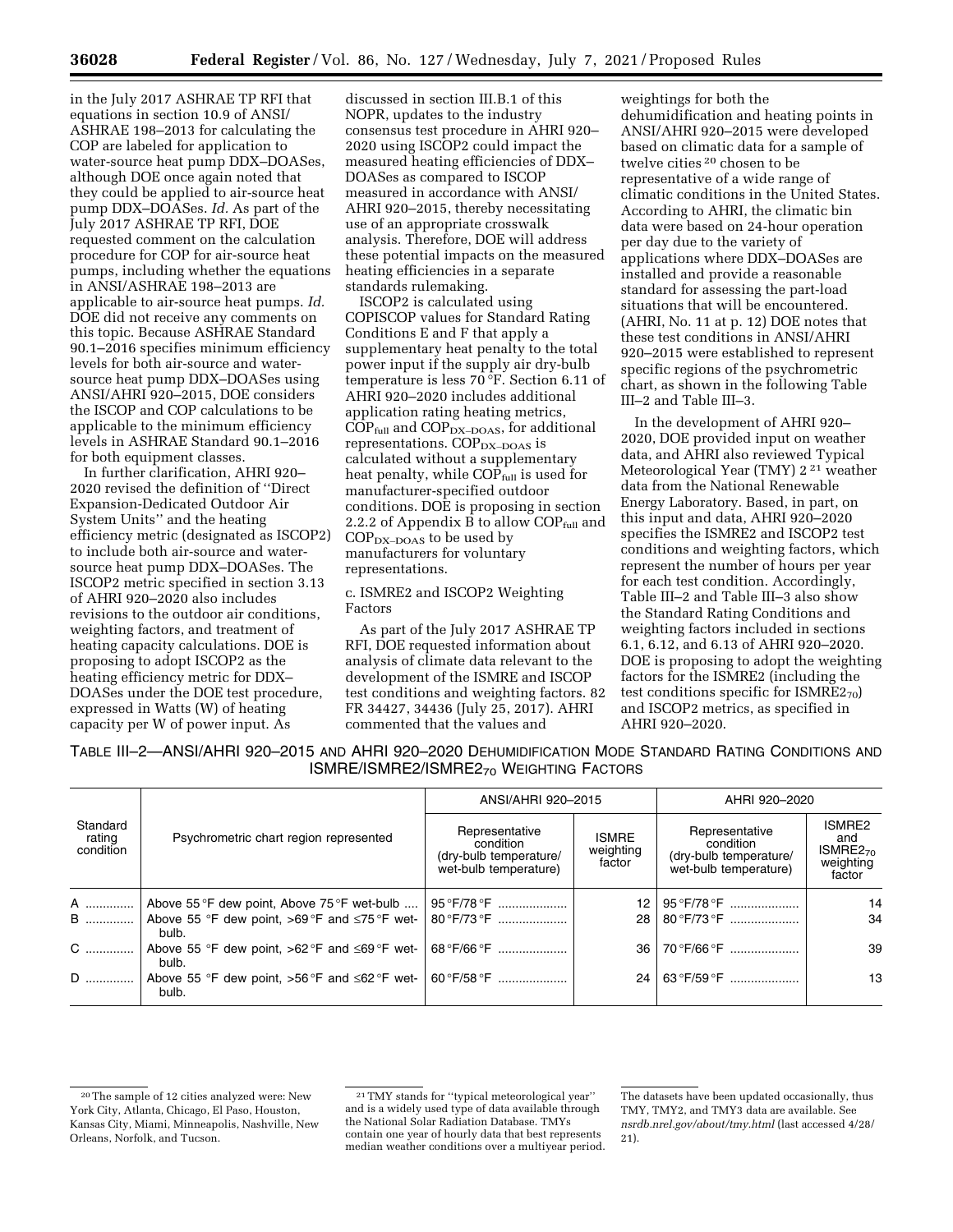|                                 |                                                              | ANSI/AHRI 920-2015                                                             |                                     | AHRI 920-2020                                                                  |                                           |
|---------------------------------|--------------------------------------------------------------|--------------------------------------------------------------------------------|-------------------------------------|--------------------------------------------------------------------------------|-------------------------------------------|
| Standard<br>rating<br>condition | Psychrometric chart region represented                       | Representative<br>condition<br>(dry-bulb temperature/<br>wet-bulb temperature) | <b>ISCOP</b><br>weighting<br>factor | Representative<br>condition<br>(dry-bulb temperature/<br>wet-bulb temperature) | ISCOP <sub>2</sub><br>weighting<br>factor |
| E ……………                         | Below 55 °F dew point, >23 °F and $\leq 64$ °F dry-<br>bulb. |                                                                                | 77                                  | 47 °F/43 °F                                                                    | 91                                        |
| F ()                            |                                                              |                                                                                | 23                                  | 17 ° F/15 ° F                                                                  | 9                                         |

TABLE III–3—ANSI/AHRI 920–2015 AND AHRI 920–2020 HEATING MODE STANDARD RATING CONDITIONS AND ISCOP/ ISCOP2 WEIGHTING FACTORS

## 3. Test Method

This section discusses the various issues that DOE identified in the industry consensus test standards applicable to DDX–DOASes, including those raised in the July 2017 ASHRAE TP RFI and considered as part of DOE's review of AHRI 920–2020. These issues include: (1) Definitions for certain terms used in the DDX–DOAS test procedure; (2) optional break-in period for DDX– DOASes; (3) test facility, instrumentation, and apparatus set-up issues; (4) DDX–DOAS unit set-up; (5) test operating conditions; (6) requirements for water-cooled and water-source heat pump DDX–DOASes; (7) defrost energy use; (8) test methods for DDX–DOASes equipped with VERS; (9) tolerances; and (10) secondary verification tests for dehumidification and heating tests.

Table 1 to 10 CFR 431.96 specifies the applicable industry test procedure for each category of commercial package air conditioning and heating equipment and specifies any additional testing requirements that may also apply. In this NOPR, DOE is proposing to add test procedure requirements for DDX– DOASes in a separate appendix in subpart F to 10 CFR part 431 (*i.e.,*  proposed Appendix B). Accordingly, DOE proposes to include DDX–DOASes in Table 1 to 10 CFR 431.96 and to reference Appendix B for the DDX– DOASes test procedure.

#### a. Definitions

Section 3 of AHRI 920–2020 and section 3 of ANSI/ASHRAE 198–2013 define terms used in the industry consensus test standards for DDX– DOASes. DOE reviewed these sections and is proposing generally to adopt the definitions in section 3 of AHRI 920– 2020 (as enumerated in section 2.2.1(a) of proposed Appendix B). As discussed, DOE is proposing definitions in the test procedure provisions for ''direct expansion-dedicated outdoor air system, or DX–DOAS'' as a category of commercial package air conditioning and heating equipment, and

''dehumidifying direct expansiondedicated outdoor air system, or DDX– DOAS,'' as a subset of DX–DOAS.

As discussed in the following paragraphs DOE is also proposing to define ''integrated seasonal coefficient of performance 2, or ISCOP2,'' ''integrated seasonal moisture removal efficiency 2, or ISMRE2,'' and ''ventilation energy recovery system, or VERS.'' In section 1.1 of Appendix B, DOE proposes to provide that where any definitions conflict between AHRI 920– 2020 (or any of the industry standards referenced) and the CFR, the CFR provisions control.

DOE notes that 10 CFR 431.92 includes definitions for the efficiency metrics used for commercial package air conditioners and heat pumps. Consistent with this approach, DOE is proposing definitions at 10 CFR 431.92 for ''integrated seasonal coefficient of performance 2, or ISCOP2'' and ''integrated seasonal moisture removal efficiency 2, or ISMRE2'' that are consistent with the definitions for these metrics defined in sections 3.12 and 3.13 of AHRI 920–2020 and that specifically reference the DDX–DOAS test procedure in proposed Appendix B.

A ''ventilation energy recovery system'' (VERS) pre-conditions the outdoor air before it enters the conditioning coil, thereby reducing the cooling, dehumidification, or heating load on the refrigeration system of the DDX–DOAS. ASHRAE Standard 90.1– 2019 specifies separate equipment classes and minimum efficiency levels for DDX–DOASes with VERS equipment. DOE notes that neither a definition for a VERS nor a different term for this system is included in the previous test standards ANSI/AHRI 920–2015 and ANSI/ASHRAE 198– 2013. However, AHRI 920–2020 does include a definition for VERS. DOE proposes, consistent with AHRI 920– 2020, to define a VERS as a system that preconditions outdoor ventilation air entering the equipment through direct or indirect thermal and/or moisture exchange with the exhaust air, which is defined as the building air being

exhausted to the outside from the equipment.

A VERS may also be used by commercial air-conditioning equipment other than DDX–DOASes. However, for commercial air-conditioning equipment other than DDX–DOASes, neither ASHRAE Standard 90.1–2019 nor the DOE energy conservation standards establish equipment classes based on the presence of VERS. Under the DOE test procedures for commercial package air conditioners and heat pump equipment other than DDX–DOASes, VERS is a feature that is not installed for testing. Because an understanding of VERS may be relevant to commercial package air conditioners and heat pumps other than the proposed DDX– DOAS category of equipment, DOE is proposing to establish a definition of VERS, consistent with AHRI 920–2020, in 10 CFR 431.92 so that it is broadly applicable when used in reference to both DDX–DOASes as well as other commercial package air conditioning and heat pump equipment.

Additionally, DOE is proposing to amend the definition of ''commercial HVAC & WH product'' at 10 CFR 431.2 to explicitly include DDX–DOAS.

*Issue–5:* DOE requests comment on the terminology DOE proposes to use for DDX–DOASes, including ''integrated seasonal coefficient of performance 2, or ISCOP2;'' ''integrated seasonal moisture removal efficiency 2, or ISMRE2;'' and ''ventilation energy recovery system, or VERS.''

In the July 2017 ASHRAE TP RFI, DOE sought clarification on the difference between a reheat system and supplementary heat in ANSI/AHRI 920– 2015 and ANSI/ASHRAE 198–2013. 82 FR 34427, 34436 (July 25, 2017). The definition for supplementary heat provided in section 3.21 of ANSI/AHRI 920–2015 does not state whether it includes heat provided by reheat systems such as wrap-around heat pipes and wrap-around vapor compression systems.

In response to the July 2017 ASHRAE TP RFI, AHRI suggested a revised definition for ''supplementary heat'' that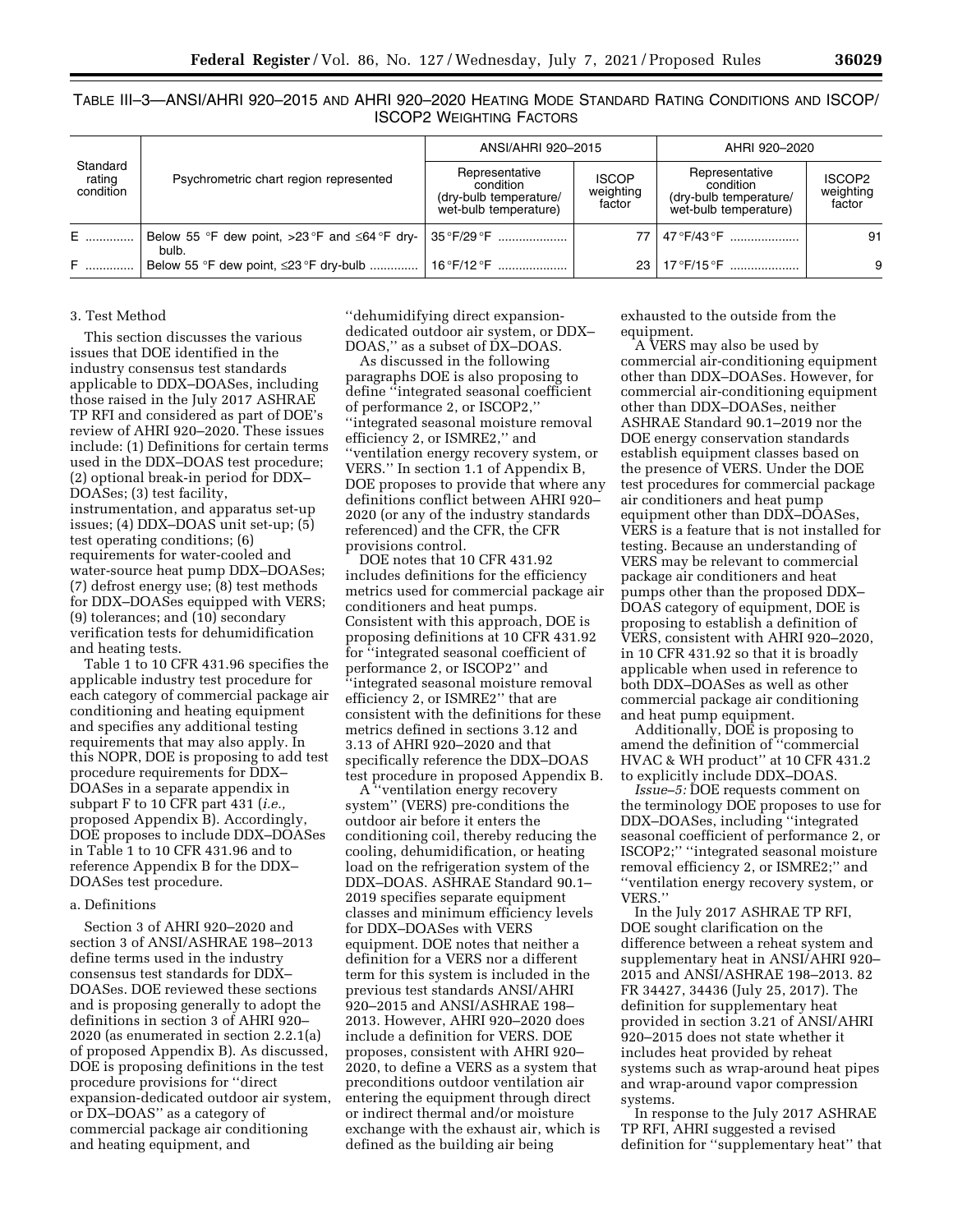excludes heat provided by the vapor compression cycle or a sub-system that transfers heat from one part of the unit to another (*e.g.,* wrap-around heat pipe, wrap-around vapor compression system). (AHRI, No. 11 at p. 11)

DOE notes that section 3.25 of AHRI 920–2020 has clarified this issue by defining ''supplementary heat'' to exclude a system that transfers heat from the outdoor air to the supply air. The AHRI 920–2020 definition distinguishes reheat provided by a vapor compression cycle that is driving the dehumidification process from common supplementary heat options such as fuel-fired heating, steam or hot water heating coils, and electric resistance. Further, section 3.25 of AHRI 920–2020 also states that reheat provided by secondary heat pumps, wrap around heat pumps, or wrap around heat pipes are not considered as supplementary heat. As discussed, DOE proposes to adopt the definition for ''supplementary heat'' provided in section 3.25 of AHRI 920–2020, as enumerated in section 2.2.1(a) of the proposed Appendix B, which references section 3 of AHRI 920–2020.

### b. Break-In Period

As part of the DOE test procedures for other commercial package air conditioners and heat pumps, DOE provides the option for a ''break-in'' period, not to exceed 20 hours, with no ambient temperature requirements, prior to performing a test. *See* 10 CFR 431.96(c). This is intended to allow the unit to achieve optimal performance prior to the test. Neither ANSI/AHRI 920–2015 nor ANSI/ASHRAE 198–2013 specify a break-in period for testing DDX–DOASes. In response to the July 2017 ASHRAE TP RFI, AHRI commented that proper compressor break-in must be allowed to provide a fair and accurate test. AHRI also stated that it had previously submitted comments that 16 hours is not sufficient. (AHRI, No. 11 at p. 20)

DOE addressed comments previously submitted by AHRI that DOE should require a minimum 16-hour break-in period for all commercial air conditioning equipment as part of the rulemaking finalized in a May 16, 2012 final rule for energy conservation standards and test procedures for commercial heating, air-conditioning, and water-heating equipment. 77 FR 28928, 28943. As part of that final rule, DOE determined that adopting a minimum break-in period of 16 hours would unnecessarily increase testing costs for manufacturers of equipment that can achieve stability in less than 16 hours. In recognition that different

equipment will require different amounts of break-in time to achieve optimal performance and that break-in periods of longer than 16 hours may be required for some equipment, DOE adopted an optional break-in period up to a maximum period of 20 hours to allow the unit to achieve optimal performance before testing for commercial air conditioning and heating equipment. 77 FR 28928, 28943–28944 (May 16, 2012). Section 5.6 of AHRI 920–2020 incorporates the same break-in period provision, not to exceed 20 hours. Therefore, DOE proposes to adopt the optional break-in period up to a maximum of 20 hours for DDX–DOASes specified in AHRI 920– 2020 (section 5.6 *Break-in*), as enumerated in section 2.2.1(b) of the proposed Appendix B, which references section 5 of AHRI 920–2020.

#### c. Airflow-Measuring Apparatus

Figures 1 and 2 of ANSI/ASHRAE 198–2013 present the typical test set-up for DDX–DOASes with and without energy recovery. The figures show airflow and condition measuring apparatus at both the inlet and the outlet ends of each airflow path (*i.e.,* the outdoor/supply and return/exhaust paths). DOE stated in the July 2017 ASHRAE TP RFI that it is not clear whether airflow-measuring apparatus are required for both entering and leaving air of each airflow path. 82 FR 34427, 34439 (July 25, 2017). DOE requested comment on whether it is beneficial or necessary to use two airflow-measuring apparatus per airstream when testing DDX–DOAS equipment. *Id.* 

AHRI and Carrier both commented that using two airflow devices per airstream would be difficult and costly due to challenges with space constraints, additional physical barriers that can increase temperature stratification in the test chamber, and issues associated with meeting the specified design conditions due to fan reheat energy in the airflow measuring stations. (AHRI, No. 11 at p. 19; Carrier, No. 6 at p. 7) AHRI further commented that while additional airflow measuring stations have the benefit of monitoring cross-leakage or general leakage in the cabinet, it makes testing difficult, if not impossible, to perform. (AHRI, No. 11 at p. 19) None of the commenters indicated that use of two airflowmeasuring apparatus per airflow path is necessary to obtain accurate measurements.

Based on comments from AHRI and Carrier, DOE tentatively concludes that requiring two airflow-measuring apparatus per airflow path may be

unduly burdensome for certain manufacturers. However, DOE also recognizes that the additional measurements may provide an indication of crossflow and/or leakage. DOE has tentatively concluded that AHRI 920–2020 offers a more suitable approach to airflow measurement, for the reasons that follow. Section C2.2 of AHRI 920–2020 requires just one airflow-measuring apparatus per airflow path. To provide a check for general cabinet leakage, section C5.1 of AHRI 920–2020 specifies a methodology for performing a secondary capacity measurement that does not require a second airflow-measuring apparatus (rather, the methodology for verifying dehumidification capacity is based on a measurement of the weight of collected condensate). The requirement for just one airflow-measuring apparatus per airflow path is consistent with the DOE test procedures for all other commercial and residential air-conditioning and heating systems and limits the testing costs and burden on manufacturers.

Regarding the commenters' concern that the fan heat of the airflowmeasuring apparatus might affect the controlled air conditions, DOE recognizes that this could affect the temperature of the return air entering the DDX–DOAS under test. A similar issue could occur when duct-inlet booster fans are used for moving outdoor air either to the outdoor ventilation air inlet from a separate room, or when moving desiccant regeneration air from another room. On this topic, section C3.2.2 of AHRI 920– 2020 specifies that in such circumstances, the air conditions are to be measured downstream of the fan and that the sampled air used for the air condition measurement be returned: (a) To a location between the flow nozzles and the fan of a return airflowmeasuring apparatus, or (b) to the separate room from which air is drawn when a boost fan is used in the inlet duct. Accordingly, in this NOPR, DOE is proposing to adopt the provisions for the airflow-measuring apparatus specified in AHRI 920–2020 section C2.2, ''*Use of a Single Airflow Rate Measuring Apparatus per Airflow Path*'' in Appendix C of AHRI 920–2020 (rather than the dual measurement apparatus specifications in Figures 1 and 2 of ANSI/ASHRAE 198–2013), as enumerated in section 2.2.1(f) of the proposed Appendix B, which references Appendix C of AHRI 920–2020.

#### d. Test Operating Conditions

Through incorporation by reference of AHRI 920–2020, DOE is proposing to adopt the test operating conditions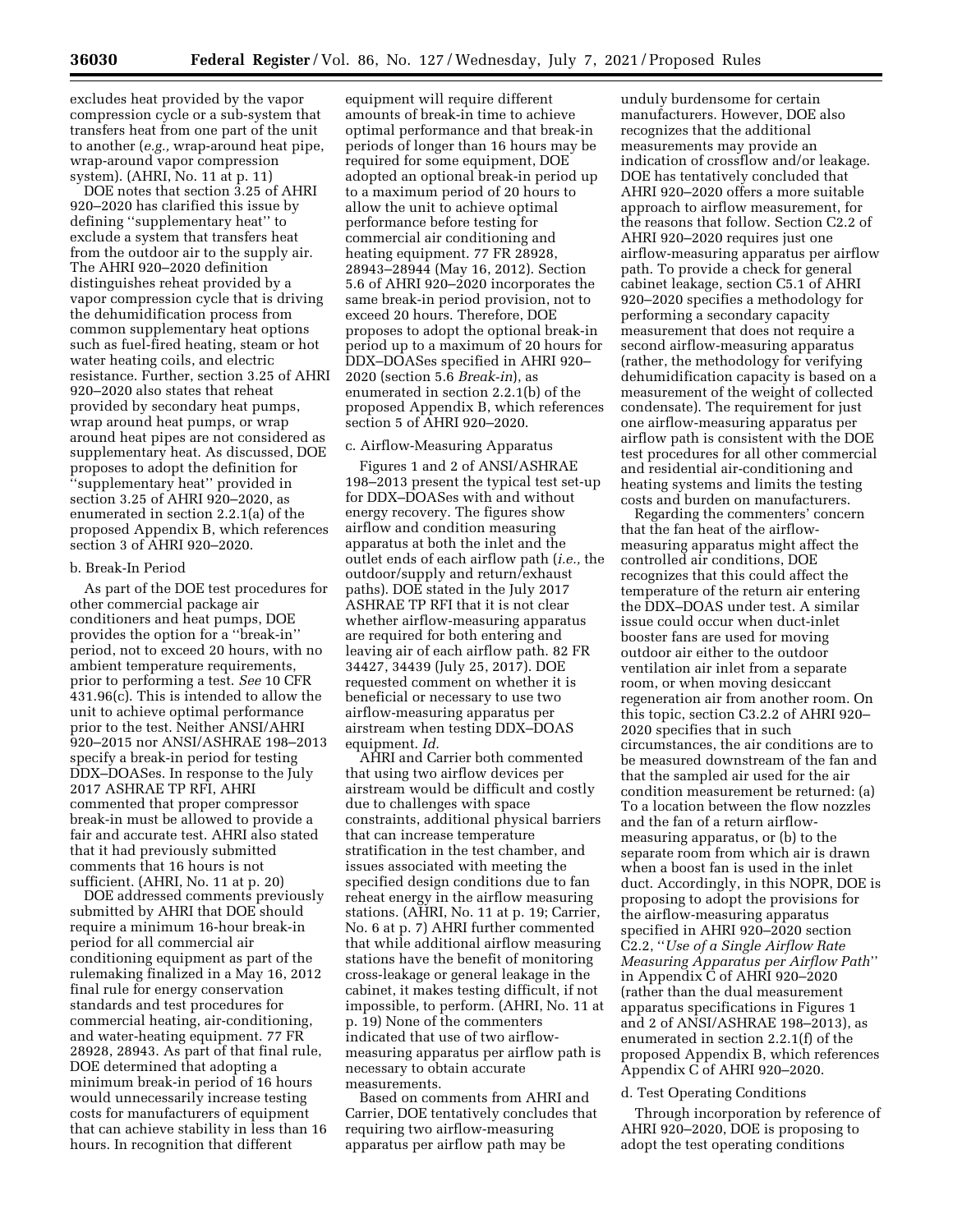specified in AHRI 920–2020 for DDX– DOAS units. These include: (1) Standard Rating Conditions (Tables 4 and 5 of section 6 of AHRI 920–2020, as enumerated in section 2.2.1(c) of the proposed Appendix B, which references section 6 of AHRI 920–2020 omitting sections 6.1.2 and 6.6.1); (2) simulated ventilation air conditions for testing under Option 2 for DDX–DOASes with VERS (section 5 of AHRI 920–2020 (which includes section 5.4.1.2 *Option 2*), as enumerated in section 2.2.1(b) of the proposed Appendix B, which references section 5 of AHRI 920–2020); (3) atmospheric pressure (section 5 of AHRI 920–2020 (which includes section 5.10 *Atmospheric Pressure*), as enumerated in section 2.2.1(b) of the proposed Appendix B); (4) target supply air conditions (section 6 of AHRI 920– 2020 (which includes section 6.1.3 *Supply Air Dewpoint Temperature* and section 6.1.4 *Supply Air Dry Bulb Temperature*), as enumerated in section 2.2.1(c) of the proposed Appendix B); (5) external static pressure (section 6 of AHRI 920–2020 (which includes section 6.1.5.6 *External Static Pressure*), as enumerated in section 2.2.1(c) of the proposed Appendix B); and (6) target supply and return airflow rates (section 6 of AHRI 920–2020 (which includes section 6.1.5 *Supply and Return Airflow Rates*), as enumerated in section 2.2.1(c) of the proposed Appendix B).

DOE received comments from interested parties regarding target supply and return airflow rates and target supply air conditions in response to the July 2017 ASHRAE TP RFI, and the following section discusses these specific issues.

# i. Target Supply and Return Airflow Rates

Section 5.2.2 of ANSI/AHRI 920–2015 and section 8.1 of ANSI/ASHRAE 198– 2013 require the supply airflow rate to be set in accordance with manufacturer specifications. In the July 2017 ASHRAE TP RFI, DOE observed that many DDX– DOAS models are capable of operating over a range of airflow rates. 82 FR 34427, 34437 (July 25, 2017). DOE expects these models to have supply air fans that can be configured with a range of speeds to accommodate the airflow range and the variation in duct length in field installations. *Id.* The performance of these models may also vary significantly from the low end to the high end of the specified airflow range. As part of the July 2017 ASHRAE TP RFI, DOE sought comments on how manufacturers select the airflow rate for testing, given the large range of airflows that are typical of DDX–DOAS units. *Id.* 

In response to this issue, AHRI commented that the optimum-efficiency airflow varies with each application and that the manufacturer should specify the design airflow rate as long as it achieves the 55 °F dew point temperature. (AHRI, No. 11 at pp. 13–14) The approach described by AHRI is consistent with the approach of AHRI 920–2020, which stipulates the use of the manufacturerspecified airflow in section 6.1.5 of that document. This section of AHRI 920– 2020 also addresses how to set the airflow when it is not specified by the manufacturer and the case where the dehumidification provided is not consistent with DDX–DOAS performance (*i.e.,* provision of supply air at 55 °F or lower dew point, when using the manufacturer-specified airflow).22

As discussed, DOE is proposing to adopt the provisions in section 6.1.3 and 6.1.5 of AHRI 920–2020, which specify that the target supply airflow rate be the manufacturer-specified airflow rate and that, for Standard Rating Condition A, achieves dehumidification consistent with providing a 55 °F dew point temperature in standard atmospheric pressure conditions. In cases where supply airflow is not specified by the manufacturer, or supply air dew point exceeds the maximum when using the manufacturer-specified airflow, AHRI 920–2020 requires setting airflow for Standard Rating Condition A such that the supply air dew point does not exceed the maximum.

# ii. Units With Cycle Reheat Functions

As part of the July 2017 RFI, DOE noted that provisions regarding reheat and the supplementary heat penalty specified in ANSI/AHRI 920–2015 and ANSI/ASHRAE 198–2013 were unclear. 82 FR 34427, 34436 (July 25, 2017). Most of the DDX–DOAS models that are equipped with the capability to reheat dehumidified air to space-neutral conditions use hot refrigerant gas discharged by the compressor to reheat the dehumidified air leaving the evaporator coil. Other approaches can also be used to transfer heat from one part of the DDX–DOAS to another. (Section 3.21.1 of AHRI 920–2020 defines all of these methods as ''cycle reheat.'') Reheat may also be provided by supplementary heat sources, such as a gas furnace or an electric resistance heater, but these are not considered cycle reheat. A discussion of cycle

reheat capability with respect to the scope of this test procedure is provided in section III.A.4 of this document, and a discussion of the supplementary heat penalty is provided in section III.B.3.a of this document.

ANSI/AHRI 920–2015 requires that supply air dew point temperature be 55 °F or lower, which generally means (*i.e.,* for a DDX–DOAS that removes moisture by latent cooling without the use of desiccants) that the air must be cooled to a temperature that is, at most, a few degrees above 55 °F. Section 6 of ANSI/AHRI 920–2015 does not explicitly require testing with reheat turned on, but note 3 to Table 2 and note 3 to Table 3 of that industry standard require the DDX–DOAS to condition supply air to a minimum drybulb temperature of 70 °F for all dehumidification and heating tests and this would have to be accomplished with active reheat (as discussed in the following paragraphs). Further, for units unable to meet this minimum threshold, section 6.1.3.1 of ANSI/AHRI 920–2015 specifies the application of a supplementary heat penalty to represent the power input that would be required to heat the supply air to the 70 °F target using electric resistance heating.

DOE noted in the July 2017 RFI that ANSI/ASHRAE 198–2013 includes two dehumidification tests, one with cycle reheat functions turned on and the other with cycle reheat functions turned off (sections 8.3.1.1 and 8.3.1.2, respectively). DOE further noted that ANSI/AHRI 920–2015 does not, however, specify which of these values is used in the calculation of ISMRE. 82 FR 34427, 34436 (July 25, 2017).

As part of the July 2017 ASHRAE TP RFI, DOE requested comment on whether the dehumidification test with cycle reheat on or off should be used to calculate ISMRE, and how and when the supplementary heat penalty is applied. 82 FR 34427, 34436 (July 25, 2017). AHRI commented that the dehumidification efficiency metrics specified in ANSI/AHRI 920–2015 are based on supply air at a dry-bulb temperature of 70 °F, and if the unit requires reheat to be on (as described in ANSI/ASHRAE 198–2013) for supply air temperature control, then this reheat-on test is needed to determine dehumidification capacity and efficiency. (AHRI, No. 11 at p. 11) DOE understands AHRI's comment to mean that ANSI/AHRI 920–2015 effectively requires cycle reheat to be activated during dehumidification tests in order to meet both the supply air dew point and dry-bulb temperature requirements.

In contrast to ANSI/AHRI 920-2015, AHRI 920–2020 more explicitly

<sup>22</sup>Section 6.1.3 of AHRI 920–2020 includes an adjustment for maximum supply air dew point temperature to increase linearly as barometric pressure decreases, up to 57.3  $\,{}^{\circ}\text{F}$  at the minimumallowed 13.7 psia test pressure.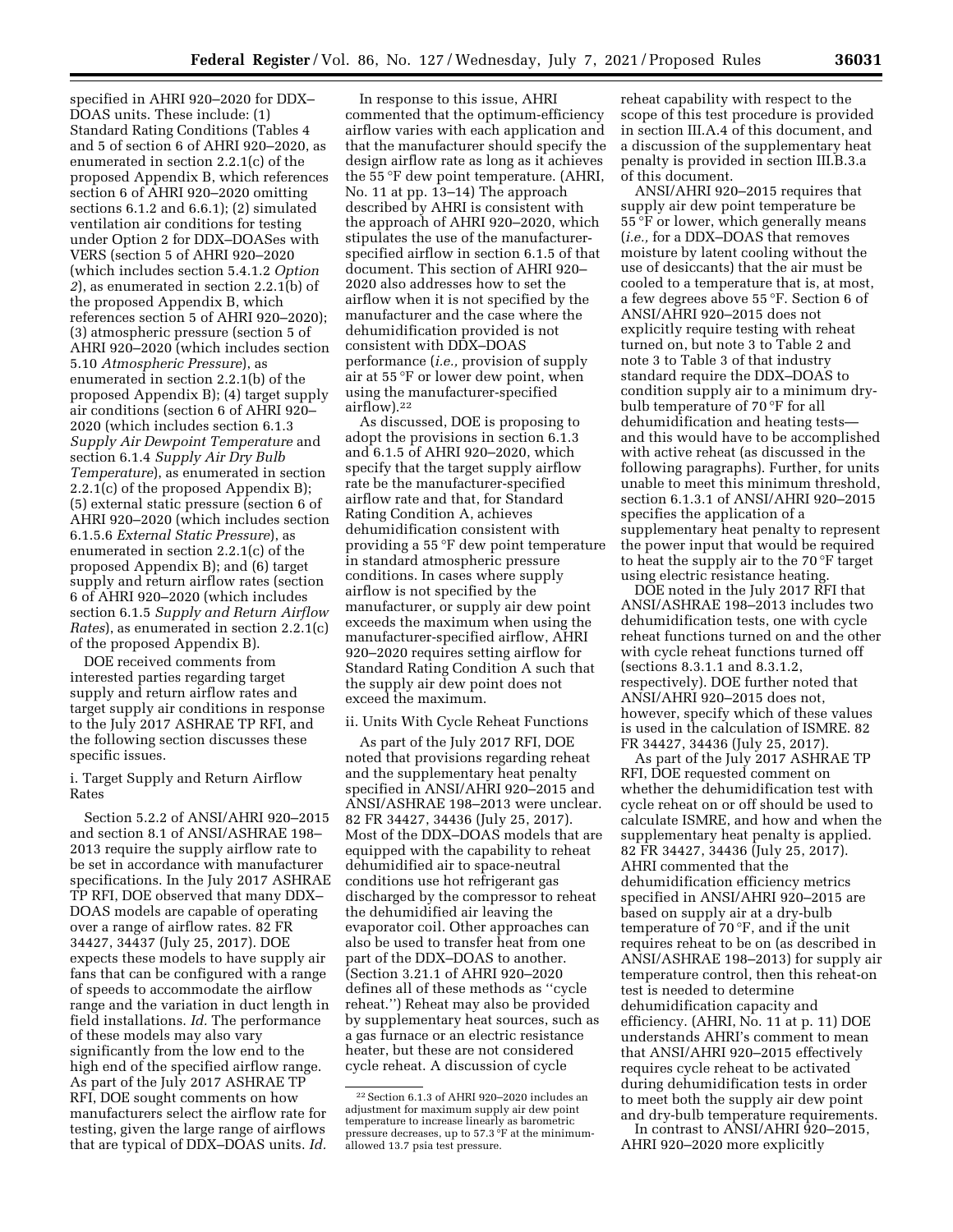addresses the use of cycle reheat for dehumidification tests and provides more information on when the supplementary heat penalty should be used. As discussed in section III.B.2.a of this NOPR, DOE is proposing to adopt the revised MRE and ISMRE2 metrics specified in AHRI 920–2020, which do not include a supplementary heat penalty. Section 6.1.4.2 of AHRI 920– 2020 specifies that when determining MRE and ISMRE2, the manufacturer shall specify whether cycle reheat is to be activated for the test. As discussed in section III.B.2.a of this document, AHRI 920–2020 provides separate application metrics (*i.e.*, MRE<sub>70</sub> and ISMRE2<sub>70</sub>) which may be used for representations and which require a supply air dry-bulb temperature above 70 °F (and below 75 °F). For these separate application metrics, if cycle reheat cannot achieve 70 °F, a supplementary heat penalty is applied based on raising the supply air dry-bulb temperature up to 70 °F (see section 6.1.4.1 of AHRI 920–2020). DOE has tentatively determined that these provisions in AHRI 920–2020 clarify the requirements for cycle reheat and the supplementary heat penalty, so the Department is proposing to adopt these provisions in this NOPR (section 6 of AHRI 920–2020, as enumerated in section 2.2.1(c) of the proposed Appendix B).

### iii. Target Supply Air Dry-Bulb Temperature

As discussed, in the July 2017 ASHRAE TP RFI, DOE noted that ANSI/ AHRI 920–2015 includes a requirement of minimum supply air temperature of 70.0 °F for all Standard Rating Conditions and a maximum dew-point temperature of 55.0 °F for Standard Rating Conditions for dehumidification. In that document, DOE further noted that ANSI/ASHRAE 198–2013 requires a supply air temperature of 75.2 °F or as close to this value as the controls will allow during testing. As part of the July 2017 ASHRAE TP RFI, DOE requested comment on the difference in target supply air temperature requirements between ANSI/AHRI 920–2015 and ANSI/ASHRAE 198–2013, and the appropriate supply air temperature for use in the DOE test procedure for DDX– DOASes. 82 FR 34427, 34438 (July 25, 2017).

AHRI and Goodman commented that the minimum supply air temperature should be 70 °F. AHRI added that ANSI/ ASHRAE 198–2013, which was developed based on previous versions of AHRI 920 that required a supply air temperature of 75 °F, is being updated to reflect the new value of 70 °F. (AHRI,

No. 11 at p. 17; Goodman, No. 14 at p. 2)

As discussed in the previous subsection, DOE proposes to incorporate by reference the provisions in section 6.1.4 of AHRI 920–2020, which specifies setting the supply air dry-bulb temperature to within a range of 70– 75 °F for tests to determine dehumidification metrics. For all dehumidification tests, 75 °F represents the maximum supply air dry-bulb temperature above which a supplementary cooling penalty must be applied. As noted in section III.B.3.d.ii of this NOPR, a supplementary heat penalty must be applied for ISCOP2 calculations when the minimum supply air dry-bulb temperature of 70 °F cannot be met in heating mode.

### iv. Target Supply Air Dew-Point Temperature

Note 5 to Table 2 and note 6 to Table 3 in ANSI/AHRI 920–2015 state that the maximum dew point for Standard Rating Conditions A through D shall be 55.0 °F. The industry consensus standard does not specify whether these conditions apply to the outdoor air, supply air, or return air. DOE interprets these requirements to apply to the supply air because the humidity levels for outdoor air and return air are already specified in the same tables.

Furthermore, although ANSI/AHRI 920–2015 specifies a maximum dew point temperature, the industry test standard does not include requirements to ensure that the dew-point temperature is maintained at the same level while testing at the different Standard Rating Conditions specified in ANSI/AHRI 920–2015. Many DDX– DOASes are equipped with modulating/ variable capacity compressors, thereby allowing control for a given supply air dew point temperature. Allowing a lower dew point temperature for Standard Rating Conditions B, C, and D specified in ANSI/AHRI 920–2015 could give a better MRE rating for those test points, but the unit would use more energy to the extent it provides unnecessary excess dehumidification if operated in that manner. DOE also recognizes that the conditioned space latent cooling requirements for Standard Rating Condition A specified in ANSI/ AHRI 920–2015 represent the worst-case scenario, so there would be no need to deliver a lower dew point (*i.e.,* excess dehumidification) for Standard Rating Conditions B, C, and D. AHRI 920–2020 revises the supply air dew point requirements. Section 6.1.3 of AHRI 920–2020 requires that the average supply air dew point for Standard Rating Condition B, C, and D must be

within 0.3 °F of the Standard Rating Condition A dew point value.

Accordingly, in this NOPR, DOE proposes to adopt the relevant provisions found in section 6.1.3 in AHRI 920–2020, which explicitly state that the supply air dew point temperature shall be 55.0 °F or below for all Standard Rating Conditions A through D when operated at a barometric pressure of 29.92 in Hg, and that the supply air dew point temperature for Standard Rating Conditions B, C, and D must be within 0.3 °F of the measured supply air dew point temperature for Standard Rating Condition A, as noted above.

### v. Units With Staged Capacity Control

During testing, DDX–DOAS units with modulating compressors may be able to achieve supply air conditions within the proposed tolerances of the target conditions for Standard Rating Conditions B, C, and D. However, units with staged capacity will not likely be able to do this because they control capacity in larger increments. DDX– DOAS units with staged capacity or reheat control unable to maintain stable operation at the proposed dry-bulb and dew-point temperature targets within proposed tolerances would have to cycle between two stages (or cycle between the compressor(s) being on and off) to deliver average conditioning consistent with the target.

Neither ANSI/AHRI 920–2015 nor ANSI/ASHRAE 198–2013 have provisions to address units that cycle. In response to the July 2017 ASHRAE TP RFI, AHRI commented that the time average testing method suggested by DOE in its initial review section 6.6 of ANSI/AHRI 920–2015 would prevent credit for over-dehumidifying at Standard Rating Conditions B, C, and D, but is excessively complex. Instead, AHRI recommended a calculated adjustment that does not credit moisture removal in excess of the Standard Rating Condition A design dew-point temperature. (AHRI, No. 11 at p. 20)

This issue has now largely been addressed in AHRI 920–2020. Specifically, section 6 of AHRI 920– 2020 prescribes a method to address DDX–DOASes with staged capacity control that is consistent with the aforementioned method of DOE's initial review. It differs from DOE's suggested method in that it applies the weighted averaging on the basis of the supply air humidity ratio rather than the dew point, and that it applies any applicable supplementary cooling or heat penalty to operation at each particular stage rather than after determination of a weighted average supply air dry-bulb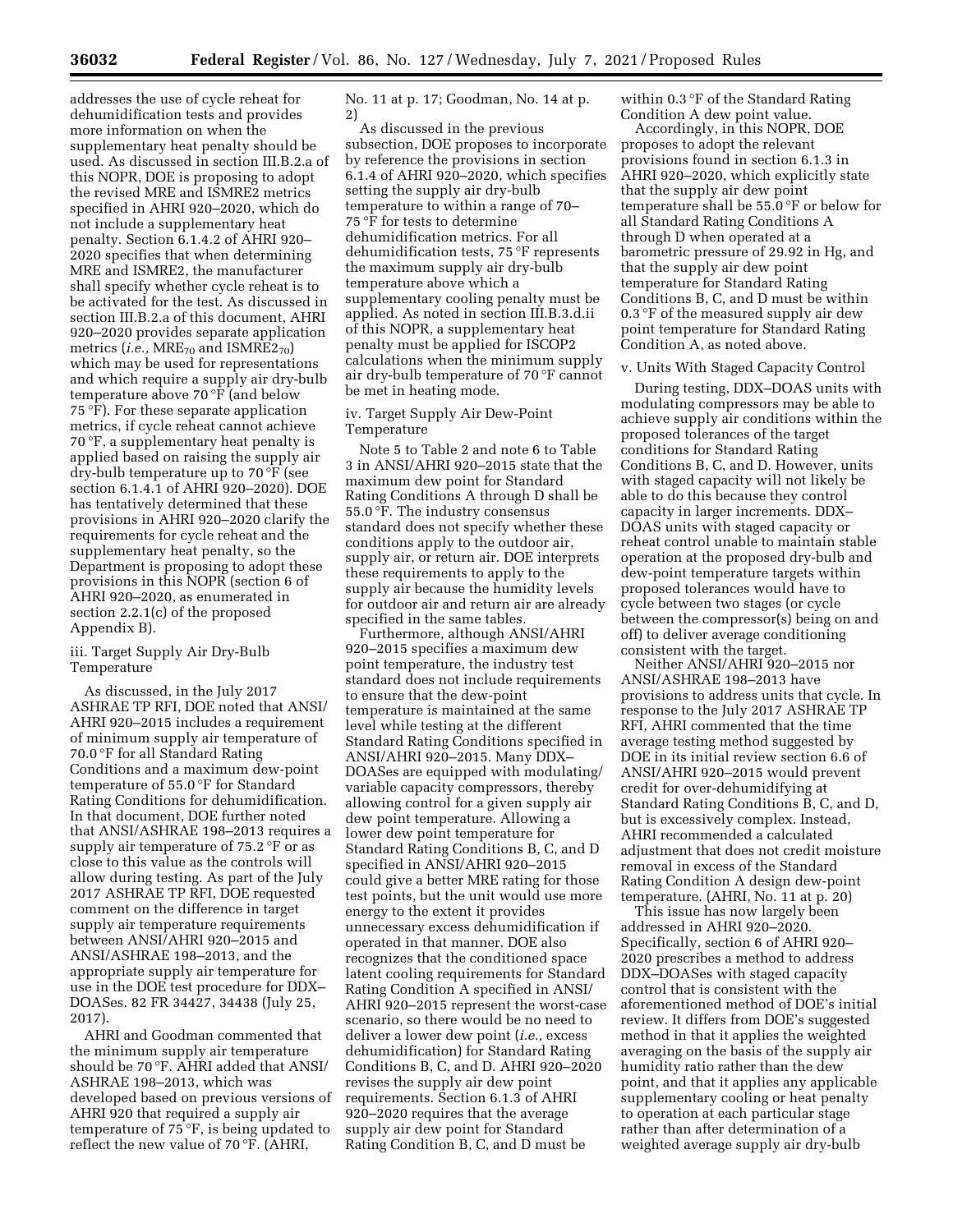temperature. Given the development of defined test requirements and equations addressing over-dehumidification, DOE initially concludes that the method in AHRI 920–2020 is not excessively complex. AHRI 920–2020 requires that when testing DDX–DOASes with staged capacity control in a dehumidification test condition having a supply condition dew point target (*e.g.,* Conditions B, C, or D), if the dew point temperature cannot be controlled within the specified test tolerances for a given partload condition, a weighted average of the results of two tests that bracket the target dew point temperature will be used. In this NOPR, DOE is proposing to adopt the provisions in section 6 of AHRI 920–2020 for achieving the target supply air conditions for units with staged capacity control.

Staging of compressor capacity may also affect operation in heating mode. Section 6 of AHRI 920–2020 prescribes methods for determining COP to account for cycling between compressor stages, or for operation when the lowestcapacity compressor stage provides more capacity than required to heat the supply air to 75 °F. These methods are similar to the AHRI 920–2020 method for addressing staged compressor capacity for dehumidification. Accordingly, DOE proposes to adopt the provisions in AHRI 920–2020 for staged capacity heat pump DDX–DOASes in heating mode.

e. Water-Cooled and Water-Source Heat Pump DX–DOAS Equipment

i. Test Conditions for Multiple-Inlet Water Sources

As discussed in the July 2017 ASHRAE TP RFI, the inlet water temperatures in ANSI/AHRI 920–2015 Table 2 for testing water-cooled DDX– DOASes differ from the water-source heat pump inlet temperature conditions specified in Table 3 for water-source heat pump DDX–DOASes tested using the ''water source'' test conditions. DOE requested comment on the need for different dehumidification test conditions for a water-cooled DDX– DOAS as compared to a water-source heat pump DDX–DOAS using the closed water loop test conditions. 82 FR 34427, 34438 (July 25, 2017). In the July 2017 ASHRAE TP RFI, DOE also pointed out that Tables 2 and 3 in ANSI/AHRI 920– 2015 include two application configurations 23 for water-cooled DDX– DOASes and three application configurations for water-source heat

pump DDX–DOASes. *Id.* DOE notes that ASHRAE 90.1–2016 established different standards for each of these five application configurations.

In response to the July 2017 ASHRAE TP RFI on this issue, AHRI commented that the two sets of water temperatures for water-cooled DDX–DOASes and water-source heat pump DDX–DOASes should be identical and that the differences would be resolved in an update to ANSI/AHRI 920–2015. (AHRI, No. 11 at p. 17) AHRI also commented that in almost all cases, a single design is used for water-cooled equipment used with cooling tower water and chilled water, and, similarly, a single design is used for all of the water-source applications, adding that for each of these cases, a single set of water conditions can be used for testing. AHRI recommended that the various entering water and inlet fluid conditions remain as presented in the ANSI/AHRI 920– 2015 standard, but any regulated products are to be tested to the ''Chilled Water Entering Condenser Temperature'' column values in Table 2 and the ''Water Source Heat Pumps'' column values in Table 3. (AHRI, No. 11 at p. 17)

In response, DOE notes that AHRI 920–2020 still provides separate inlet fluid rating conditions for the different water-cooled and water-source heat pump DDX–DOAS applications but now identifies some as optional application rating conditions. In light of the retention of these separate inlet fluid rating conditions in AHRI 920–2020, DOE surmises that AHRI's and industry's original position on these conditions, as set forth in the comments in response to the July 2017 ASHRAE TP RFI, changed during the course of developing that industry consensus standard. Table 4 of AHRI 920–2020 continues to include separate inlet fluid rating conditions for water-cooled cooling tower and water-cooled chilled water DDX–DOASes, but Note 3 to Table 4 of AHRI 920–2020 indicates that the water-cooled chilled water condition is the optional application rating condition, contrary to AHRI's recommendation in response to the July 2017 ASHRAE TP RFI. Table 5 of AHRI 920–2020 includes separate inlet fluid rating conditions for water-source and ground-source closed-loop heat pump DDX–DOASes but identifies the groundsource closed-loop conditions as the optional application rating condition. Tables 4 and 5 of AHRI 920–2020 also revise the inlet temperatures of the rating conditions for water-cooled cooling tower, water-source heat pump, and water-source ground-source closedloop heat pump DDX–DOASes. In this

NOPR, DOE is proposing to adopt the water/fluid rating conditions provided in AHRI 920–2020 (section 6 of AHRI 920–2020, which includes Table 4 and Table 5, as enumerated in section 2.2.1(c) and 2.2.2 of the proposed Appendix B), including the chilled water and ground-source closed-loop conditions specified as optional in AHRI 920–2020 so as to allow for voluntary representations for those applications. In any future energy conservation standards rulemaking for DDX–DOASes, DOE would consider establishing standards and the corresponding certification requirements in the context of the inlet fluid temperature conditions specific for water-cooled cooling towers and for water-source heat pumps provided in Table 4 and Table 5 of AHRI 920–2020, respectively.

#### ii. Condenser Liquid Flow Rate

In the July 2017 ASHRAE TP RFI, DOE noted that ANSI/AHRI 920–2015 provides instructions for setting the condenser liquid flow rate in section 6.1.4 and condenser liquid entering temperature in Tables 2 and 3 when conducting the dehumidification test for water-cooled and water-source heat pump DDX–DOASes. 82 FR 34427, 34437 (July 25, 2017). Section 6.1.4 of ANSI/AHRI 920–2015 indicates to use the liquid flow rates ''specified by the manufacturer.'' The manufacturer must specify a single liquid flow rate for tests at all Standard Rating Conditions as defined in ANSI/AHRI 920–2015, unless the unit is equipped with automatic control of the liquid flow rate.

In the July 2017 ASHRAE TP RFI, DOE noted that ANSI/AHRI 340/360– 2007 and ANSI/AHRI 210/240–2008, which are incorporated by reference as DOE's test procedures for rating watercooled commercial air-conditioning equipment, specify inlet and outlet water temperature requirements rather than relying on manufacturers to determine water flow rate. Further, both of these industry consensus standards specify that the full-load water flow rate determined for the Standard Rating Conditions should also be used for partload rating conditions. DOE further stated in the July 2017 ASHRAE TP RFI that these test methods reflect the typical design temperature differential for cooling towers serving water-cooled equipment, and they are very common for control of condenser water pumps; hence, it is not clear to DOE why the same test method would not be adopted for water-cooled DDX–DOAS. 82 FR 34427, 34437 (July 25 2017). As part of the July 2017 ASHRAE TP RFI, DOE requested information on how

<sup>23</sup> In the context of ANSI/AHRI 920–2015, an application configuration specifies test conditions based on the expected application of the DDX– DOAS.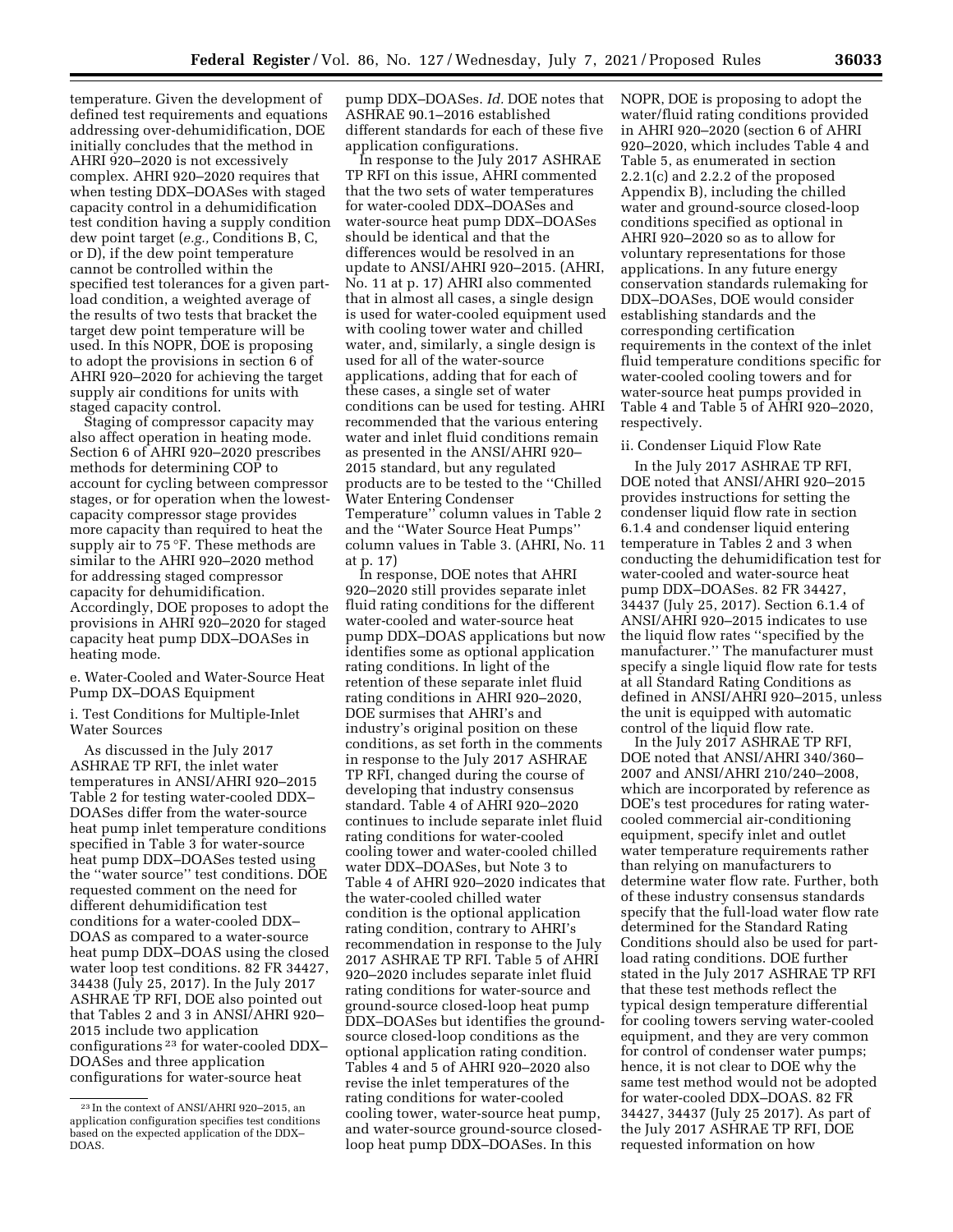condenser water flow rates are set in the field, how they are controlled at partload, and whether the relevant provisions in ANSI/AHRI 920–2015 provide sufficient guidance regarding how to set up water flow for DDX– DOASes with automatic water flow control systems. *Id*.

AHRI and Carrier commented that the condenser water flow rates should be set by the manufacturer or the installation instructions, consistent with ANSI/ AHRI 920–2015. (AHRI, No. 11 at p. 15; Carrier, No. 6 at p. 5) Carrier added that for part-load conditions, setting the condenser water flow rate will depend on what is needed for head pressure control, and that this should be defined in the installation instructions and followed for the test. Carrier stated that some equipment may require no control and that others may use head pressure flow regulating valves. (Carrier, No. 6 at p. 5) AHRI argued that any variation in flow rate that occurs automatically based on the operation and the equipment design will be measured during testing, with the pressure drop at that flow rate also being measured. AHRI indicated that the pumping penalty accounts for different manufacturer specifications of flow rates and pressure drop at each of the test conditions. (AHRI, No. 11 at p. 15)

As part of its update to the industry consensus test standard for DDX– DOASes, AHRI added additional requirements for liquid flow rate. More specifically, while section 6.1.6.1 of AHRI 920–2020 continues to provide that the water flow rate be specified by the manufacturer, the test method now adds that it must deliver a liquid temperature rise no less than 8 °F when testing under Standard Rating Condition A. Section 6.1.6.2 of AHRI 920–2020 requires that the flow rate set under Standard Rating Condition A be used for testing at the remaining Standard Rating Conditions (B through F), unless automatic adjustment of the liquid flow rate is provided by the equipment. Section 6.1.6.2 of AHRI 920–2020 also requires that if condenser water flow rate is modulated under part-load conditions, the flow rate must not exceed the flow rate set for Condition A.

DOE has tentatively concluded that the addition of a minimum temperature differential in AHRI 920–2020 better reflects control strategies for cooling towers serving water-cooled equipment and for condenser water pumps while still leaving flexibility for manufacturers to specify full-load flow rate and to implement options for modulating flow rate at part-load conditions. The Department notes that the provision allowing for automatic adjustment of the liquid flow rate for part-load tests accounts for manufacturer control strategies, such as condenser head pressure control, and is also accounted for in the water pump effect (discussed in the following section). DOE has tentatively concluded that these provisions would be representative of flow rates during an average use cycle and would not be unduly burdensome to conduct. Therefore, DOE is proposing to adopt the liquid flow requirements in AHRI 920–2020 for water-cooled and water-source heat pump DDX–DOASes (section 6 of AHRI 920–2020, which includes section 6.1.6 *Liquid Flow Rates for Water-Cooled, Water-Source Heat Pump, and Ground-Source Heat Pump*), as enumerated in section 2.2.1(c) of the proposed Appendix B.

# iii. Water Pump Effect

As part of the July 2017 ASHRAE TP RFI, DOE noted that ANSI/AHRI 920– 2015 includes an equation for calculating the ''water pump effect,'' which is an estimate of the energy consumption of non-integral water pumps (*i.e.,* pumps that are not part of the DDX–DOAS unit and whose power consumption would, therefore, not already be part of the measured power). 82 FR 34427, 34438 (July 25 2017). DOE noted that section 6.1.3 of ANSI/AHRI 920–2015 implies that this calculation applies solely to water pumps serving refrigerant-to-liquid heat recovery devices—no indication is given whether the equation also applies for pumps serving water-source or water-cooled condensers—although it is possible that the term ''refrigerant-to-liquid heat recovery device'' refers to the condenser of a water-source heat pump DDX– DOAS. *Id*.

In the July 2017 ASHRAE TP RFI, DOE requested confirmation that the ''refrigerant-to-liquid heat recovery device'' cited in section 6.1.3 of ANSI/ AHRI 920–2015 is intended to include heat exchangers used for heat rejection during the dehumidification cycle, and comment on whether Equation 1 of this section for estimating the energy use of water pumps is appropriate for DDX– DOASes with water-cooled condensers. *Id*. In its comments, AHRI confirmed that the term ''refrigerant-to-liquid heat recovery device'' is intended to include liquid-to-refrigerant heat exchangers used in the dehumidification cycle and heating cycle. (AHRI, No. 11 at p. 16)

The revisions to the industry consensus testing standard in AHRI 920–2020 clarify this matter and are consistent with the public comments received. Section 6.1.6.4 of AHRI 920– 2020 provides the water pump effect equation, and section 11.1 of AHRI 920–

2020 states within the definition of symbol  $P_{E,x}$  that the water pump effect applies to all water-cooled and watersource units without integral water pumps. Thus, DOE is proposing to adopt the water pump effect provisions in sections 6.1.6.4 and 11.1 of AHRI 920–2020 to account for the energy use of water pumps for water-cooled condensers, as enumerated in section 2.2.1(c) and section 2.2.1(d) of the proposed Appendix B, which reference sections 6 and 11 of AHRI 920–2020, respectively.

In further clarification, the total pump effect does not need to be calculated for pumps that are integral to the DDX– DOAS, because the power for these pumps would be measured as part of the main DDX–DOAS power measurement. Currently, the number of DDX–DOAS models on the market with integral pumps is very limited. However, AHRI 920–2020 does not explicitly state the amount of external head pressure 24 to use when testing DDX–DOASes with integral pumps, a necessary parameter. DOE notes that the calculation of the water pump effect for DDX–DOASes without integral pumps specified AHRI 920–2020 includes a fixed adder of 25 Watts per gallon per minute based on 20 feet of water column of external head pressure, a value which the Department reasons could be suitably applied to DDX–DOASes with integral pumps. Accordingly, DOE is proposing to include additional specifications in section 2.2.1(c)(ii) of proposed Appendix B that DDX–DOASes with integral pumps be configured with an external head pressure equal to 20 feet of water column (*i.e.,* the same level of external head pressure used in the calculation of the pump effect for DDX– DOASes without integral pumps).

DOE has initially determined that the proposal to specify the same external head pressure for integral pumps as the external head pressure used in the calculation of the pump effect for DDX– DOASes without integral pumps is consistent with the industry consensus test procedure. The proposed requirement would provide additional direction for treatment of integral pumps consistent with the treatment of non-integral pumps and would provide for the representative comparability of results between DDX–DOASes with and without integral pumps. To the extent the industry test procedure does not specify an external head pressure for DDX–DOASes with an integral pump,

<sup>24</sup> ''External head pressure'' reflects the pump power output, in that it represents the height to which the pump can raise the water if the water were being moved opposite the force of gravity.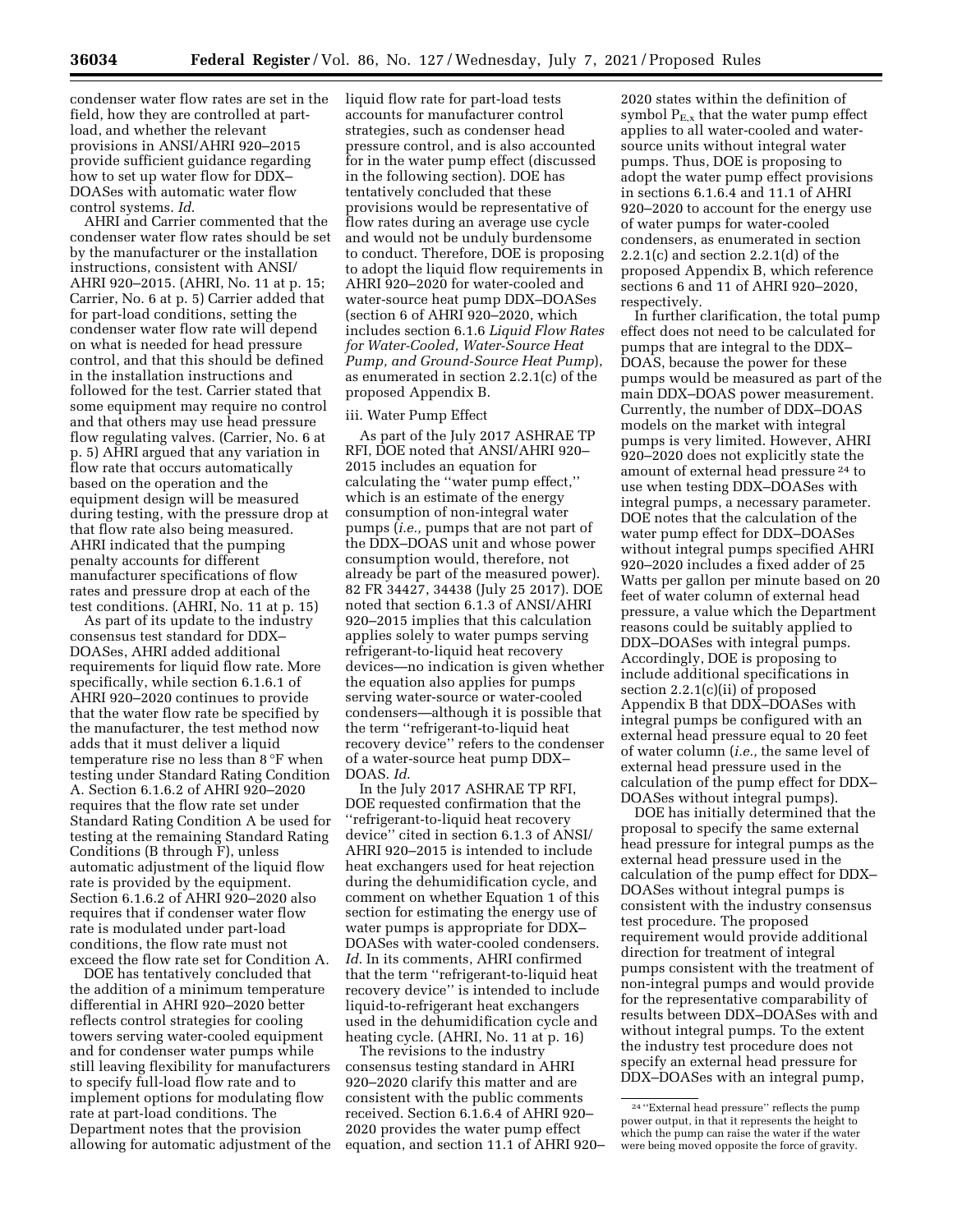the industry test procedure would not ensure that measured results are comparative, and due to the potential variation resulting from the absence of the specification, the industry test procedure would not ensure that the results reflect the equipment's representative average energy efficiency or energy use. As such, DOE has initially determined, supported by clear and convincing evidence, that in the absence of a specification for the external head pressure for an integrated pump, the industry test procedure would not meet the statutory requirements of 42 U.S.C. 6314(a)(2)–(3) and is, therefore, proposing the supplemental specification.

In addition, DOE is proposing a condition tolerance of up to 1 foot of water column greater than the 20-foot requirement (which equates to 5 percent), which is equivalent to the condition tolerance on air side external static pressure in Table 9 of AHRI 920– 2020 (Test Operating and Test Condition Tolerances); namely, the provision in that table provides for up to 0.05 inch of water column greater than the target external static pressure, which is around 1 inch of water column. Similarly, DOE is proposing an operating tolerance of up to 1 foot of water column, which is equivalent to the operating tolerance on air side external static pressure in Table 9 of AHRI 920–2020; namely, the provision in that table provides for 0.05 inch of water column. To the extent the industry test procedure does not specify a condition tolerance and operating tolerance for the water column, the industry test procedure would not ensure consistent and comparable results and would not ensure that the results reflect the equipment's representative average energy efficiency or energy use. As such, DOE has initially determined, supported by clear and convincing evidence, in the that absence of such tolerances for the water column, the industry test procedure would not meet the statutory requirements of 42 U.S.C. 6314(a)(2)–(3) and is, therefore, proposing the supplemental specification.

*Issue–6:* DOE requests comment on the proposal to require that watercooled and water-source DDX–DOASes with integral pumps be set up with an external pressure rise equal to 20 feet of water column with a condition tolerance of  $-0/+1$  foot and an operating tolerance of 1 foot.

iv. Energy Consumption of Heat Rejection Fans and Chillers

Neither ANSI/AHRI 920–2015 nor ANSI/ASHRAE 198–2013 address

accounting for the energy consumption of heat rejection fans (*e.g.,* cooling tower fans) for water loops serving the condensers of water-cooled DDX– DOASes. 82 FR 34427, 34438 (July 25, 2017). DOE noted that section 6.1 of AHRI 340/360–2007, which is used for rating certain water-cooled commercial package air conditioning and heat pump equipment, provides a power consumption adjustment for both the cooling tower fan and the circulating water pump (it is assumed that the pump is external to the air conditioning equipment). *Id*. In addition, neither ANSI/AHRI 920–2015 nor ANSI/ ASHRAE 198–2013 address accounting for the energy consumption of chiller systems used to provide chilled water to DDX–DOASes with chilled-watercooled condensers. In the July 2017 ASHRAE TP RFI, DOE requested comment on accounting for the energy consumption for heat-rejection fans and chiller systems employed in watercooled or water-loop DDX–DOASes. *Id*.

AHRI commented that the AHRI test standard for certain commercial package air conditioning and heat pump equipment includes the cooling tower fan and pump energy as part of a flat rate adjustment, but that the International Organization for Standardization (ISO) test standard for water-source heat pumps does not account for cooling tower fan energy use at this time. AHRI stated that the minimum efficiency values for DDX– DOASes specified in ASHRAE 90.1– 2016 were based on the current ANSI/ AHRI 920–2015 standard that does not account for the energy consumption of heat-rejection fans or the chiller system, although it does account for the additional water pumping energy (see the discussion of the water pump effect in section III.B.3.e.iii of this document). AHRI stated that, as a result, DOE should not account for this energy in the efficiency metric for DDX–DOASes because doing so introduces unknown impacts on the design and costs associated with meeting the minimum efficiency requirements. (AHRI, No. 11 at pp. 16–17) Carrier also commented that heat-rejection fans are not part of a water-cooled unit but are part of the cooling tower rating and are covered by Table 6.8.1.7 in ASHRAE 90.1–2016. (Carrier, No. 6 at p. 5) Carrier commented that chiller system energy use should not be included in the efficiency metric because this is not a system rating and is only a component rating method for the DDX–DOAS itself. (Carrier, No. 6 at p. 6)

The revised AHRI 920–2020 also does not include energy use of the heatrejection fans and chiller systems

employed in water-cooled or water-loop DDX–DOASes. DOE observes that accounting for this energy use is not a consistent industry practice, as evidenced by the differences between the AHRI 340/360–2007 approach for more typical commercial package air conditioning equipment and the ISO approach for water-source heat pumps. The heat rejection fan addition for more typical water-cooled commercial package air conditioning equipment is a modest energy adder (around 10 percent of unit power).25 Furthermore, including the energy of the heat rejection fan and chiller systems would not help to distinguish between models of different efficiency, since the adder would be identical for two samecapacity models with different efficiencies. For these reasons, and consistent with AHRI 920–2020, DOE is not proposing in this NOPR to include any energy consumption associated with heat rejection fans, cooling towers, or chiller systems used to cool the water loops of water-cooled or water-source DDX–DOASes.

### v. Chilled Water Coil Exclusion

In the July 2017 ASHRAE TP RFI, DOE noted that section 2 of ANSI/ ASHRAE 198–2013 specifically excludes equipment with water coils that are supplied by a chiller located outside of the unit. 82 FR 34427, 34438 (July 25 2017). However, Table 2 in ANSI/AHRI 920–2015 includes operating conditions for which a watercooled condenser is supplied with chilled water, and ASHRAE 90.1–2016 established standard levels for DDX– DOASes that operate with chilled water as the condenser cooling fluid. As part of the July 2017 ASHRAE TP RFI, DOE requested confirmation that the ANSI/ ASHRAE 198–2013 chiller exclusion applies to cooling coils rather than condenser coils. *Id.* 

In response to the July 2017 ASHRAE TP RFI, AHRI commented that both ANSI/AHRI 920–2015 and ANSI/ ASHRAE 198–2013 were designed for units that contain vapor compression cycle-based cooling and dehumidification with direct expansion coils. AHRI stated that direct application of chilled water coils to cool and dehumidify is outside the scope of the standard, as the energy for cooling is expended at an external source of chilled water. (AHRI, No. 11 at p. 18) Carrier commented that chillers should

<sup>25</sup>For example, for a minimally-compliant 120,000 Btu/h water-cooled unit with gas heat having a 12.5 EER (*see* 10 CFR 431.97 Table 1), the total electricity use is 120,000 Btu/h ÷ 11.9 Btu/Wh = 10,084 W, and the heat rejection fan adder is 120,000 Btu/h  $\times$  (10 W per 1,000 Btu/h) = 1,200 W.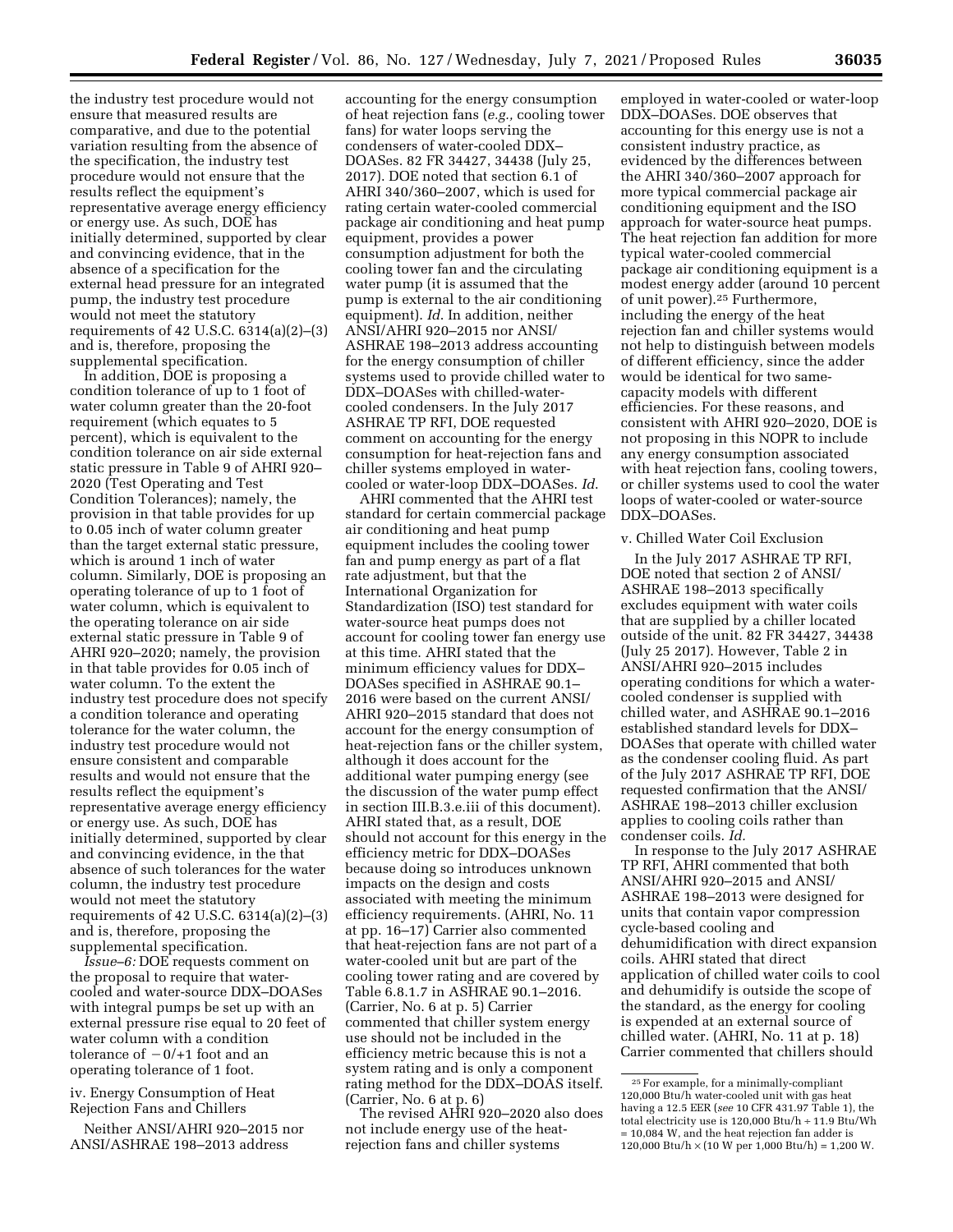only be used for cooling coils and not for condenser heat rejection unless there is heat reclaim, and that this should be addressed through a building efficiency standard such as ASHRAE 90.1. (Carrier, No. 6 at p. 7)

AHRI 920–2020 did not make a change to the exclusion of DOASes with water coils that are supplied by a chiller located outside of the unit; AHRI's comment explains that the exclusion exists because chilled water coil units that use the chilled water for cooling are not DX units, and the industry test procedures are only for DOASes with DX cooling. ASHRAE Standard 90.1 does not include standards for non-DX DOASes such as those with chilled water coils used for cooling. Based on AHRI 920–2020, and ANSI/ASHRAE 198–2013 as referenced, and the comments received, DOE did not consider DOAS units that use chilled water coils directly for cooling and dehumidifying. However, the comments provided in response to the July 2017 ASHRAE TP RFI, as discussed in section III.B.3.e.i of this document, indicate that DX–DOASes and DDX– DOASes may still use chilled water for condenser coils. (AHRI, No. 11 at p. 17)

f. Defrost Energy Use for Air-Source Heat Pump

In the July 2017 ASHRAE TP RFI, DOE noted that tests conducted at 35 °F dry-bulb temperature for consumer central air conditioning heat pumps (which are air-source) consider the impacts of defrosting of the outdoor coil in the energy use measurement (see section 3.9 of 10 CFR part 430, subpart B, appendix M), while defrost is not addressed in ANSI/ASHRAE 198–2013. 82 FR 34427, 34436 (July 25 2017). DOE stated that defrost has a real impact on efficiency because of energy use associated with defrost and because a system cannot continue to provide heating during defrost operation, thereby reducing time-averaged capacity. *Id.* Hence, DOE noted that consideration of defrost could provide a more field-representative measurement of performance. DOE requested comment on whether testing for test condition E of ANSI/AHRI 920–2015 Table 2 (*i.e.,* 35 °F dry-bulb/29 °F wetbulb) should consider energy use associated with defrost. *Id.* 

On this issue, AHRI commented that, due to the constant volume nature of the airflow in DDX–DOASes, the addition of defrost to DDX–DOASes presents challenges, and it is not in a position to present a proper solution at this time. AHRI also stated that it is aware of manufacturers that disable the heat pump operation in cold temperatures to

avoid this issue. (AHRI, No. 11 at p. 13) The Joint Advocates, Goodman, and Carrier commented that defrost should be accounted for in the test procedure to provide a more representative measurement of field energy use. (Joint Advocates, No. 9 at p. 4; Goodman, No. 14 at p. 2; Carrier, No. 6 at p. 4) Carrier added that DOE should use the T-test 26 defined in ANSI/AHRI 340/360 and ANSI/AHRI 210/240. (Carrier, No. 6 at p. 4) Goodman indicated that it will be very difficult to precisely capture defrost in the DDX–DOASes test procedure. (Goodman, No. 14 at p. 2)

DOE understands that AHRI is referring to challenges in field operation defrosting for air-source heat pump DDX–DOASes. Preventing cold outdoor air from being brought into the supply air stream during a defrosting sequence (when the DDX–DOAS cannot operate as a heat pump) would require interruptions to the supply airflow, which is inconsistent with building code requirements to provide a continuous supply of ventilation air for most DDX–DOAS applications. DOE is aware of only a limited number of airsource heat pump DDX–DOAS units. DOE understands that these units may not continue heat pump operation during potential frosting conditions as a result of these challenges in field operation. Given these factors, DOE is not aware of test data (*e.g.,* from T-tests) for such heat pumps during extended heating mode operation to understand better the level of frost accumulation and associated defrost energy expenditure. DOE also notes that AHRI 920–2020 does not include any provisions for testing or calculating the defrost energy of DDX–DOAS air-source heat pumps. However, AHRI 920–2020 arguably addresses this issue in another fashion, namely by providing in section 5.5 that defrost control settings specified by the manufacturer in installation instructions may be set prior to heating mode tests in order to achieve steadystate conditions during the heating mode tests. As discussed in section III.B.3.d of this document, DOE is proposing to adopt the provisions of AHRI 920–2020 section 5.5, Defrost Controls for Air-Source Heat Pump during Heating Mode, as enumerated in section 2.2.1(b) of the proposed Appendix B. If these settings fail to prevent frost accumulation during the heating mode tests (resulting in unsteady conditions), then the

manufacturer would need to seek a waiver from the test procedure to obtain an alternate method of test from DOE pursuant to 10 CFR 431.401. However, section 5.5 of AHRI 920–2020 also specifies that the Standard Rating Condition F heating mode test (which represents low temperature environmental conditions where frosting is likely) is optional to conduct, and if the Standard Rating Condition F test is not conducted, a default COP of 1.0 (corresponding to electric resistance heating) is assigned at this rating point instead. Therefore, the manufacturer may choose to not conduct a test at Standard Rating Condition F instead of seeking a waiver. DOE has tentatively concluded that the test method set forth in section 5.5 of AHRI 920–2020 for defrost controls for air-source heat pump DDX–DOASes during heating mode offers a reasonable and workable approach, so the Department proposes to adopt such approach into the Federal test procedure.

Due to the lack of sufficient information on how air-source heat pump DDX–DOAS units operate under frosting conditions, DOE is not proposing to include any provisions for including the defrost energy of DDX– DOAS air-source heat pumps.

# g. General Control Setting Requirements

Requirements for adjustment of unit controls during set-up for testing of a DDX–DOAS are addressed in specific sections of AHRI 920–2020. Some examples include the following. Section 5.2, ''Equipment Installation,'' requires that units be installed per manufacturer's installation instructions (MII). Section 5.4.3, ''Deactivation of VERS,'' indicates that operation of the VERS may be deactivated for Standard Rating Conditions C or D if the VERS is capable of being deactivated. Section 5.5, ''Defrost Controls for Air-Source Heat Pump during Heating Mode,'' provides instructions for setting of defrost controls.

However, DOE notes that the test standard provides no general requirements indicating whether control settings can be adjusted as the test transitions through the four Standard Rating Conditions used for testing. Manual readjustment of control settings would not generally occur in field operation of DDX–DOASes as outdoor air conditions change (*i.e.,* in the field, controls are configured at the time of installation and would not be actively adjusted on an ongoing basis in response to changes in outdoor temperature or humidity). Hence, to further ensure the representativeness of the test procedure, DOE is proposing

<sup>26</sup>The T-test is a non-steady-state (transient) test that includes measurement of both the heating energy use as the outdoor coil accumulates frost and the defrost energy use as the unit undergoes multiple defrost cycles, as referenced in section 8.8.3 of ANSI/ASHRAE 37–2009.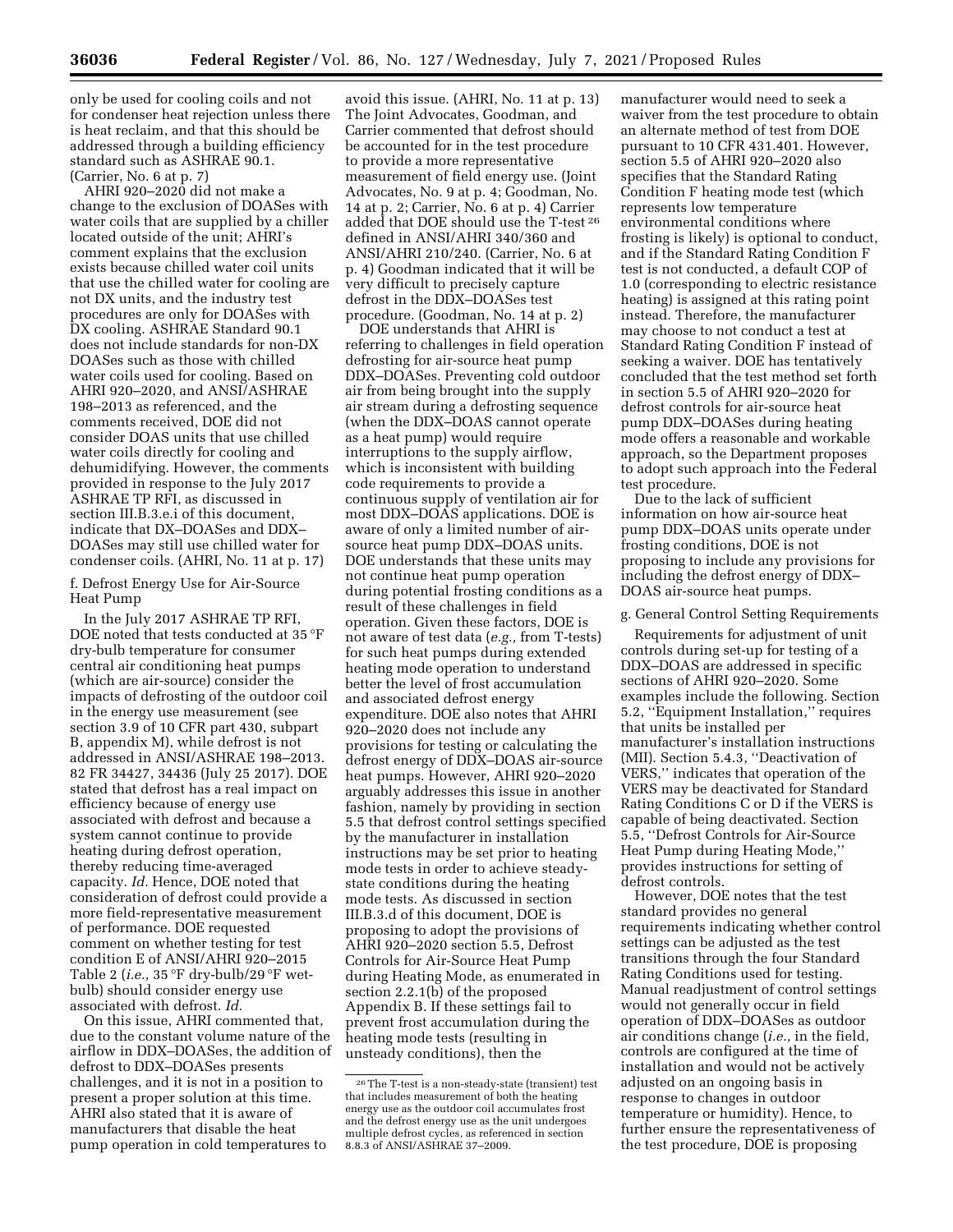inclusion of a general requirement that control settings remain fixed and that there be no further manual adjustment thereof, once set initially for the first of the Standard Rating Conditions (Standard Rating Condition A). Absent such instruction, the controls could be adjusted as the test transitions through the four Standard Rating Conditions used for testing, which as discussed, would not be representative of the operation of the unit in the field. As such, DOE has initially determined, supported by clear and convincing evidence, that absent instruction for the control settings to be fixed during testing, the industry test procedure would not meet the statutory requirements of 42 U.S.C. 6314(a)(2)–(3) and is, therefore, proposing such instruction.

Notwithstanding this proposal, DOE recognizes that some manual intervention, as permitted by AHRI 920– 2020, and as specified in supplemental test instructions (STI),27 may be necessary as the test transitions through Standard Rating Conditions. However, such manual interventions are only permitted in limited and specific instances as identified in the test standard or STI. An example of such an allowed intervention is the use of the manual setting of compressor capacity staging for tests using the ''Weighted average method,'' as described in section 6.9.1 of AHRI 920–2020. In field operation, a DDX–DOAS set per the manufacturer's installation instructions would attempt to achieve the target supply air dew point over the average of a time period with cycling (unsteady) operation between two compressor stages; to address this, the test standard calls for manual intervention, using two steady-state tests, one using each stage, and calculating a weighted average of the results. (This provision is discussed in depth in section III.B.3.d.v of this NOPR.)

Thus, DOE is proposing to require that all control settings are to remain unchanged for all Standard Rating Conditions once system set-up has been

completed, and component operation shall be controlled by the unit under test once the provisions in section 6 of AHRI 920–2020 (Rating Requirements) are met, except as specifically allowed by the test standard or STI (*see* section 2.2.1(b)(i) of the proposed Appendix B).

*Issue–7:* DOE requests comment on the proposed general control setting requirement for DDX–DOASes.

#### h. Ventilation Energy Recovery Systems

As discussed in section III.A.1 of this NOPR, the industry definition of ''DX-Dedicated Outdoor Air System Units'' is inclusive of units that provide preconditioning of outdoor air by direct or indirect transfer with return/exhaust air using an enthalpy wheel, sensible wheel, desiccant wheel, plate heat exchanger, heat pipes, or other heat or mass transfer apparatus. These preconditioning features are broadly referred to as ventilation energy recovery systems (''VERS'', or ''energy recovery''). ASHRAE Standard 90.1– 2016 defines separate equipment classes and efficiency levels for DDX–DOASes with VERS.

Section 5.4 of AHRI 920–2020 specifies testing requirements for DDX– DOASes equipped with VERS. Section 5.4.1 of AHRI 920–2020 specifies that units equipped with VERS can be tested using either one of two options: ''Option 1'' or ''Option 2''. Option 1 requires operating the DDX–DOAS unit with VERS as it would operate in the field, maintaining the appropriate return air and outdoor air conditions for airflows entering the unit, and operating the VERS to provide energy recovery during the test (*see* section 5.4.1.1 of AHRI 920–2020).28 In addition to specifying the outdoor air dry-bulb temperature and humidity conditions, Table 4 and Table 5 of AHRI 920–2020 specify return air inlet conditions that are applicable to DDX–DOASes with VERS. Section C2.4 in Appendix C of AHRI 920–2020 also specifies that the return air be ducted into the unit from a separate test room maintaining the required return air inlet conditions.

Option 2 involves setting the conditions of the air entering the unit so as to simulate the conditions that would be provided by the VERS in operation (*see* section 5.4.1.2 of AHRI 920–2020). Option 2 uses energy recovery device performance ratings based on ANSI/

AHRI 1060–2018 to calculate the air dry-bulb temperature and humidity conditions that would be provided by the energy recovery device. ANSI/AHRI 1060–2018 references ANSI/ASHRAE 84–2013, ''Method of Testing Air-to-Air Heat/Energy Exchangers,'' (ANSI/ ASHRAE 84–2013) (approved by ASHRAE on January 26, 2013) for conducting the test. These industry test standards provide a method for rating the performance of VERS in terms of sensible and latent effectiveness. DOE also notes that the performance ratings for energy recovery devices certified using ANSI/AHRI 1060–2018 are listed in AHRI's directory of certified product performance.29

The operating conditions specified in ANSI/AHRI 1060–2018 may be different than the operating conditions specified for testing DDX–DOAS (*i.e.,* airflow rate, which subsequently affects factors such as transfer/leakage airflow 30). Hence, section C4 of AHRI 920–2020 provides methods to adjust, for the DDX–DOAS operating conditions, the effectiveness values for sensible and latent transfer measured using ANSI/AHRI 1060–2018. Section C4 of AHRI 920–2020 also provides default values for sensible effectiveness and latent effectiveness. These can be used in cases where performance rating information based on ANSI/AHRI 1060–2018 is not available for a VERS, or the rotational speed for an energy recovery wheel has been changed from the speed used to determine performance ratings using ANSI/AHRI 1060–2018.

The Option 2 approach would reduce test burden for most test laboratories by reducing the number of test rooms required as compared to conducting tests using Option 1. Because the outdoor ventilation air and return air would be maintained at the same conditions, there would be no transfer of heat or moisture in the VERS, nor any change of VERS-outlet supply air conditions associated with transfer or leakage of return air to the supply air plenum. In addition, testing using Option 2 is conducted with all components operating (*e.g.,* with an energy recovery wheel rotating, or with the pump of a glycol-water runaround loop activated), such that all measurements would be representative

 $^{27}\,$  ''STI'' is defined in AHRI 920–2020 as additional instructions provide by the manufacturer and certified to the U.S. DOE. As explained in section III.C.1 of this document, this NOPR does not propose certification requirements for DDX– DOAS—such requirements will instead be proposed in a separate Energy Conservation Standard rulemaking. Consistent with certification provisions for other commercial packaged air-conditioning and heating equipment, manufacturers include STI as part of the certification (*see* 10 CFR 429.43(b)(4)). DOE is proposing that manufacturers must adhere to the provisions of this test procedure starting on the compliance date for the related energy conservation standard rulemaking. Hence, this approach does not require that STI exist earlier than the date it must be certified to DOE.

<sup>28</sup>The Option 1 test method includes additional specificity to the test room configuration for testing DDX–DOAS with energy recovery by allowing use of the three-chamber approach in addition to the example configuration provided in the current industry consensus test standard, in which the outdoor room is conditioned to both the required outdoor dry-bulb and humidity conditions.

<sup>29</sup>AHRI's directory of certified product performance for air-to-air energy recovery ventilators can be found at *[www.ahridirectory.org/](http://www.ahridirectory.org/ahridirectory/pages/erv/defaultSearch.aspx)  [ahridirectory/pages/erv/defaultSearch.aspx](http://www.ahridirectory.org/ahridirectory/pages/erv/defaultSearch.aspx)*.

<sup>30</sup>As discussed in section III.B.4.g.i of this NOPR, DDX–DOASes with energy recovery wheel VERS may experience air transfer and leakage from the outdoor air path to the exhaust air (outdoor air transfer and leakage) and return air to the supply air (return air transfer and leakage).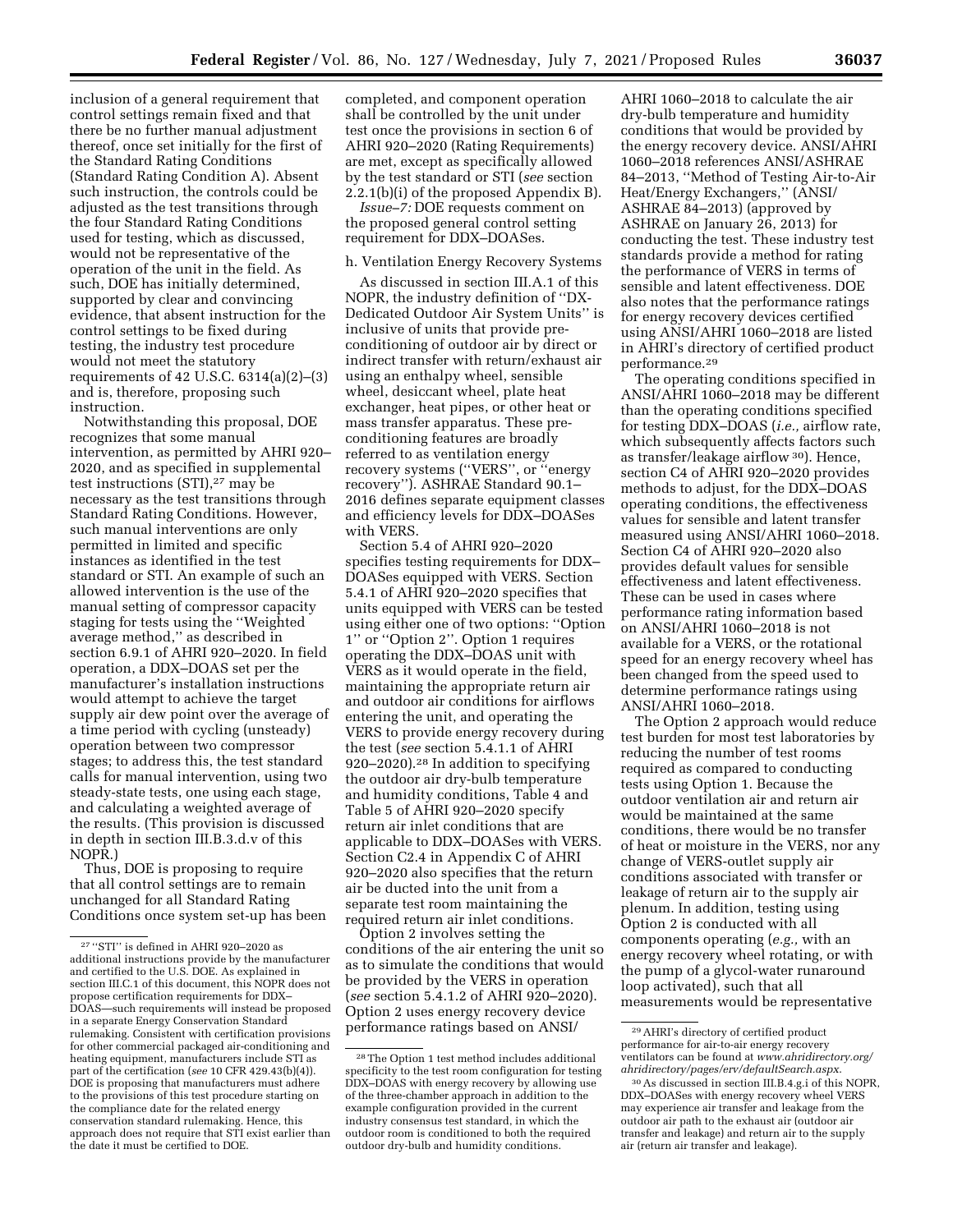of the pressure drops and power consumption associated with the VERS. This approach avoids separate testing to measure power input of auxiliary components or of the exhaust air fan.

Option 2 is applicable for DDX– DOASes for which a VERS provides the initial outdoor ventilation air treatment. DDX–DOAS units with VERS that provide conditioning downstream of the conditioning coil could not be tested using Option 2, since this option addresses VERS pre-conditioning only upstream of the conditioning coil. Such units would need to be tested using Option 1.

In response to the July 2017 ASHRAE TP RFI, AHRI commented that testing of DDX–DOAS units with VERS would generally require a facility with three adjacent test chambers, which is not available in the known stock of existing laboratory spaces. (AHRI, No. 11 at p. 14) AHRI stated that the test facility arrangement for testing of DDX–DOASes with energy recovery presented in ANSI/ASHRAE 198–2013,31 as referenced by AHRI 920–2020, is not adequate because laboratories cannot maintain both the required dry-bulb temperature and high humidity conditions in the outdoor room, since removing the high condenser heat load using a conventional conditioning system also excessively dehumidifies the chamber. The commenter also argued that capacity and stratification are significant issues with the existing test arrangement. AHRI surmised that a separate, third test room to provide conditioned outdoor air for the entering air to the energy recovery device would be required to provide adequate stability for testing. AHRI further asserted that because it is not feasible to adequately test units with VERS, DOE should limit the scope of the Federal test procedure at this time to DDX–DOAS units without VERS. (AHRI, No. 11 at p. 15)

Based on DOE's review of the test requirements and equipment available on the market, DOE is aware of test facilities capable of testing using Option 1 for smaller DDX–DOAS units. Test facilities with similar configurations used for testing variable refrigerant flow multi-split air-conditioning and heat pump equipment would be large enough and equipped with enough controlled test rooms to meet the DDX–DOAS test procedure requirements. DDX–DOAS units with physical dimensions under 10 feet by 10 feet (typically less than 100 lbs. per hour MRC at Standard Rating Condition A), which represent more than 50 percent of equipment

models available on the market, could be tested in these existing test facilities.

Option 2 allows existing test facilities to test all DDX–DOAS units, including units larger than those that can be tested using Option 1. As discussed, Option 2 requires neither a separate third test room to condition the outdoor ventilation air to the required temperature and humidity conditions, nor that the outdoor room in which the unit is located be conditioned to both the required dry-bulb and humidity conditions, because it does not require use of an air stream at outdoor air conditions. Aside from the chamber in which the test unit is installed, it requires only a second chamber at the simulated conditions. The inclusion of Option 2 in AHRI 920–2020 reduces testing burden compared to the ANSI/ AHRI 920–2015, which only provides test set-up and provisions that are mostly equivalent to the Option 1 method in AHRI 920–2020 discussed previously. For these reasons, DOE tentatively concludes that existing test facilities would be capable of using the proposed test procedure for testing DDX–DOASes both with and without VERS.

DOE is required under EPCA to adopt a Federal test procedure that is consistent with the applicable test procedure specified in the amended ASHRAE Standard 90.1 unless DOE determines, supported by clear and convincing evidence, that to do so would result in a test procedure that is not designed to produce test results which reflect the energy efficiency of DDX–DOASes in a representative average-use cycle or would be unduly burdensome to conduct. (42 U.S.C. 6314(a)(4)(B); 42 U.S.C. 6314(a)(2) and (3)) In this NOPR, DOE is proposing to adopt the two options (*i.e.,* Option 1 and Option 2) for testing DDX–DOASes with energy recovery, as provided in section 5.4.1 of AHRI 920–2020 (as enumerated in section 2.2.1(b) of the proposed Appendix B). As discussed further in section III.B.3.a of this NOPR, DOE is proposing to define a ''ventilation energy recovery system'' as a feature that provides pre-conditioning of outdoor ventilation air entering the equipment through direct or indirect thermal and/or moisture exchange with the exhaust air leaving the unit.

In addition, DOE notes that the relevant industry test standards (AHRI 920–2020 and ASHRAE 198–2013) in some cases use synonymous but different terms to denote VERS. DOE proposes to include a section 2.3(b) in its proposed Appendix B indicating that the different synonymous terms all refer to VERS as defined in 10 CFR 431.92.

The following subsections address specific aspects of the proposed test procedure pertaining to DDX–DOASes with VERS.

### i. Exhaust Air Transfer and Leakage

DOE is aware that DDX–DOASes with energy recovery wheel VERS may experience air transfer and leakage from the outdoor air path to the exhaust air (outdoor air transfer and leakage) and return air to the supply air (return air transfer and leakage). Some of this air is leakage past the diametral seals that separate the outdoor and exhaust plenums on one side of the wheel and the return and supply plenums on the other side. Additional leakage from outdoor to exhaust or return to supply could be due to loose cabinet construction of the DDX–DOAS itself. Depending on the geometry of the energy recovery wheel media (*e.g.,*  whether the sheets of media making up the energy recovery wheel core are oriented parallel to this leakage flow direction), the air may pass through a portion of the media near the diametral seal. In addition, as a portion of the wheel passes from one side of the seal to the other, the air within that portion reverses direction—this represents either return air transferred to the supply side or outdoor air transferred to the exhaust side. The exhaust air transfer ratio (EATR) is defined in section 3.8 of AHRI 920–2020 as the fraction of airflow leaving the VERS that transfers or leaks from the return air inlet rather than passing through the VERS from the outdoor air inlet.

The return air that transfers and leaks to the supply air side of an energy recovery wheel did not enter the DDX– DOAS as outdoor ventilation air. Therefore, the amount of fresh outdoor air delivered by the DDX–DOAS is less than the supply airflow and is equal to the supply airflow multiplied by the factor (1–EATR). In addition, the return air is already at neutral space conditions. Hence, the energy recovery wheel does not provide any meaningful conditioning for this air. When calculating MRC for a DDX–DOAS with an energy recovery wheel, section 10.5 of ANSI/ASHRAE 198–2013 indicates that the calculation is based on the full supply airflow. DOE notes that any transfer or leakage air would increase the apparent dehumidification provided by the DDX–DOAS unit, since this air is already at space-neutral conditions thus, a high EATR would boost the efficiency rating without providing any real benefit (for VERS other than energy recovery wheels, the EATR is considered to be equal to 0, under the assumption that cabinet air leakage

<sup>31</sup>See section 6.1.1.2 and Figure 2 of ANSI/ ASHRAE 198–2013.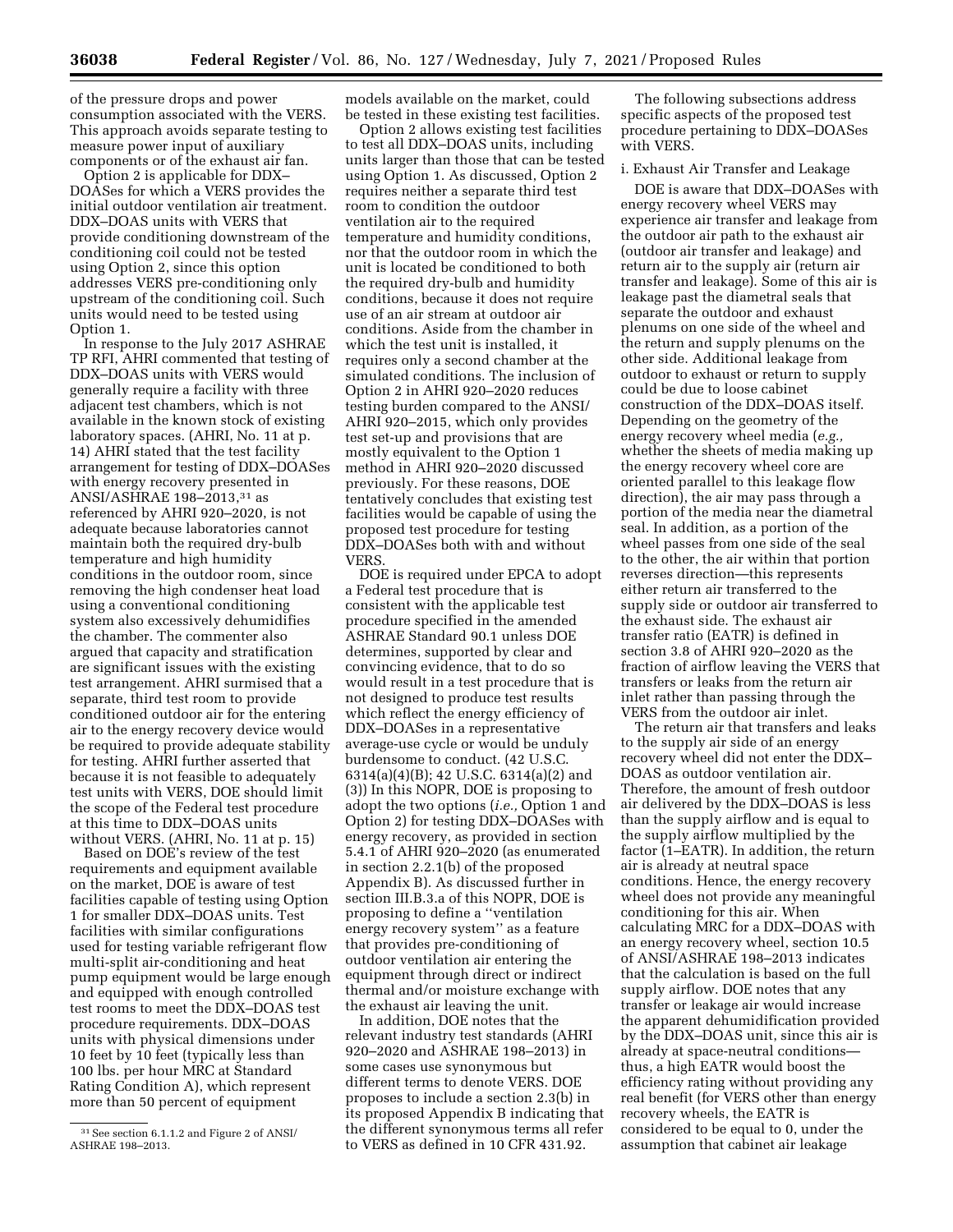through the VERS is negligible, so this issue would not affect these other VERS). ANSI/AHRI 920–2015 includes tracer gas tests for measuring EATR in its standard rating requirements (see section 5.1). As part of the July 2017 ASHRAE TP RFI, DOE raised this issue, while recognizing that such leakage may be low enough in most energy recovery wheels that the EATR measurement could represent an unnecessary addition to test burden. 82 FR 34427, 34437 (July 25 2017). DOE requested comment on whether EATR should be included in the test procedure for DDX–DOASes and, if so, how it should be used in determining DX–DOAS ratings. *Id.* 

In response to the RFI, on this issue, AHRI commented that the intent of the DOE test procedure for DDX–DOASes should not be to quantify energy recovery performance. AHRI pointed out that the AHRI certification directory publishes EATR values based on AHRI 1060. (AHRI, No. 11 at p. 15) In addition, AHRI argued that test laboratories of sufficient size for testing DDX–DOASes are not currently equipped with tracer gas test equipment, as specified in ANSI/ ASHRAE 84–2013. (AHRI, No. 11 at p. 14) No other comments were received on this issue.

Since the July 2017 ASHRAE TP RFI, further refinements were made to the industry consensus test standard which have bearing on this matter. Specifically, sections 6 and C4 of AHRI 920–2020 were revised to include methods to estimate EATR without requiring a tracer gas measurement, and to account for EATR's impact on DDX– DOAS performance, using calculations tailored for testing under either Option 1 or Option 2. These include using an EATR value that is based on testing in accordance with ANSI/AHRI 1060–2018 with zero purge angle,<sup>32</sup> zero return-tosupply pressure differential, and 100 percent of nominal energy recovery wheel supply airflow, and adjusting the EATR value for the DDX–DOAS supply airflow rate based on an assumption that the leakage/transfer flow is not affected by the supply and return air flow rates. The adjusted value of EATR is then used in the calculation of DDX–DOAS performance. Specifically, the MRC calculations in section 6.9 of AHRI 920– 2020 take into account the conditioning

of the air that leaked or transferred from the return plenum to the supply plenum (equal to adjusted EATR multiplied by supply airflow) only from return conditions to supply conditions to reflect the fact that this air did not enter the DDX–DOAS unit at outdoor air conditions. In cases where EATR rating information based on ANSI/AHRI 1060– 2018 is not available, or if, for an energy recovery wheel, the rotational speed has been changed from the speed used to determine performance ratings using ANSI/AHRI 1060–2018, sections 6.5 and C4 of AHRI 920–2020 provide a default value of EATR that would be used to rate the DDX–DOAS.

DOE has tentatively determined that the use of default or certified values for EATR in AHRI 920–2020 (instead of tracer gas tests) has addressed AHRI's comments on quantifying energy recovery performance. Accordingly, DOE is proposing to adopt these changes made by AHRI 920–2020 (section 6.5 *Determination of EATR*), as enumerated in section 2.2.1(c) of the proposed Appendix B; and Appendix C of AHRI 920–2020 (which includes section C4 *Simulated Ventilation Air Conditions for Testing Under Option 2*), as enumerated in section 2.2.1(f) of the proposed Appendix B).

# ii. Purge Angle Setting

Section 6.6 of ANSI/ASHRAE 198– 2013 requires that for any DDX–DOAS equipped with an energy recovery wheel, the purge angle of such feature must be set to zero when testing the DDX–DOAS unit. As part of the July 2017 ASHRAE TP RFI, DOE requested comment on whether all purge devices are adjustable to zero purge and whether it is always clear how to set them to zero purge. 82 FR 34427, 34439 (July 25, 2017). DOE also requested comment on whether it is appropriate to set purge to zero or whether it would be more appropriate to set purge to its highest setting or to some other standard setting. *Id.* 

None of the comments on the RFI indicated that there are purge devices that are not adjustable to zero angle, nor that it is unclear how to adjust purge angle to zero. Carrier commented that for the short period of time required for a performance test, it should not be a problem to set the purge angle to zero. (Carrier, No. 6 at p. 8) As discussed previously, AHRI stated that there are no independent laboratories capable of testing DDX–DOAS units with VERS. As a result, AHRI argued that this issue does not need to be addressed at this time. However, AHRI stated, if in the future laboratories are able to test DDX– DOASes equipped with VERS, then

manufacturers should be allowed to specify the purge setting for testing, as is done in AHRI 1060. (AHRI, No. 11 at p. 20)

DOE has tentatively concluded that a zero purge angle aligns with the selection that manufacturers would generally make (*i.e.,* a zero purge angle), because non-zero purge prevents the purge portion of the wheel from contributing to energy recovery effectiveness (since outdoor ventilation air passing through it is ejected out of the unit to the exhaust rather than becoming part of the supply airflow). Also, the purge section restricts the flow area for the remaining outdoor air that becomes supply air, thus increasing pressure drop and fan power. For these reasons, energy recovery wheel performance (and likewise DDX–DOAS performance and efficiency) will be reduced when operating with a non-zero purge angle. Furthermore, basing DDX– DOAS performance ratings on a zero purge angle provides greater consistency in testing. DOE notes that section C4.1 of AHRI 920–2020—the industry consensus test standard—includes a requirement for testing DDX–DOAS units using zero purge angle, whether testing using Option 1 or Option 2 (through inclusion of  $EATR<sub>0</sub>$ , which is defined in section 11 of AHRI 920–2020 as being determined using zero purge angle). For these reasons, DOE is proposing to adopt the requirement in AHRI 920–2020 to use a zero purge angle for testing DDX–DOAS with energy recovery wheels (section C4.1 of Appendix C of AHRI 920–2020), as enumerated in section 2.2.1(f) of the proposed Appendix B.

iii. Return Air External Static Pressure Requirements

ANSI/ASHRAE 198–2013 specifies testing DDX–DOASes with VERS with return air passing into the unit and exiting at the exhaust air connection. DOE noted in the July 2017 ASHRAE TP RFI that ANSI/AHRI 920–2015 does not address setting the external static pressure (ESP) for the return airflow. 82 FR 34427, 34437 (July 25, 2017). DDX– DOAS units are typically installed and operated in the field with return air ducting. Therefore, when in operation, the return air fans consume additional energy to overcome the static pressure imposed by the return air ducts. As part of the July 2017 ASHRAE TP RFI, DOE requested comment on the ESP levels that should be used for return airflow. *Id.* 

In response, AHRI stated that Table 4 of ANSI/AHRI 920–2015 was intended to represent ESP of both supply and return airflow. AHRI also stated that

<sup>32</sup>A purge mechanism cleans the portion of the wheel that has had contact with return air before it is used to precondition outdoor air. The cleaning is provided by outdoor air that passes through this portion of the wheel and is diverted into the return plenum to be discharged through the exhaust blower. Most purge mechanisms allow adjustment of the angle of the wheel sector that is subject to this cleaning function. At zero purge angle, there is no purge cleaning provided.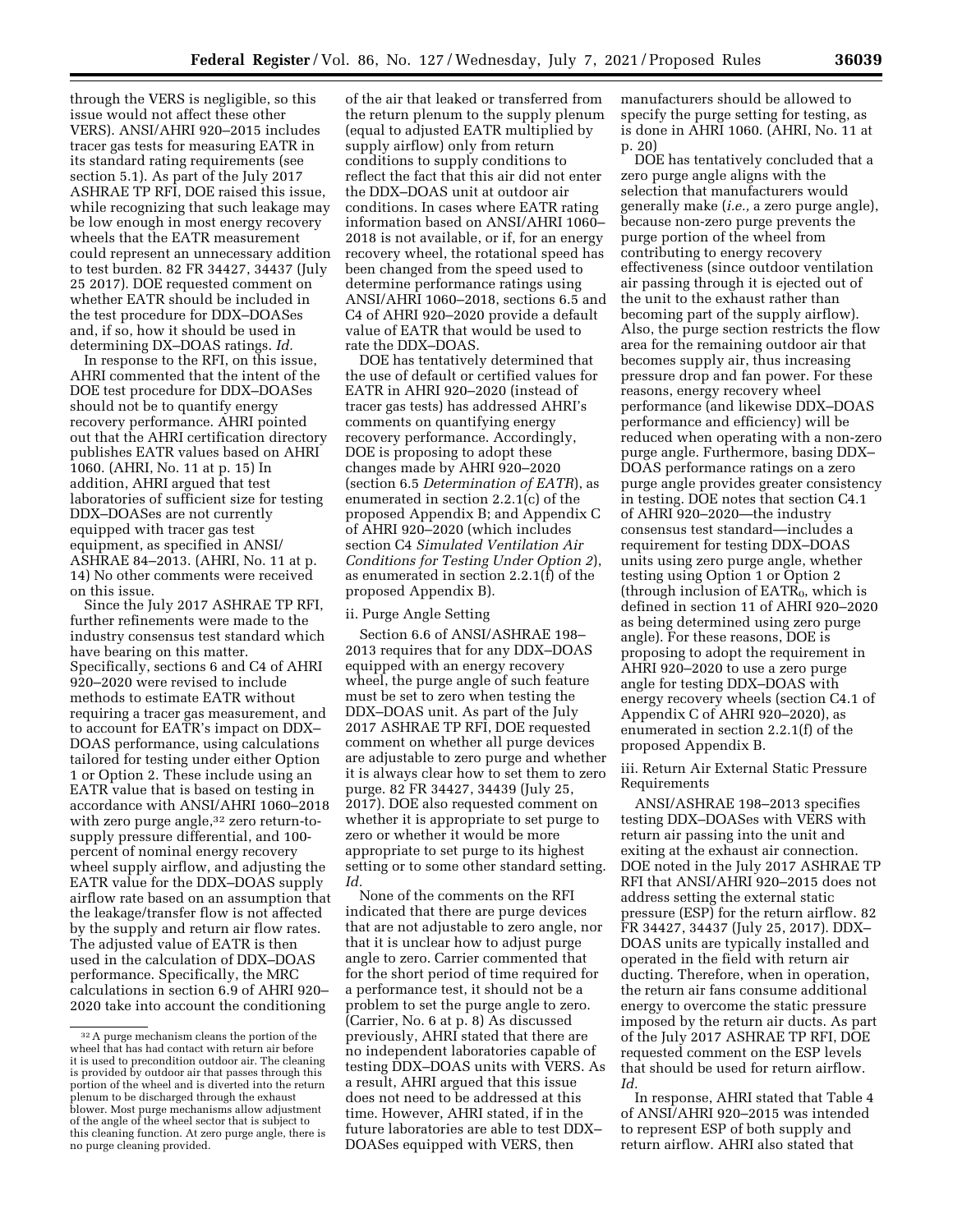revisions to ANSI/AHRI 920–2015 will refer to the same table for return airflow ESP. (AHRI, No. 11 at p. 15) DOE received no other comments on this issue.

Consistent with the AHRI comment, section 6.1.5.6 of AHRI 920–2020 does include different ESP requirements for supply and return airflow, thereby resolving the identified issue. Accordingly, DOE is proposing to adopt the ESP requirements set forth in AHRI 920–2020 (section 6.1.5 *Supply and Return Airflow Rates*), as enumerated in section 2.2.1(c) of the proposed Appendix B).

#### iv. Target Return Airflow Rate

In the July 2017 ASHRAE TP RFI, DOE noted that for testing DDX–DOAS units equipped with VERS, Tables 2 and 3 in ANSI/AHRI 920–2015 provide return airflow temperature conditions and indicate that the temperature conditions apply to units with energy recovery at balanced airflow. 82 FR 34427, 34437 (July 25, 2017). It is unclear from ANSI/AHRI 920–2015 what airflow streams should be balanced, how to determine if they are balanced, and within what tolerances they should be balanced. In the July 2017 ASHRAE TP RFI, DOE requested comments on which airflow streams should be balanced and whether balanced airflow is representative of field use. *Id.* 

On this topic, AHRI raised a number of issues with testing DDX–DOAS equipped with VERS generally, as previously discussed. AHRI also stated that using balanced airflows is consistent with the test procedure for rating VERS described in ANSI/AHRI 1060–2018. AHRI further commented that in field operation, unbalanced flows may be needed to maintain positive building pressure; however, most equipment selection is done at or near balanced airflows. (AHRI, No. 11 at pp. 14–15)

Subsequent updates to the industry consensus test standard at AHRI 920– 2020 shed further light on this issue. Specifically, section 6.1.5 of AHRI 920– 2020 specifies the return airflow rate must be within 3 percent of the measured supply airflow rate. Based on DOE's review of DDX–DOAS product literature and consideration of the AHRI comment, it has become apparent that there is no clear optimal ratio of supply airflow to return airflow for DDX–DOAS testing to be representative of field use. Therefore, DOE has tentatively concluded that the provision in AHRI 920–2020 is appropriate.

### i. Demand-Controlled Ventilation

DDX–DOAS units are often used in demand-controlled ventilation (DCV) operation, which regulates the building ventilation requirement based on parameters such as building occupancy. Typically, a DCV system monitors the concentration of carbon dioxide  $(CO<sub>2</sub>)$  in the return air or in the building and regulates the supply airflow rate accordingly. During periods of nonoccupancy, which could represent a significant portion of field-use, the DCV system controls the unit to operate at a low airflow rate, thereby reducing the unit's overall energy use. DDX–DOASes using DCV systems are typically equipped with variable-speed supply fans that can be adjusted to meet changing ventilation needs. In the July 2017 ASHRAE TP RFI, DOE sought comments on whether to include operation under DCV conditions (*i.e.,*  low supply airflow conditions) to be included as part of DOE's test procedure. 82 FR 34427, 34437 (July 25, 2017).

In response to this issue, the Joint Advocates encouraged DOE to adopt an efficiency metric that captures the benefits of DCV. The Joint Advocates stated that adopting such a metric could provide more field-representative equipment ratings and better inform consumers when purchasing equipment. Further, the Joint Advocates argued that capturing the benefits of DCV would promote adoption of variable speed fans, provide more flexibility in building operation, and reduce energy use. (Joint Advocates, No. 9 at p. 2, 4) AHRI and Carrier commented that the performance of the DX–DOAS under DCV operation must be characterized prior to developing a test procedure and that adopting provisions to address DCV operation could significantly increase the cost and complexity of testing. AHRI further stated that DCV operation is primarily controlled by building operators. Carrier stated that performance would depend highly on the building type, occupancy, and site requirements for demand ventilation. (AHRI, No. 11 at p. 14; Carrier, No. 6 at p. 4)

DOE reviewed the comments and considered whether to adopt testing conditions to account for the energy use profiles of models with low supply airflow rates that are typically experienced by units with DCV. Incorporation of the airflow modulation that would be enabled by DCV might provide more representative efficiency ratings, help in consumer decision making, and potentially promote the market penetration of variable speed

fans. However, DOE is not aware of representative field data regarding the typical DDX–DOAS duty cycle when operating with DCV and, thus, agrees with the comments of AHRI and Carrier that characterization of DCV performance would be an important first step in integrating this control feature into the test procedure. DOE further agrees that adopting additional testing requirements to capture the effect of DCV could significantly increase testing cost and complexity, as noted in comments provided by AHRI and Carrier. Given the lack of data on infield performance and the anticipated additional testing burden of such a test, DOE has tentatively decided not to include performance under DCV operation in its proposed test procedure for DDX–DOASes at this time.

j. Tolerances for Supply and Return Airflow and External Static Pressure

DOE noted in the July 2017 ASHRAE TP RFI that Table 1 of ANSI/ASHRAE 198–2013 includes operating and condition tolerances of 5 percent for airflow rate. 82 FR 34427, 34439 (July 25, 2017). It includes a test operating tolerance for ESP equal to  $0.05$  in  $H<sub>2</sub>O$ and a test condition tolerance for ESP of 0.02 in  $H_2O$ . As provided in section 5.2.2 of ANSI/AHRI 920–2015, the airflow rate and ESPs are set at Standard Rating Condition C dry-bulb temperatures without the refrigeration systems and energy recovery (if applicable) in operation. ANSI/AHRI 920–2015 states in section 5.2.2.4 that once the airflow rate is set, the fan speeds shall not be adjusted for the remaining tests. DDX–DOAS units that are for use with air ducting are required by the industry test standard to be set up with ESP requirements in Table 4 of ANSI/AHRI 920–2015, and units tested as if they would be installed without ducts are tested with 0 in  $H_2O$  ESP.

DOE notes that while operating in dehumidification mode, the airflow rates and ESPs may fluctuate more than for ''dry'' operation as condensate accumulates and then drains from the cooling coil. In addition, for dehumidification and heating tests, the density of supply air may be different, which may change fan performance, and, thus, the ESP. These factors could cause the supply air ESP to fluctuate more than the operating tolerances specified in Table 1 of ANSI/ASHRAE 198–2013, and/or to deviate from the specified ESP by more than the test condition tolerance. Likewise, the airflow rates could fluctuate more than the specified operating tolerances, and the average airflows could deviate by more than the test condition tolerances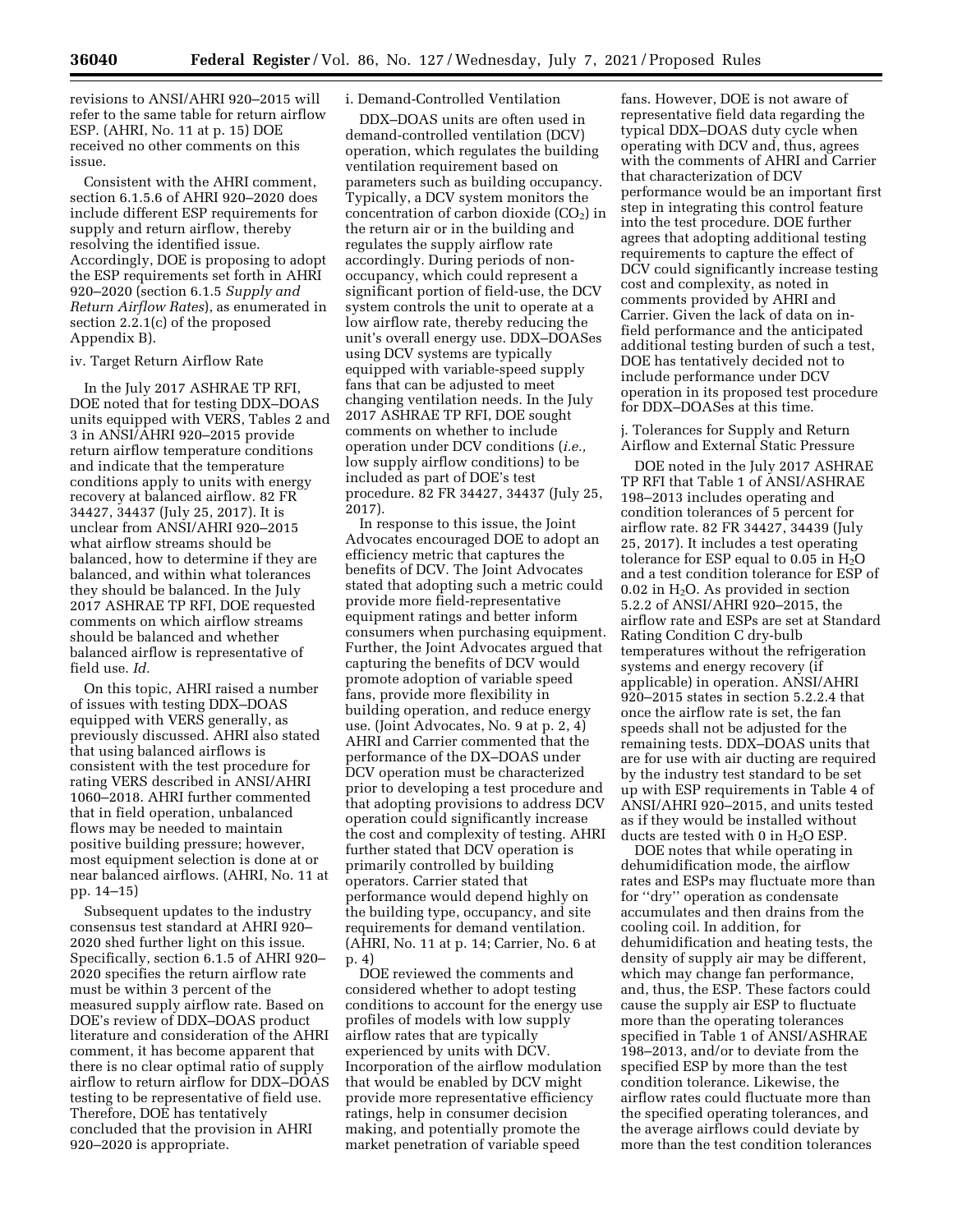from their target values. If this occurs, it is not clear how manufacturers would correct the issue without being able to adjust the fan speed and ESP, since such action is precluded by section 5.2.2.4 of ANSI/AHRI 920–2015.

In the July 2017 ASHRAE TP RFI, DOE noted that the 5-percent condition tolerance on airflow rate is less stringent than the 3-percent condition tolerance adopted in DOE's test procedure for more typical commercial package air equipment. 82 FR 344271, 34439 (July 25, 2017). On August 6, 2015, DOE published a test procedure NOPR that proposed to apply a ±5-percent condition tolerance on cooling full-load indoor airflow rate for more typical commercial package air conditioning equipment. 80 FR 46870, 46873. In response to the proposed tolerance for more typical commercial package air conditioning equipment, DOE received several comments suggesting that a 5 percent tolerance would result in too much variation in the measurement of energy efficiency ratio and cooling capacity. After considering stakeholder comments, DOE adopted a 3-percent tolerance in a final rule published on December 23, 2015. 80 FR 79655, 79659–79660. As part of the July 2017 ASHRAE TP RFI, DOE expressed concern that that the 5-percent condition tolerance on airflow in ANSI/ ASHRAE 198–2013 may result in too much test variability for DDX–DOASes and requested comment on whether this airflow tolerance is acceptable. 82 FR 34427, 34439 (July 25, 2017).

AHRI commented in response to the July 2017 ASHRAE TP RFI that manufacturers who have performed testing have stated that meeting the tolerances specified in ANSI/AHRI 920– 2015 and ASHRAE 198–2013 is not feasible due to how the testing is performed. Once the refrigeration system is engaged for determining ISMRE and ISCOP ratings, changes in moisture present on the cooling coil and air density affect the standard airflow and associated ESP. AHRI recommended that the  $\pm 0.05$  in  $H_2O$  ESP tolerance and a 3-percent airflow tolerance be observed during the airflow and fan speed setting at Standard Rating Condition C without the refrigeration system operating. AHRI also stated that during the Standard Rating Condition tests, the DDX–DOAS fan speeds and airflow-measuring apparatus fan speeds shall not be adjusted, consistent with airflow setting and operation in the field. Nevertheless, AHRI stated that the average measured airflows should be required to be within 5 percent of the manufacturer's rated standard airflow during all rating tests and that the

average measured ESPs should be within 15 percent of the required ESP to indicate a valid test, but the commenter did not indicate whether the fans of the test unit or the airflow-measuring apparatus should be adjusted to maintain these tolerances. (AHRI, No. 11 at p. 18)

DOE notes that AHRI 920–2020 revised the test condition and operating tolerances for airflow and ESP. Section 6.1.5 of AHRI 920–2020 specifies airflow test condition tolerances of ±3 percent of the manufacturer-provided airflow rate for all DDX–DOASes when setting the airflow, provided that this airflow rate meets the supply air dew point temperature requirement, as discussed in section III.B.4.d.i of this NOPR. For setting the return airflow rate, section 6.1.5 of AHRI 920–2020 specifies the same test condition tolerances as for supply airflow rate, except that for return airflow rate, the target is equal to the measured supply airflow rate. This specification ensures that supply and return airflows remain balanced, as discussed in section III.B.3.h.iv of this NOPR. These test condition tolerances for airflow and ESP are only required when setting the airflow. Once the airflow rate is set, the dehumidification and heating tests are then conducted without further adjustments to the supply fan, return fan, or airflow measuring apparatus. Section 6.1.5 and Table 9 of AHRI 920– 2020 indicate that the supply and return airflow and ESP condition tolerances are not required to be maintained during the dehumidification and heating tests. While these provisions are contrary to AHRI's recommendation in response to the July 2017 ASHRAE TP RFI to impose a 5-percent airflow condition tolerance and a 15-percent ESP condition tolerance during dehumidification and heating tests, DOE believes these changes in AHRI 920– 2020 address AHRI's concerns about testing problems associated with the tolerances in ANSI/AHRI 920–2015 and ASHRAE 198–2013.

AHRI 920–2020 additionally includes a list of test operating tolerances, including those for external static pressure and airflow nozzle differential pressure. AHRI 920–2020 does not include changes to the test operating tolerance for ESP (0.05 in H*2*O total observed range, specified in Table 9 of AHRI 920–2020). Whereas ANSI/ ASHRAE 198–2013 provides a 5-percent operating tolerance directly on the airflow rate, Table 9 of AHRI 920–2020 provides a 5-percent operating tolerance for airflow rate in the form of airflow nozzle differential pressure. DOE has initially determined that the airflow

operating tolerance approach in AHRI 920–2020 is preferable because the airflow nozzle differential pressure provides a more direct indication of the airflow variation, since airflow is calculated based on this value. Additionally, other industry test standards such as ANSI/ASHRAE 37– 2009 include an operating tolerance on the nozzle pressure drop rather than directly on airflow. DOE believes that these operating tolerances, in addition to the condition tolerances for setting airflow, would maintain repeatable and reproducible results while ensuring that testing is representative of field use. Accordingly, DOE is proposing to adopt the test condition and operating tolerances for airflow and ESP specified in AHRI 920–2020 (section 6.1.5 *Supply and Return Airflow Rates* and section 6.6.2 *Test Measurement Tolerances*, which contains Table 9), as enumerated in section 2.2.1(c) of the proposed Appendix B).

### k. Secondary Dehumidification and Heating Capacity Tests

Commercial package air-conditioners and heat pumps with cooling capacity less than 135,000 Btu/h are required to undergo a secondary test to verify the cooling or heating capacity and energy efficiency results (see, *e.g.,* ANSI/ ASHRAE 37–2009 section 7.2.1, which is referenced by appendix A to subpart F of 10 CFR part 431). Neither ANSI/ AHRI 920–2015 nor ANSI/ASHRAE 198–2013 specify a secondary test method for verifying the dehumidification and heating capacity of DDX–DOAS, but section 6.7 of AHRI 920–2020 does specify secondary tests. The measurement of dehumidification and heating performance of DDX– DOASes is based on measurements of airflow rate, temperature, and humidity, which have uncertainties associated with them. Thus, a secondary test method may be essential to confirm the accuracy of the primary test method.

As part of the July 2017 ASHRAE TP RFI, DOE requested comment on the need for a secondary test method requirement for DDX–DOAS testing. 82 FR 34427, 34439 (July 25, 2017). AHRI commented that condensate measurement would be appropriate as a secondary method, if energy recovery units are excluded from the test procedure. (AHRI, No. 11 at p. 19)

Section C5.1 of AHRI 920–2020 includes a condensate-based test method as a secondary measure of dehumidification capacity. The method measures the weight of the condensate (*i.e.,* water vapor in the outdoor ventilation air that condenses on the conditioning coil and is removed from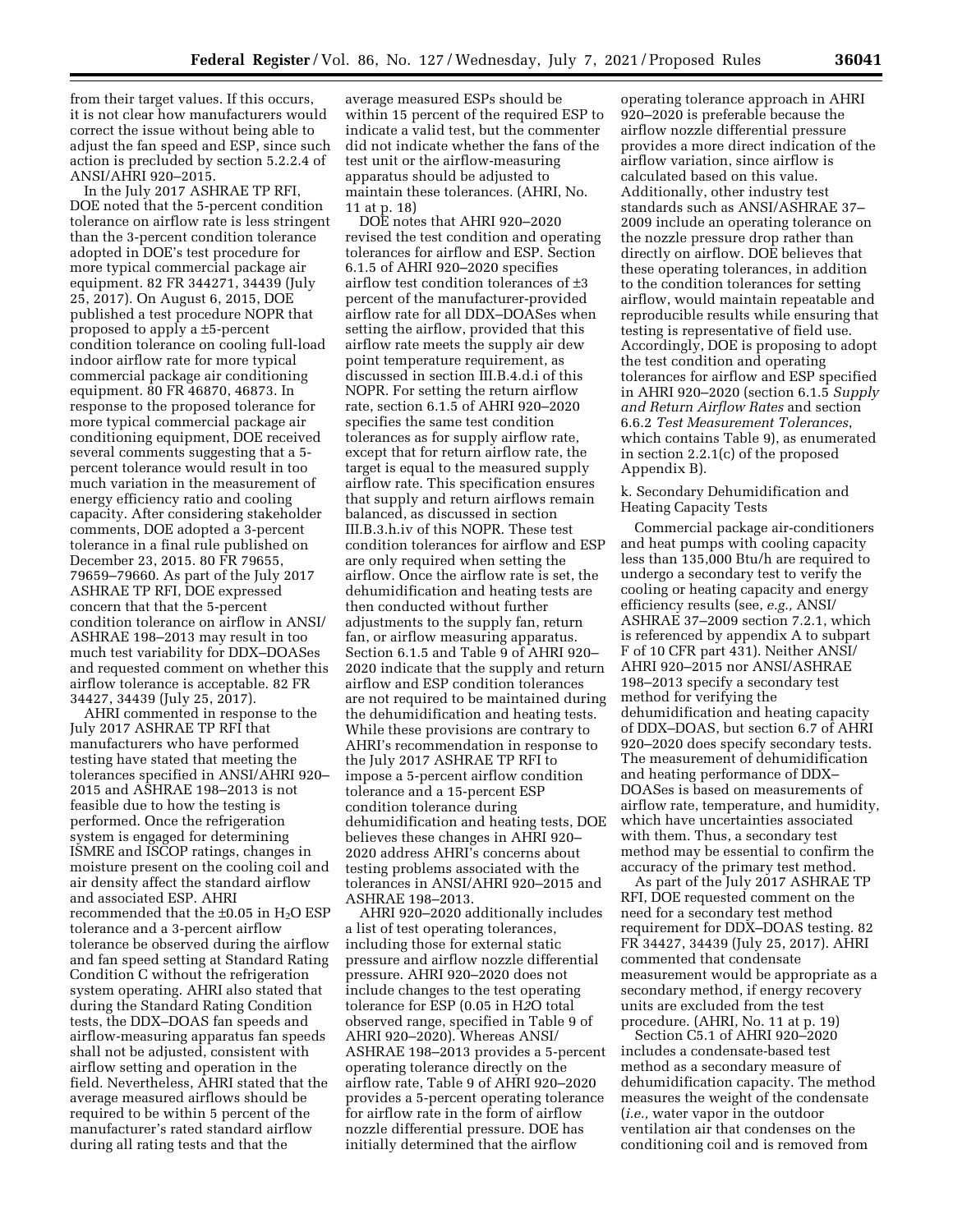the air) collected during the dehumidification test and uses it to calculate a secondary measure of MRC. This secondary measure of MRC is then compared to the primary MRC measurement, which is based on supply and outdoor ventilation airflow and air condition measurements.

AHRI 920–2020 requires this secondary measure of MRC for all dehumidification tests, and comparison to the primary measure of MRC at Standard Rating Condition A. This requirement is for all DDX–DOAS units that: (a) Do not use condensate collected from the dehumidification coil to enhance condenser cooling or include a secondary dehumidification process for which the moisture removed from the supply air stream is not collectable in liquid form, and (b) either are not equipped with VERS or are equipped with VERS and tested using Option 2 (see section C5.1 of AHRI 920–2020). AHRI 920–2020 does not require a secondary dehumidification capacity measurement for DDX–DOAS units equipped with VERS that are tested using Option 1. DOE understands that this is because: (a) No viable method has been developed and validated that appropriately accounts for the water vapor that transfers between air streams of an energy recovery wheel, and (b) the test burden of accounting for moisture in the exhaust air stream would be excessive. DOE is proposing to adopt the secondary capacity test measurements specified in AHRI 920– 2020 (section C5.1 *Dehumidification Capacity Verification*), as enumerated in section 2.2.1(f) of the proposed Appendix B), including the cooling condensate secondary test measurement discussed previously.

For DDX–DOAS units with energy recovery tested using Option 2, as discussed in section III.B.3.h of this NOPR, the test is conducted by setting the conditions of the air entering the unit (at both the outdoor air inlet and return air inlet) to simulate the conditions that would be provided by the energy recovery device in operation. As a result, the moisture removal (in dehumidification mode) or heating (in heating mode for heat pump DDX– DOAS) measured during the Option 2 primary and secondary capacity tests reflects only the moisture removed or heating by the conditioning coil. The MRC or qhp for the DDX–DOAS is calculated by adjusting the measured moisture removal or heating for the primary test to account for the total moisture removal or heating by the energy recovery device and the conditioning coil. Because the moisture removal or heating capacity measured

for the primary and secondary tests are based on the simulated test conditions, sections 6.9 and 6.10 of AHRI 920–2020 use these measured values for the secondary capacity verification under Option 2. DOE is proposing to adopt these requirements specified in AHRI 920–2020 (section 6.9 *Moisture Removal Efficiency Ratings* and section 6.10 *Heating Capacity*), as enumerated in section 2.2.1(c) of the proposed Appendix B).

#### a. Corrections

In addition to substantive changes, AHRI 920–2020 also provides minor corrections to instructions in ANSI/ AHRI 920–2015. However, in its review of AHRI 920–2020, DOE identified an error and an omission in the latest industry test procedure. Specifically, DOE notes that section 6.9.2 of AHRI 920–2020 provides erroneous instruction for the calculation of the degradation coefficient, and sections 6.1.5.2.3 and 6.1.5.2.4 of AHRI 920– 2020 refer to the term ''non-standard low-static motor'' without providing a definition or explanation of this term. DOE proposes to correct the calculation instruction and define the term ''nonstandard low-static motor,'' as discussed further in the following paragraphs. DOE also notes a correction made by AHRI 920–2020 to address an error in the calculation of supplementary heat penalty in ANSI/AHRI 920–2015.

### i. Calculation of the Degradation Coefficient

As mentioned in section III.B.3.d.v of this NOPR, AHRI 920–2020 includes provisions for cases where the unit provides excess dehumidification or heating capacity when operating at its lowest-capacity compressor stage. A degradation coefficient is applied to the MRE and MRE70 when the supply air dew point temperature measured when operating the unit at its lowest-capacity compressor stage is lower than the target supply air dew point temperature in excess of the specified test condition tolerance. This degradation coefficient accounts for the re-evaporation of condensate which occurs during cycling operation (*i.e.,* when the compressor cycles on and off to achieve the target supply air dew point temperature). DOE understands that the degradation is more pronounced for DDX–DOASes equipped with VERS for latent energy recovery (or total energy recovery), and, thus, the degradation coefficient should be greater for DDX–DOASes operating total energy recovery VERS. Equation 20 in section 6.9.2 of AHRI 920–2020 appears to incorrectly attribute the lower degradation coefficient to DDX–

DOASes operating with VERS. As such, DOE has initially determined, supported by clear and convincing evidence, that absent a correction, the degradation coefficient as applied in AHRI 920–2020 would not meet the statutory requirements of 42 U.S.C. 6314(a)(2)–(3) because it would not produce representative results. DOE proposes to correct Equation 20 by specifying that it is to be used for DDX–DOASes ''*without*  VERS, with deactivated VERS (see section 5.4.3 of AHRI 920–2020), or with sensible-only VERS tested under Standard Rating Conditions other than D'' (emphasis added) because DDX– DOASes with total energy recovery VERS or with sensible-only VERS tested under Standard Rating Condition D are considered separately in Equation 21, which calculates a greater degradation coefficient. This correction would be implemented in section 2.2.1(c)(iii) of proposed Appendix B.

#### ii. Non-Standard Low-Static Motor

As mentioned in section III.B.3.d.i of this NOPR, section 6.1.5 of AHRI 920– 2020 includes instructions for setting the supply airflow rate for testing. In particular, sections 6.1.5.2.1 through 6.1.5.2.5 of AHRI 920–2020 provide directions for adjusting the fans should an initial attempt at setting the airflow be unsuccessful.

Section 6.1.5.2.3 of AHRI 920–2020 specifies that if a fan's maximum speed is too low to satisfy the airflow and external static pressure requirements within tolerance (*i.e.,* the motor speed is at the highest setting, a larger compatible off-the-shelf sheave is not available, or increased speed would overload the motor or motor drive) and the motor is not a ''non-standard lowstatic motor,'' the tests are to be conducted at the fan's maximum speed with the external static pressure satisfying the requirements in Table 7. However, if the motor is a ''nonstandard low-static motor,'' section 6.1.5.2.4 of AHRI 920–2020 specifies that the maximum available speed should be used but the supply and return airflow rates should satisfy aforementioned tolerance requirements (implying that the external static pressure requirements in Table 7 need not be met). AHRI 920–2020 does not define ''non-standard low-static motor'' in order to determine which of the two methods is appropriate. Without a definition of ''non-standard low-static motor,'' manufacturers may not apply the ''maximum speed'' provisions consistently, and the potential for variation risks results that do not reflect the equipment's representative average energy efficiency or energy use. As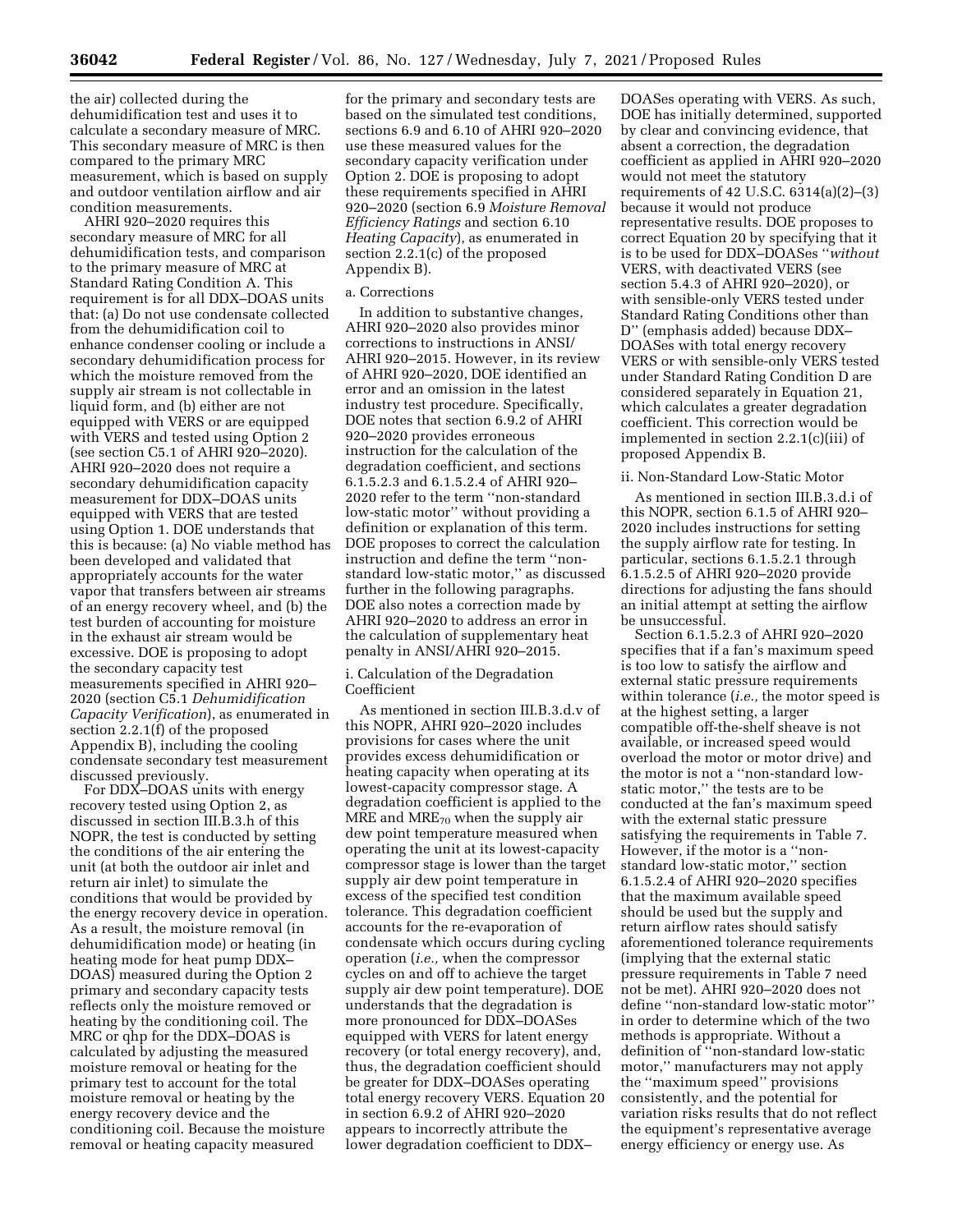such, DOE has initially determined, supported by clear and convincing evidence, that in the absence of a definition of ''non-standard low-static motor,'' the industry test procedure would not meet the statutory requirements of 42 U.S.C. 6314(a)(2)– (3).

DOE understands that a non-standard low-static fan motor may be used for DDX–DOASes where the application requires less ductwork, which results in a lower external static pressure when operating at the same nominal supply or return airflow rate. This motor would be distributed in commerce as part of an individual model within the same basic model of DDX–DOAS that is also distributed in commerce with a motor that can meet the external static pressure required by AHRI 920–2020. A parallel situation occurs for Commercial and Industrial Unitary Air-conditioning and Heat Pump Equipment, for which section D3 in Appendix D of AHRI Test Standard 340/360–2019, ''*Performance Rating of Commercial and Industrial Unitary Air-conditioning and Heat Pump Equipment*'' (AHRI 340/360– 2019) defines ''non-standard motor'' as an indoor fan motor that is not the standard indoor fan motor and that is distributed in commerce as part of an individual model within the same Basic Model. The same section D3 defines ''standard indoor fan motor'' as the motor specified by the manufacturer for testing and shall be distributed in commerce as part of a particular model. In both cases, the non-standard motor has a horsepower level that is not compatible with the external static pressure rating condition—for DDX– DOAS, the issue arises when the nonstandard motor does not have sufficient power to deliver the required external static pressure. Therefore, in the proposed Appendix B in section 2.2.1(a)(i), DOE is proposing to define ''non-standard low-static fan motor'' as a supply fan motor that cannot maintain external static pressure as high as specified in Table 7 of AHRI 920–2020 when operating at a manufacturerspecified airflow rate and that is distributed in commerce as part of an individual model within the same basic model of a DDX–DOAS that is distributed in commerce with a different motor specified for testing that can maintain the required external static pressure.

*Issue–8:* DOE is requesting comment on the proposed definition of ''nonstandard low-static fan motor'' and whether the proposed definition reflects stakeholder understanding of the term.

iii. Calculation of Supplementary Heat Penalty

Section 6.1.3.1 of ANSI/AHRI 920– 2015 includes a supplementary heat penalty for units that are unable to achieve the minimum supply air drybulb temperature of 70 °F while testing at each Standard Rating Condition specified in Table 2 and Table 3 of ANSI/AHRI 920–2015. The supplementary heat penalty calculates the difference in enthalpy from the delivered supply air and air at the minimum supply air temperature (70 °F). After reviewing the equations, DOE noted in the July 2017 ASHRAE TP RFI that the term for supply airflow rate is missing from the supplementary heat penalty equations. 82 FR 34427, 34436 (July 25, 2017).

In response to the July 2017 ASHRAE TP RFI, AHRI confirmed that the supplementary heat formula in ANSI/ AHRI 920–2015 is missing the airflow term, QSA, in section 6.1.3.1, and the organization committed to include such term in the next revision of the test standard. (AHRI, No. 11 at p. 11) DOE notes that this change has been included in AHRI 920–2020, thereby resolving the problem. Accordingly, DOE proposes to adopt the revised supplementary heat penalty equation contained in AHRI 920–2020 that includes the supply airflow rate term (section 6.1.3.1 *Initial Standard Rating Condition A Dehumidification Test*), as enumerated in section 2.2.1(c) of the proposed Appendix B).

In the July 2017 ASHRAE TP RFI, DOE further noted that section 6.1.3.1 of ANSI/AHRI 920–2015 calls for a supplementary heat penalty if the supply air temperature is less than 70 °F, but the incorporation of this penalty into the MRE and COP equations is not clearly described. DOE also noted that it is not clear whether the ANSI/ASHRAE 198–2013 test method considers this penalty. 82 FR 34427, 34436–34437 (July 25, 2017).

AHRI commented that the supplementary heat penalty should be added if the minimum 70 °F temperature is not met, and that this value is added to the measured power input, which is represented as PT in section 10.6 of ANSI/ASHRAE 198– 2013. (AHRI, No. 11 at p. 11) DOE notes that this clarification is included in section 6.9 of AHRI 920–2020 in the calculation of MRE<sub>70</sub>, which incorporates the energy impact of heating the supply air to 70 °F. As discussed in section III.B.2 of this NOPR, DOE is proposing to adopt the ISMRE2 metric specified in section 6.13 of AHRI 920–2020 that does not include

the supplementary heat penalty as the regulated metric for DDX–DOAS, while the MRE<sub>70</sub> (and ISMRE2<sub>70</sub>) metric that incorporates the supplementary heat penalty may be used for representations. As a result, the supplementary heat penalty would only be added to the total power input for the calculation of the optional MRE $_{70}$  ratings.

With regards to the COP calculation, AHRI commented that the intent was that the supplementary heat penalty would be added to the numerator as additional heat capacity and the denominator as additional power consumed to calculate a COP indicative of running an electric heater to meet a supply air temperature of 70 °F. (AHRI, No. 11 at p. 13) DOE notes that this clarification was included in section 6.11.2 of AHRI 920–2020 in the renamed COPISCOP metric, and accordingly, DOE is proposing to adopt the revised COPISCOP calculation (section 6.11.2 of AHRI 920–2020), as enumerated in section 2.2.1(c) of the proposed Appendix B).

2. Determination of Represented Values

a. Basic Model

To determine the energy efficiency of a basic model, DOE's certification requirements generally require manufacturers to test a sample of units of that basic model to represent its performance. (10 CFR 429.11) The basic model may include multiple individual models having similar performance features and characteristics. Typically, DOE provides a definition of a basic model for each type of covered equipment. In this NOPR, DOE proposes a definition for DDX–DOAS basic model derived from the basic model definition for other commercial packaged air conditioning and heating equipment set forth at 10 CFR 431.92. Specifically, DOE replaced the criterion to have common nominal cooling capacity with common nominal MRC. DOE is also proposing to include the common nominal MRC in the definition of a basic model for small, large and very large air-cooled or water-cooled commercial package air conditioning and heating equipment, which includes DDX–DOASes. The proposed definition of basic model of a DDX–DOAS also specifies that a basic model must include units with similar VERS equipment. DOE is proposing in this specification to reflect that ASHRAE Standard 90.1 delineates DDX–DOAS equipment classes, in part, based on VERS, and the proposed test procedure considers the conditioning contribution of the VERS equipment.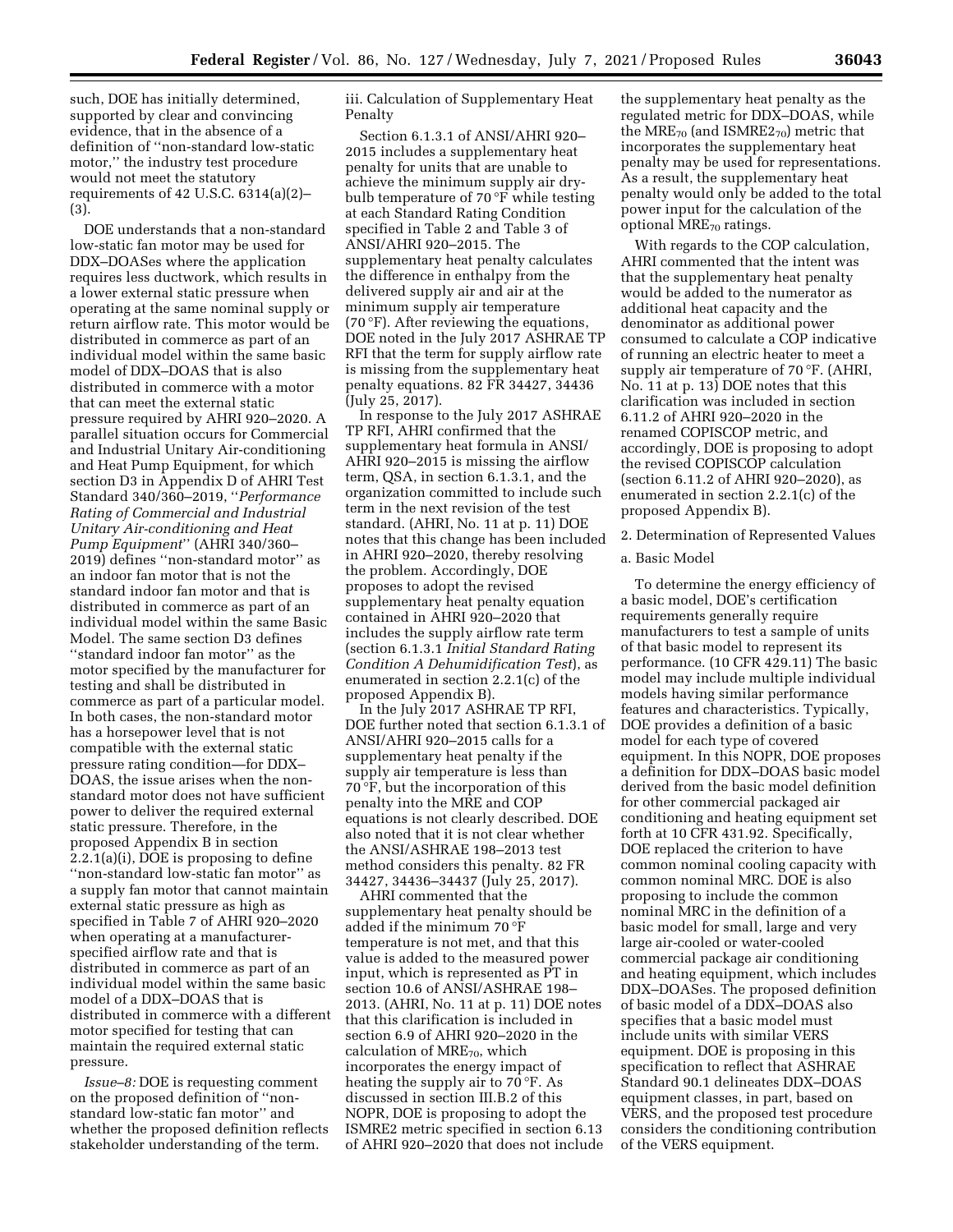DOE is proposing that a basic model for a DDX–DOAS means all units manufactured by one manufacturer within a single equipment class; with the same or comparably performing compressor(s), heat exchangers, ventilation energy recovery system(s) (if present), and air moving system(s), and with a common ''nominal'' moisture removal capacity. This proposed definition of a basic model of a DDX– DOAS would be included in the regulatory text in 10 CFR 431.92.

*Issue–9:* DOE seeks comment on the proposed definition of basic model of a DDX–DOAS.

### b. Sampling Plan Requirements

DOE is proposing sampling requirements to determine the represented values for DDX–DOAS (*i.e.,*  dehumidification and heating efficiencies and MRC). More specifically, by proposing to define (at 10 CFR 431.92) DDX–DOAS as a subset of DX–DOAS, and to define DX–DOAS as a category of small, large, or very large commercial package air conditioning and heating equipment, the proposal would apply the same sampling requirements to DDX–DOASes as applicable to other commercial package air conditioning and heating equipment under 10 CFR 429.43, *Commercial heating, ventilating, air conditioning (HVAC) equipment*.

In response to DOE's request for general comment on issues associated with adopting the industry test procedures for certain commercial package air conditioning and heat pump equipment in the July 2017 ASHRAE TP RFI (82 FR 34427, 34445 (July 25, 2017)), Lennox recommended that DOE harmonize the certification criteria for commercial HVAC equipment in 10 CFR 429.43 with those for central air conditioners, a consumer product, in 10 CFR 429.16. In particular, Lennox stated that commercial equipment currently has a more stringent confidence limit of 95 percent, but the commenter argued that current testing technology does not support this level of precision. (Lennox, No. 8 at p. 6) As DOE is proposing to apply the sampling requirements of 10 CFR 431.43 to DDX–DOASes, Lennox's comment regarding the confidence limit for represented values of energy efficiency, energy consumption, and capacity is relevant to DDX–DOASes.

Other manufacturers did not raise concerns regarding the confidence limit required for sampling more typical commercial package air conditioning and heat pump equipment, and Lennox has not provided data regarding variability of units in production and testing. Absent more specific

information or data regarding the stringency of the confidence level, DOE is not proposing a change.<sup>33</sup>

*Issue–10:* DOE requests comment on the sampling plan proposed for DDX– DOASes. DOE specifically requests information and data regarding the proposed confidence level and whether variability of testing of DDX–DOASes would require a less stringent level, and if so, what that level should be.

#### c. Multiple Refrigerants

DOE recognizes that some commercial package air conditioning and heating equipment may be sold with more than one refrigerant option (*e.g.,* R–410A or R–407C). Typically, manufacturers specify a single refrigerant in their literature for each unique model, but in its review, DOE has identified at least one commercial package air conditioning and heating equipment manufacturer that provides two refrigerant options under the same model number. The refrigerant chosen by the customer in the field installation may impact the energy efficiency of a unit. For this reason, DOE is proposing representation requirements specific for models approved for use with multiple refrigerants.

Use of a refrigerant that requires different hardware (such as R–407C as compared to R–410A) would represent a different basic model, and according to the current CFR, separate representations of energy efficiency are required for each basic model. On the other hand, some refrigerants (such as R–422D and R–427A) would not require different hardware, and a manufacturer may consider them to be the same basic model. In the latter case of multiple refrigerant options, DOE proposes to add a new paragraph at 10 CFR  $429.43(a)(3)$  specifying that a manufacturer must determine the represented values for that basic model based on the refrigerant(s)—among all refrigerants listed on the unit's nameplate—that result in the lowest ISMRE2 and ISCOP2 efficiencies, respectively. For example, the dehumidification performance metric ISMRE2 must be based on the refrigerant yielding the lowest ISMRE2, and the heating performance metric ISCOP2 (if the unit is a heat pump DDX–DOAS) must be based on the

refrigerant yielding the lowest ISCOP2. These represented values would apply to the basic model for all refrigerants specified by the manufacturer as appropriate for use, regardless of which one may actually be used in the field, where only one set of values is reported.

DOE notes that this proposal reflects the proposed definition of basic model for DDX–DOASes as discussed in section III.B.4.a of this NOPR. Units within a basic model of DDX–DOAS must have the same or comparably performing compressor(s), heat exchangers, ventilation energy recovery system(s) (if present), and air moving system(s), and with a common ''nominal'' moisture removal capacity.

*Issue–11:* DOE requests comment on its proposal regarding representations for models approved for use with multiple refrigerants.

### d. Alternative Energy-Efficiency Determination Methods

DOE proposes to allow DDX–DOAS manufacturers to use alternative energyefficiency determination methods (AEDMs) for determining the ISMRE2 and ISCOP2 (if applicable) in accordance with 10 CFR 429.70. By proposing to define (at 10 CFR 431.92) DDX–DOAS as a subset of DX–DOAS, and to define DX–DOAS as a category of small, large, or very large commercial package air conditioning and heating equipment, the provisions of 10 CFR 429.43 authorizing use of an AEDM for commercial HVAC equipment would apply to DDX–DOAS. DOE notes that the proposed requirements for use of AEDMs to determine DDX–DOAS represented values are consistent with AEDM requirements for all other categories of commercial package airconditioning and heating equipment.

DOE proposes to create four validation classes of DDX–DOASes within the *Validation classes* table at 10 CFR  $429.70(c)(2)(iv)$ : Air-cooled/airsource and water-cooled/water-source, each with and without VERS. The separation into air-cooled/air-source and water-cooled/water source validation classes is the same approach used for other categories of commercial package air-conditioning and heating equipment. For DDX–DOASes, the additional class separation by presence of energy recovery reflects ASHRAE Standard 90.1 delineating equipment classes, in part, based on the presence of VERS and the significant differences in the test methods required with energy recovery. These differences in the test procedures include the potential need for a third test chamber for the Option 1 approach for testing DDX–DOASes with energy recovery, and the

<sup>33</sup> DOE notes that it has previously requested data regarding the variability of units of small, large, and very large air-cooled commercial package air conditioning and heating equipment in production and testing to enable DOE to review and make any necessary adjustments to the specified confidence levels. *See* 80 FR 79655, 79659 (Dec. 23, 2015). However, DOE did not receive any relevant data in response to that request.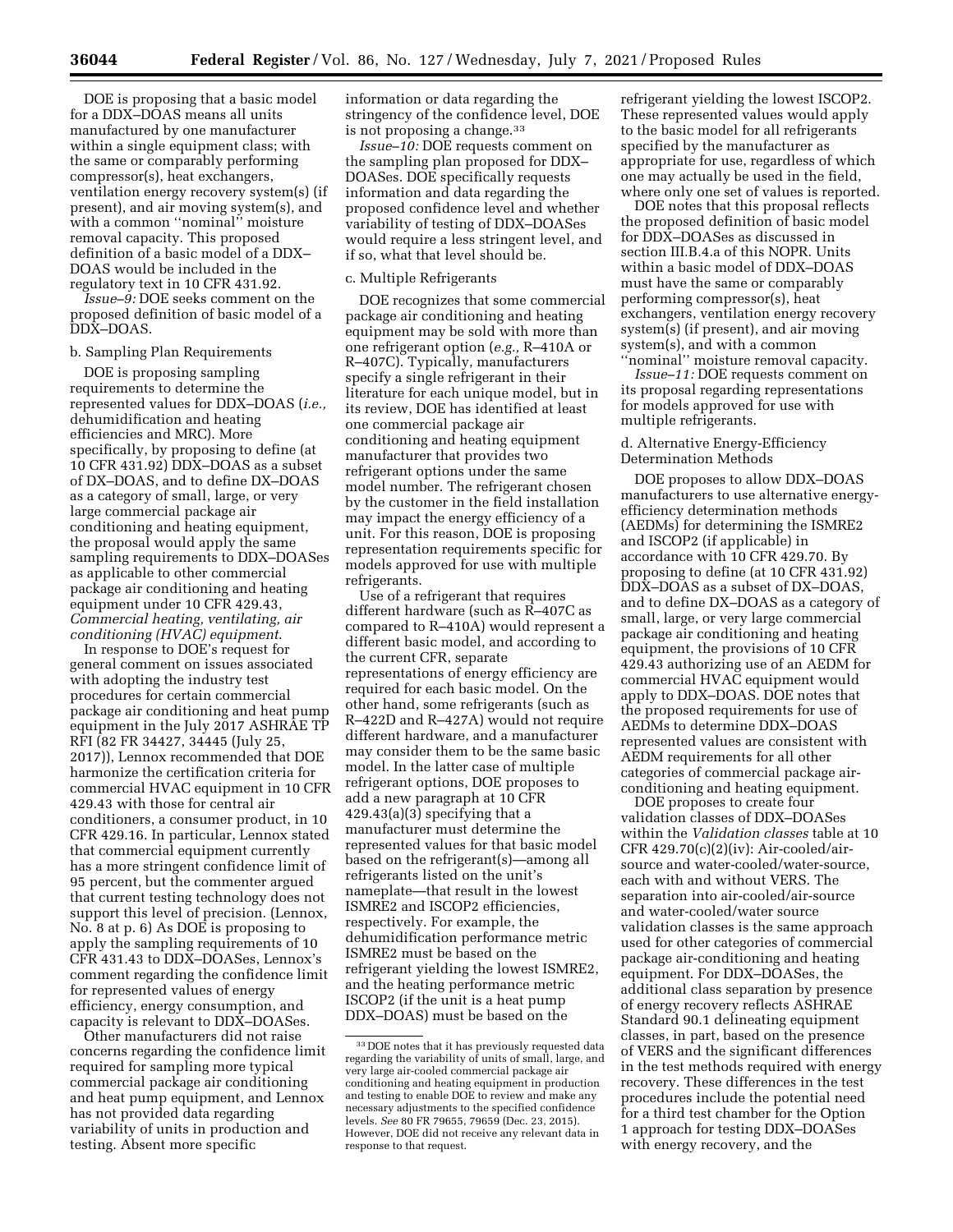requirement to account for the performance of the energy recovery device for the Option 2 approach (see section III.B.3.g of this NOPR).

DOE proposes to require testing of two basic models to validate the AEDMs for each validation class—this is identical to the requirements for other categories of commercial package airconditioning and heating equipment. Finally, DOE proposes to specify in the table at 10 CFR 429.70(c)(5)(vi) a tolerance of 10 percent for DDX–DOAS verification tests for ISMRE2 and ISCOP2 when comparing test results with certified ratings. Again, this is identical to the tolerances for ''integrated'' ratings for other categories of commercial package air-conditioning and heating equipment.

*Issue–12:* DOE requests comment on its proposals for AEDM requirements for DDX–DOAS equipment. DOE requests comment specifically on whether the proposed 10-percent tolerance for comparison of test results with rated values is appropriate. If the 10-percent tolerance is not appropriate, DOE requests comment on why it is not appropriate, as well as comment indicating an appropriate tolerance.

### e. Rounding

Sections 6.1.2.1 through 6.1.2.8 of AHRI 920–2020 specify rounding for DDX–DOAS performance metrics. DOE proposes to adopt these rounding requirements as part of the DOE test procedure, as enumerated in section 2.2.1(c)(iv) of the proposed Appendix B.

*Issue–13:* DOE requests comment on its proposal to adopt the rounding requirements for key metrics as specified in sections 6.1.2.1 through 6.1.2.8 of AHRI 920–2020.

#### 3. Configuration of Unit Under Test

DOE recognizes that DDX–DOASes are distributed in commerce in a variety of configurations consisting of different combinations of components. DOE proposes in section 2.2.1(g) of Appendix B to adopt the requirements of appendix F to AHRI 920–2020, which includes a list of components that must be present for testing DDX–DOASes and a list of components that are optional for testing. Appendix F in AHRI 920–2020 also includes explicit instructions on how representations can be made for equipment that include these optional components. AHRI 920–2020 specifies the following list of components that must be present for testing:

- Supply air filter(s);
- Compressor(s);
- Outdoor coil(s) or heat exchanger(s);

• Outdoor coil fan(s)/motor(s) (for aircooled and air-source systems only);

- Conditioning coil(s);
- Refrigerant expansion device(s); • Supply/outdoor ventilation fan(s)/
- motor(s), and
	- System controls.

AHRI 920–2020 also specifies that for supply air filters, the filter shall have a ''minimum efficiency reporting value'' (MERV) specification no less than MERV 8. For individual models that use filters with efficiency higher than MERV 8 (which generally have higher pressure drop and could reduce relative tested efficiency), section F2.4 of AHRI 920– 2020 allows manufacturers the option of testing these individual models as a separate basic model or combined into a basic model with other individual models that meet the basic model definition and are tested with a MERV 8 filter. Adopting Appendix F of AHRI 920–2020 without changes would allow manufacturers to provide efficiency representations based on either testing option for individual models that use filters with efficiency higher than MERV 8.

DOE notes that the list of components that are optional for testing specified in section F2.4 of AHRI 920–2020 includes features that may reduce tested efficiency but may also in certain applications: (a) Maintain or improve field efficiency or (b) be required for safety. Given the potential benefits, DOE does not want to penalize equipment with such components, because that might disincentivize their adoption. By proposing to adopt Appendix F of AHRI 920–2020 without changes, the following instructions from AHRI 920– 2020 would specify how to make representations for individual models of equipment that include these optional features:

• Individual models with features designated as ''optional'' may be represented separately as a unique basic model or certified within the same basic model as otherwise identical individual models without the feature pursuant to the definition of ''basic model'' in § 431.92.

• If an otherwise identical model (within the same basic model) without the feature is distributed in commerce, test the otherwise identical model.

• If an otherwise identical model (within the same basic model) without the feature is not distributed in commerce, conduct tests with the feature present but configured and deactivated so as to minimize (partially or totally) the impact on the results of the test. Alternatively, the manufacturer may indicate in the supplemental testing instructions that the test shall be conducted using a specially-built otherwise identical unit that is not distributed in commerce and does not have the feature.

This approach ensures that equipment distributed in commerce with additional components outside the list of required components are still within the scope of the test procedure. The proposed approach also provides instruction on how to make representations for all component combinations (including those with optional components). In addition, this approach allows manufacturers the flexibility to make representations of equipment with components designated as ''optional'' based on testing otherwise identical individual models without the feature.

#### *C. Other Comments*

In response to the July 2017 ASHRAE TP RFI, DOE received several general comments not specific to any one equipment category or test procedure. This section addresses those comments.

NCI recommended that DOE follow the development of ASHRAE 221P, ''Test Method to Measure and Score the Operating Performance of an Installed Constant Volume Unitary HVAC System,'' and consider where it may be appropriately applied within EPCA test procedures. (NCI, No. 4 at pp. 1–2) NCI stated that it has collected data indicating that typical split systems and packaged units serving residential and small commercial buildings typically deliver 50 percent to 60 percent of the rated capacity to the occupied zone, thereby making laboratory tests unrepresentative of field performance. (*Id.*)

As noted in section I.A of this document, EPCA prescribes that the test procedures for commercial package air conditioning and heating equipment must be those generally accepted industry testing procedures or rating procedures developed or recognized by industry as referenced in ASHRAE Standard 90.1. (42 U.S.C. 6314(a)(4)(A)) DOE notes that ASHRAE Standard 90.1 does not reference ANSI/ASHRAE Standard 221–2020, ''Test Method to Field-Measure and Score the Cooling and Heating Performance of an Installed Unitary HVAC System'' 34 (ASHRAE 221–2020) as the applicable test procedure corresponding to industry standards. NCI also did not provide data on field performance or any correlations between field performance and laboratory test performance for DX– DOASes or DDX–DOASes for DOE to

<sup>34</sup>Available at: *webstore.ansi.org/tandards/ ASHRAE/ANSIASHRAEStandard2212020* (Last accessed April 19, 2021).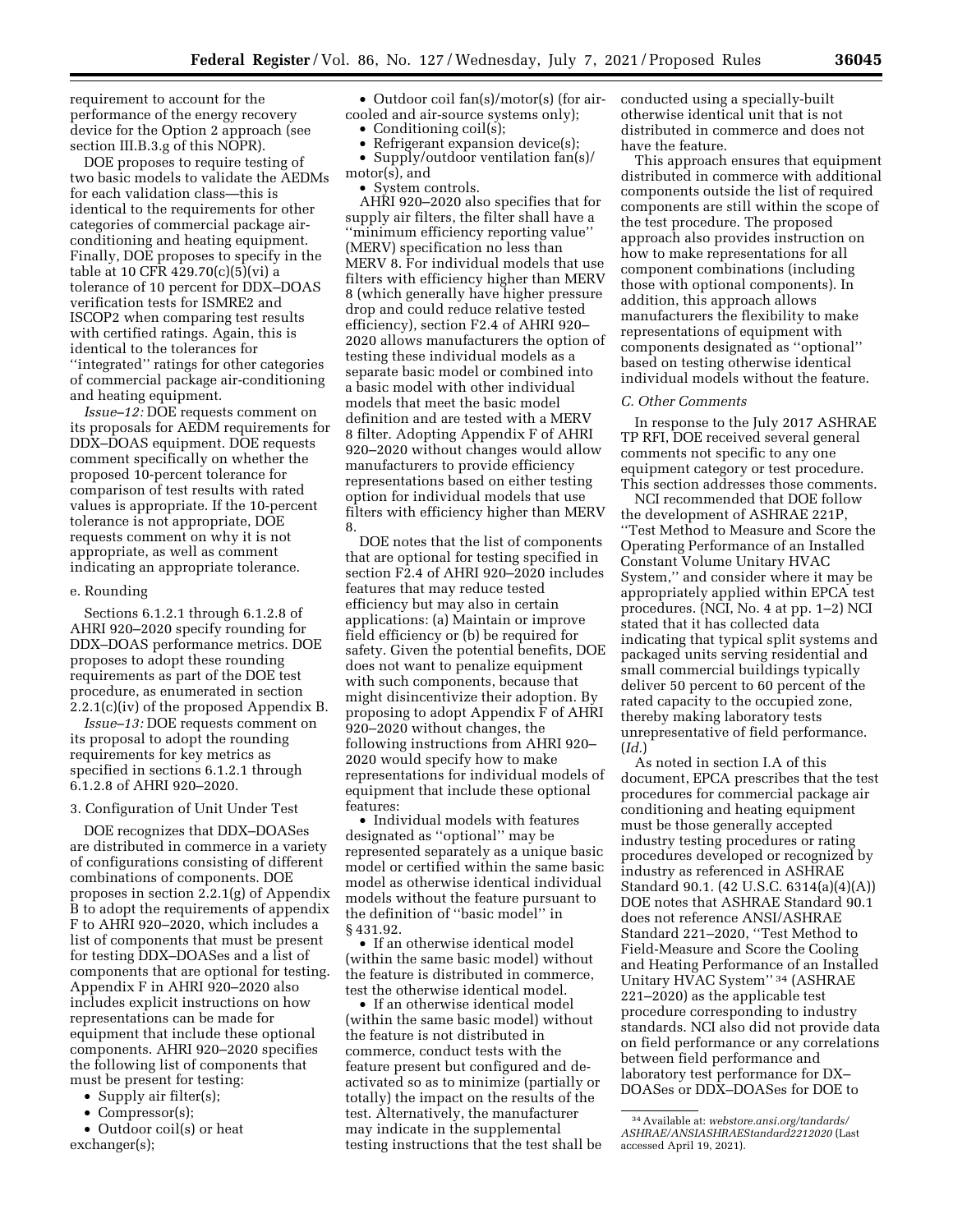consider. Furthermore, ASHRAE 221– 2020 does not provide a method to determine the dehumidification efficiency and heating efficiency of DDX–DOASes, as AHRI 920–2020 does. As discussed in section II of this document, DOE is proposing to incorporate by reference AHRI 920– 2020 (*i.e.,* the test procedure recognized by ASHRAE Standard 90.1 for DDX– DOASes) and the relevant industry standards referenced therein, consistent with EPCA requirements.

The CA IOUs commented that while the July 2017 ASHRAE TP RFI expressed interest in reducing burden to manufacturers, DOE already took steps to reduce burden by allowing alternative energy efficiency or energy use determination methods (AEDMs). (CA IOUs, No. 7 at pp. 1–2) The CA IOUs stated that there are no further opportunities to streamline test procedures to limit testing burden. (*Id.*) Additionally, the CA IOUs emphasized the importance of accurate efficiency ratings for its incentive programs and customer knowledge, pointing to the statutory provision that test procedures must produce results that are representative of the product's energy efficiency. (*Id.*)

Lennox stated that it generally supports DOE meeting the statutory requirements to design test procedures to measure energy efficiency during an average use cycle but requested that DOE also consider overall impacts to consumers and manufacturers. (Lennox, No. 8 at pp. 1–2) The commenter stated that in commercial applications, predicting actual energy use from a single metric is difficult and that a metric better serves as a point of comparison. (*Id.*) Lennox suggested that DOE strike a balance between evaluating equipment in a meaningful way without introducing regulatory burden from overly complex test procedures or calculations that provide little value to consumers. (*Id.*)

In response to the CA IOUs and Lennox, DOE notes that its approach to test procedures is largely dictated by the requirements of EPCA. As discussed, EPCA prescribes that the test procedures for commercial package air conditioning and heating equipment must be those generally accepted industry testing procedures or rating procedures developed or recognized by industry as referenced in ASHRAE Standard 90.1. (42 U.S.C. 6314(a)(4)(A)) If such relevant industry test procedure is amended, DOE must update its test procedure to be consistent with the amended industry consensus test procedure, unless DOE determines, by rule published in the **Federal Register** and

supported by clear and convincing evidence, that the amended test procedure would not meet the requirements in 42 U.S.C. 6314(a)(2) and (3) related to representative use and test burden. (42 U.S.C. 6314(a)(4)(B) and (C)) In establishing or amending its test procedures, DOE must develop test procedures that are reasonably designed to produce test results which reflect energy efficiency, energy use, and estimated operating costs of a type of industrial equipment during a representative average use cycle and that are not unduly burdensome to conduct. (42 U.S.C. 6314(a)(2)) DOE's considerations of these requirements in relation to individual test method issues are discussed within the relevant sections of this NOPR.

The Joint Advocates stated that there are a number of ambiguities in industry test procedures and that DOE should address these ambiguities in order to provide a level playing field for manufacturers and to ensure that any verification or enforcement testing is consistent with manufacturers' own testing. (Joint Advocates, No. 9 at p. 2) In the context of a test procedure for DDX–DOASes, DOE addresses the potential for ambiguity as applicable, in the previous sections of this document.

### *D. Test Procedure Costs, Harmonization, and Other Topics*

# 1. Test Procedure Costs and Impact

EPCA requires DOE to adopt test procedures for small, large and very large commercial package air conditioning and heating equipment consistent with the amended industry test procedures developed or recognized AHRI as referenced in ASHRAE Standard 90.1, unless the Secretary determines that, supported by clear and convincing evidence, to do so would not meet the requirements for test procedures to be reasonably designed to produce results that reflect energy efficiency, energy use, and estimated operating costs during a representative average use cycle and not be unduly burdensome to conduct. (42 U.S.C.  $6314(a)(4)(B)$  In this NOPR, DOE proposes to establish a test procedure for DDX–DOASes, which belong to a category of small, large, and very large commercial package air conditioning and heating equipment. DOE is proposing to establish a test procedure that incorporates by reference the applicable industry consensus test methods (including the energy efficiency descriptors) and that establishes representation requirements. DOE has tentatively determined that these proposed new test procedures

would be representative of an average use cycle and would not be unduly burdensome for manufacturers to conduct. To the extent that DOE is proposing modifications to the industry consensus test procedure, DOE has tentatively determined that the proposed modifications are consistent with the industry consensus standard, and as explained in the prior sections, they are supported by clear and convincing evidence, because absent such modifications, the industry test procedure would not meet the requirements in 42 U.S.C. 6314(a)(2) and (3) related to representative use and test burden. (42 U.S.C. 6314(a)(4)(B) and (C)). Further, DOE has tentatively determined that the proposed modifications would be unlikely to significantly increase burden, given that DOE is referencing the prevailing industry test procedure. So, presuming widespread usage of that test standard, its adoption as part of the Federal test procedure would be expected to result in little additional cost, even with the minor modifications proposed here. DOE has tentatively determined that the test procedure, if finalized as proposed, would not require manufacturers to redesign any of the covered equipment, would not require changes to how the equipment is manufactured, and would not impact the utility of the equipment.

When the industry test procedure or rating procedure for a category of small, large, and very large commercial package air conditioning and heating equipment recognized in ASHRAE Standard 90.1 is amended, DOE is required to amend the Federal test procedure for the relevant category of small, large, and very large commercial package air conditioning and heating equipment consistent with the industry update, unless DOE determines by clear and convincing evidence that to do so would result in a test procedure that does not meet the EPCA requirements regarding representativeness and testing burden.  $(42 \text{ U.S.C. } 6314(a)(4)(B))$  As discussed, ASHRAE Standard 90.1– 2016 established energy efficiency levels for DDX–DOASes (but written as ''DX–DOASes'' in ASHRAE Standard 90.1) as a category of commercial package air conditioning and heating equipment and recognized ANSI/AHRI 920–2015 as the industry test procedure for these equipment. Subsequent to the establishment of standards and a test procedure for DDX–DOASes in ASHRAE Standard 90.1–2016, ANSI/ AHRI 920–2015 was updated. The 2020 version of AHRI 920 (*i.e.,* AHRI 920– 2020) is the most recent version of the industry test procedure for DDX–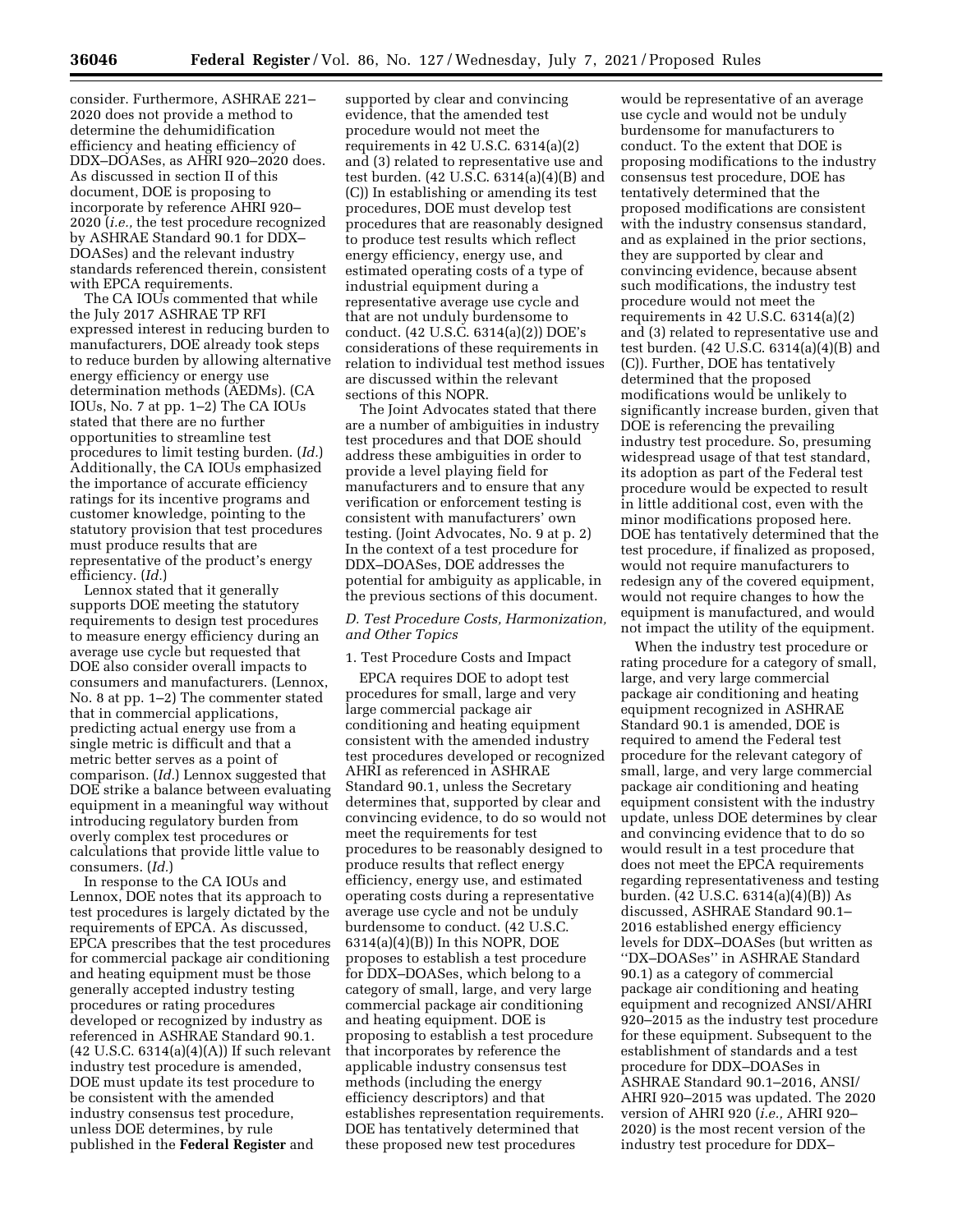DOASes (still referred to in AHRI 920– 2020 as simply ''DX–DOASes'').

DOE is proposing to incorporate by reference the revised industry test standard, AHRI 920–2020, with certain modifications that are consistent with the industry test standard. DOE has tentatively concluded that the proposed test procedure in this NOPR would not add undue industry test burden, and that the proposed test procedure for this equipment is consistent with the industry test procedure update. Further discussion of the cost impacts of the proposed test procedure are presented in the following paragraphs.

As noted previously, currently DOE does not prescribe test procedures for DDX–DOASes, and AHRI 920–2020 is the most recent version of the industry test procedure applicable to DDX– DOASes. DOE has tentatively determined that the proposal to incorporate by reference AHRI 920– 2020 is consistent with current industry practice, and, therefore, manufacturers would not be expected to incur any additional costs if the proposal were finalized. Importantly, the proposals in this NOPR, if finalized, would not require manufacturers to certify ratings to DOE. DOE would address certification as part of any rulemaking to address energy conservation standards for DDX–DOASes.

With that said, DOE is proposing to define ''dehumidifying direct expansion-dedicated outdoor air system'' (DDX–DOAS) based on the definition provided in AHRI 920–2020. The differences in the proposed definition as compared to the definition in AHRI 920–2020 are to provide clarity and use terminology consistent with DOE's test procedures for other categories of commercial package air conditioning and heating equipment.

DOE is proposing to limit the applicability of the proposed test procedure to DDX–DOASes with any MRC less than 324 lbs. of moisture per hour, whereas the scope of AHRI 920– 2020 is not limited based on MRC. In a comment provided in response to the July 2017 ASHRAE TP RFI, AHRI stated that laboratory limitations may limit testing using ANSI/AHRI 920–2015 to 300 lbs. of moisture per hour at Standard Rating Condition A and to units not physically larger than more typical commercial package air conditioning equipment with a capacity of 760,000 Btu per hour. (AHRI, No. 11 at p. 20) As discussed in section III.A.3 of this document, DOE's proposal to limit the coverage of DDX–DOASes to 324 lbs. of moisture per hour in the DDX–DOAS definition is a direct conversion from the maximum cooling

capacity limit of 760,000 Btu per hour (which AHRI notes would be the upper limit for laboratory capabilities), and it is similar to the suggestion made by AHRI. Hence the definitional modifications to the industry standard will not change the scope of coverage of the proposed test procedure as compared to the industry standard, and if made final, would not result in any increase in test burden as compared to AHRI 920–2020.

AHRI 920–2020 does not explicitly state the amount of external head pressure to use when testing watercooled and water-source DDX–DOASes with integral pumps. As noted, there are a very limited number of DDX–DOAS models with integral pumps on the market. DOE is proposing to require such units be tested with an external head pressure equal to  $20 - 0/41$  feet of water column, which is the same level of external head pressure used in the calculation of the pump effect for DDX– DOASes without integral pumps. As such, DOE considers this proposal to be consistent with industry test procedure because it ensures that integral pumps are treated in the same way as nonintegral pumps, and as such would not increase testing burden as compared to current industry practice.

AHRI 920–2020 also does not explicitly provide directions for setting up the unit's control settings at each Standard Rating Condition. As discussed in section III.B.3.g of this document, DOE is proposing a general requirement for all control settings to remain unchanged for all Standard Rating Conditions once system set up has been completed, and that component operation shall be controlled by the unit under test once the provisions for rating requirements are met. This is likely how DDX–DOASes would be tested as per the existing instructions in AHRI 920–2020, but DOE is providing the additional specificity in order to ensure that the results of the testing are representative, repeatable, and reproducible, and as such would not increase testing burden as compared to current industry practice.

AHRI 920–2020 incorrectly indicates that Equation 20 should be used to calculate the degradation coefficient for DDX–DOASes with VERS (because Equation 21 is indicated to apply for DDX–DOASes with VERS). This is discussed in further detail in section III.B.3.l.ii of this document. DOE is proposing to correct this statement to instead use this equation for DDX– DOASes without VERS, with deactivated VERS, or with sensible-only VERS tested under Standard Rating

Conditions other than D. DOE considers this proposal to be consistent with the intent of the industry test procedure and would not increase testing burden as compared to AHRI 920–2020.

DOE's proposal to provide a definition for ''non-standard low-static fan motor'' also serves to provide clarity to the instructions present in AHRI 920– 2020 without affecting the scope of coverage or testing burden. Absent this definition, as discussed in section III.B.3.l.iii of this document, it is not possible to determine the appropriate airflow setting procedure in section 6.1.5.2 of AHRI 920–2020.

AHRI 920–2020 does not provide instruction for testing a DDX–DOAS for which a manufacturer recommends more than one refrigerant option. DOE is proposing to require testing of such a unit with each recommended refrigerant if the different refrigerants require different hardware. This proposal is consistent with the treatment of basic models of commercial packaged air conditioners and heating equipment under 10 CFR 430.92, and, as such, it would be reflective of industry practice for commercial packaged air conditioner and heating equipment generally. Therefore, this proposed addition to the procedure laid out by AHRI 920–2020 would not increase testing burden as compared current industry practice.

DOE is also proposing sampling requirements for making representations of ISMRE2 and ISCOP2, as applicable. AHRI 920–2020 does not contain comparable provisions. The sampling requirements proposed are consistent with the DOE sampling requirements generally for commercial packaged air conditioners and heating equipment, and, if made final, would be reflective of industry practice. Therefore, the proposed sampling requirements, if made final, would not increase testing burden as compared to the current industry practice.

*Issue–14:* DOE requests comment on its understanding of the impact of the test procedure proposals in this NOPR, specifically DOE's initial conclusion that manufacturers would not incur any additional costs due to this proposal, if finalized, compared to current industry practice, as indicated by AHRI 920– 2020.

### 4. Harmonization With Industry Standards

DOE proposes to incorporate by reference the provisions in AHRI 920– 2020, including definitions, test methods, and rating requirements, with certain modifications previously discussed. Throughout this NOPR, DOE discusses adopting this most recent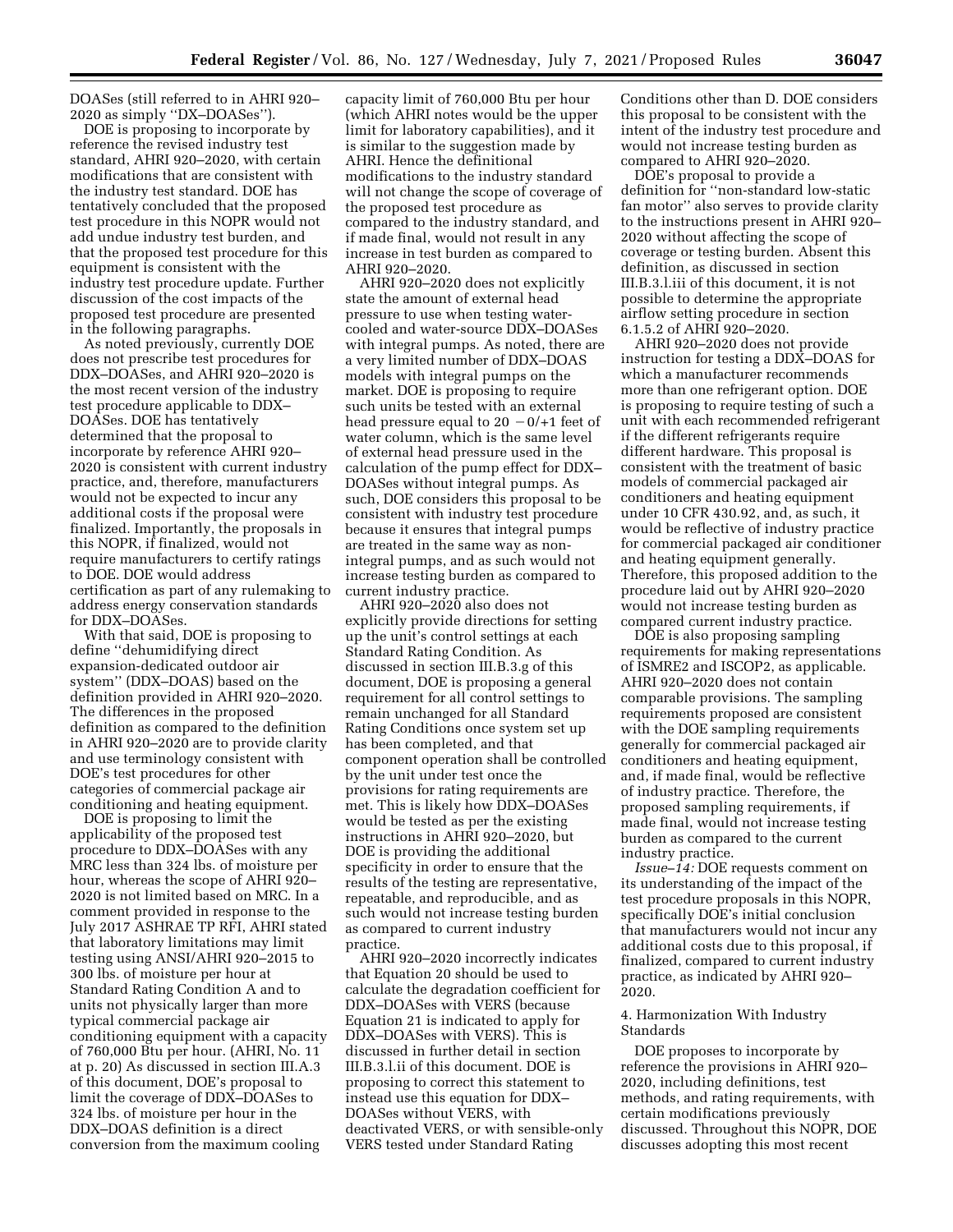relevant industry consensus testing standard for DDX–DOAS equipment, as required in 42 U.S.C. 6314 and

discussed in section III.B of this NOPR. *Issue–15:* DOE seeks comment on the degree to which the DOE test procedure should consider and be harmonized further with the most recent relevant industry consensus testing standards for DDX–DOASes and whether there could be modifications to the industry test method that would provide additional benefits to the public. DOE also requests comment on the benefits and burdens of adopting any industry/voluntary consensus-based or other appropriate test procedure, without modification.

#### 5. Other Test Procedure Topics

In addition to the issues identified earlier in this document, DOE welcomes comment on any other aspect of the proposed test procedures for DDX– DOASes not already addressed by the specific areas identified in this document. DOE particularly seeks information that would ensure that the test procedure measures energy efficiency during a representative average use cycle, as well as information that would help DOE create a procedure that is not unduly burdensome to conduct.

#### *E. Compliance Date*

EPCA prescribes that, if DOE amends a test procedure, all representations of energy efficiency and energy use, including those made in the context of certification and on marketing materials and product labels, must be made in accordance with that amended test procedure, beginning 360 days after publication of such a test procedure final rule in the **Federal Register**. (42 U.S.C. 6314(d)(1))

### **IV. Procedural Issues and Regulatory Review**

# *A. Review Under Executive Order 12866*

The Office of Management and Budget (OMB) has determined that this test procedure rulemaking does not constitute a ''significant regulatory actions'' under section 3(f) of Executive Order 12866, ''Regulatory Planning and Review,'' 58 FR 51735 (Oct. 4, 1993). Accordingly, this action was not subject to review under the Executive Order by the Office of Information and Regulatory Affairs (OIRA) in OMB.

### *B. Review Under the Regulatory Flexibility Act*

The Regulatory Flexibility Act (5 U.S.C. 601 *et seq.*) requires preparation of an initial regulatory flexibility analysis (''IRFA'') for any rule that by law must be proposed for public

comment, unless the agency certifies that the rule, if promulgated, will not have a significant economic impact on a substantial number of small entities. As required by Executive Order 13272, ''Proper Consideration of Small Entities in Agency Rulemaking,'' 67 FR 53461 (August 16, 2002), DOE published procedures and policies on February 19, 2003, to ensure that the potential impacts of its rules on small entities are properly considered during the DOE rulemaking process. 68 FR 7990. DOE has made its procedures and policies available on the Office of the General Counsel's website at: *energy.gov/gc/ office-general-counsel*. DOE reviewed this proposed rule under the provisions of the Regulatory Flexibility Act and the policies and procedures published on February 19, 2003.

The following sections detail DOE's IRFA for this test procedure rulemaking.

1. Description of Reasons Why Action Is Being Considered

DOE is undertaking this test procedure rulemaking to establish a DOE test procedure for DDX–DOASes in response to updates to the relevant industry consensus standard, American Society of Heating, Refrigerating and Air-Conditioning Engineers (ASHRAE) Standard 90.1, *Energy Standard for Buildings Except Low-Rise Residential Buildings*, which, with its 2016 publication, both added efficiency standards and specified a test procedure for this equipment (*i.e.,* AHRI 920– 2015). Subsequently, the Air-Conditioning, Heating, and Refrigeration Institute (AHRI) updated its test procedure with the publication of AHRI 920–2020. The Energy Policy and Conservation Act (EPCA) 35 requires that each time the test procedure referenced by ASHRAE Standard 90.1 is updated, DOE must update the Federal test procedure consistent with the industry update, unless there is clear and convincing evidence that the update would not be representative of an average use cycle or would be unduly burdensome to conduct.

2. Objectives of, and Legal Basis for, Rule

EPCA, as amended, among other things, authorizes DOE to regulate the energy efficiency of a number of consumer products and certain industrial equipment. Title III, Part  $C^{36}$ of EPCA, Public Law 94–163 (42 U.S.C. 6311–6317, as codified), added by

Public Law 95–619, Title IV, § 441(a), established the Energy Conservation Program for Certain Industrial Equipment, which sets forth a variety of provisions designed to improve energy efficiency. This covered equipment includes small, large, and very large commercial package air conditioning and heating equipment. (42 U.S.C. 6311(1)(B)–(D)) DOE has initially determined that commercial package air conditioning and heating equipment includes DX–DOASes. As discussed in section I.B of the NOPR document, DX– DOASes had not previously been addressed in DOE rulemakings and are not currently subject to Federal test procedures or energy conservation standards.

Under EPCA, DOE's energy conservation program consists essentially of four parts: (1) Testing, (2) labeling, (3) Federal energy conservation standards, and (4) certification and enforcement procedures. Relevant provisions of EPCA specifically include definitions (42 U.S.C. 6311), energy conservation standards (42 U.S.C. 6313), test procedures (42 U.S.C. 6314), labeling provisions (42 U.S.C. 6315), and the authority to require information and reports from manufacturers (42 U.S.C. 6316).

The Federal testing requirements consist of test procedures that manufacturers of covered equipment must use as the basis for: (1) Certifying to DOE that their equipment complies with the applicable energy conservation standards adopted pursuant to EPCA (42 U.S.C. 6316(b); 42 U.S.C. 6296), and (2) making representations about the efficiency of that equipment (42 U.S.C. 6314(d)). Similarly, DOE uses these test procedures to determine whether the equipment complies with relevant standards promulgated under EPCA.

Federal energy efficiency requirements for covered equipment established under EPCA generally supersede State laws and regulations concerning energy conservation testing, labeling, and standards. (42 U.S.C. 6316(a) and (b); 42 U.S.C. 6297) DOE may, however, grant waivers of Federal preemption in limited circumstances for particular State laws or regulations, in accordance with the procedures and other provisions of EPCA. (42 U.S.C. 6316(b)(2)(D))

Under 42 U.S.C. 6314, the statute also sets forth the criteria and procedures DOE is required to follow when prescribing or amending test procedures for covered equipment. Specifically, EPCA requires that any test procedure prescribed or amended shall be reasonably designed to produce test results which measure energy

<sup>35</sup>All references to EPCA in this document refer to the statute as amended through the Energy Act of 2020, Public Law 116–260 (Dec. 27, 2020).

<sup>36</sup>For editorial reasons, upon codification in the U.S. Code, Part C was redesignated Part A–1.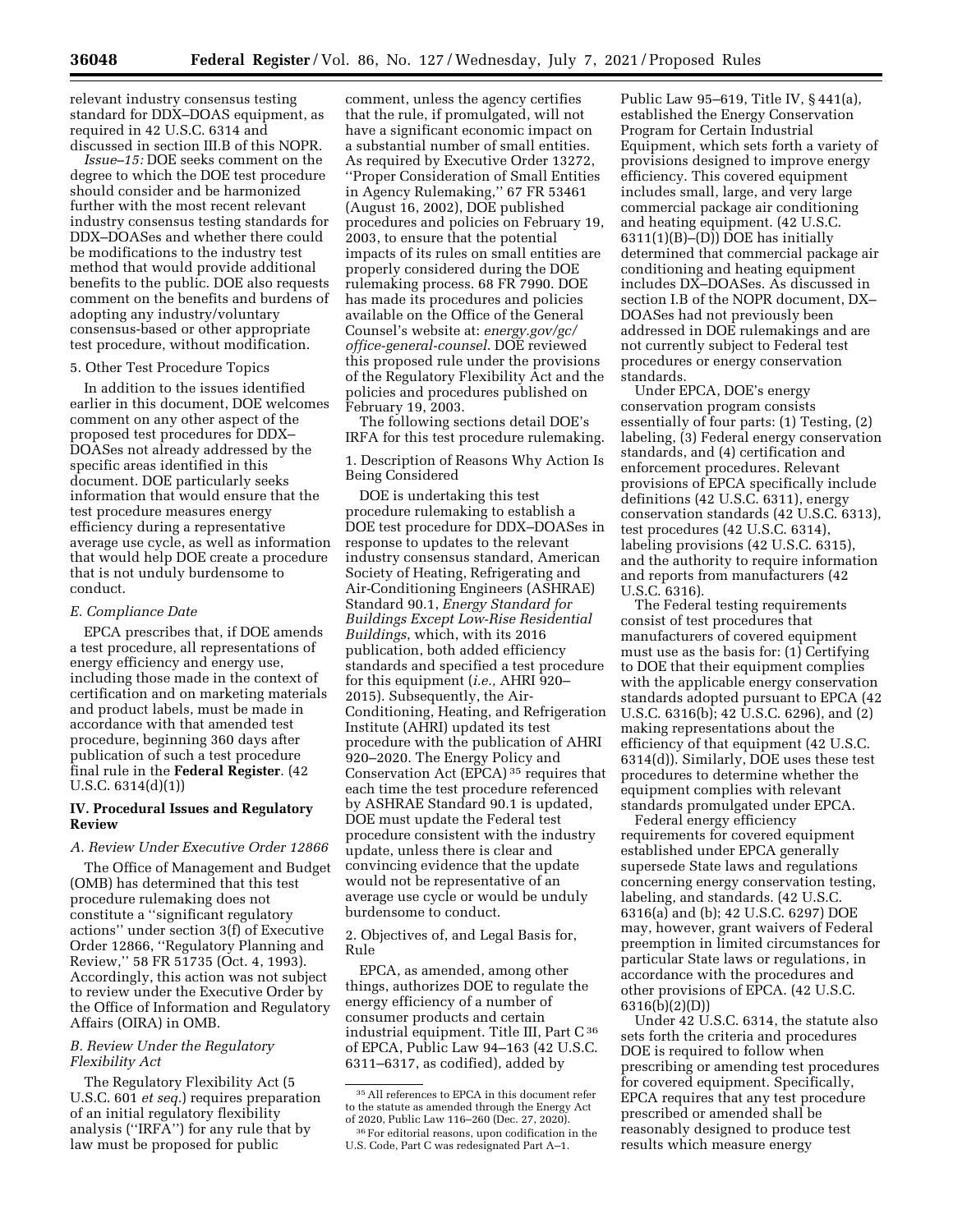efficiency, energy use, or estimated annual operating cost of covered equipment during a representative average use cycle and requires that test procedures not be unduly burdensome to conduct. (42 U.S.C. 6314(a)(2))

EPCA requires that the test procedures for commercial package air conditioning and heating equipment be those generally accepted industry testing procedures or rating procedures developed or recognized by the Air-Conditioning, Heating, and Refrigeration Institute (AHRI) or by the American Society of Heating, Refrigerating and Air-Conditioning Engineers (ASHRAE), as referenced in ASHRAE Standard 90.1, ''Energy Standard for Buildings Except Low-Rise Residential Buildings'' (ASHRAE Standard 90.1). (42 U.S.C.  $6314(a)(4)(A)$  Further, if such an industry test procedure is amended, DOE must update its test procedure to be consistent with the amended industry test procedure, unless DOE determines, by rule published in the **Federal Register** and supported by clear and convincing evidence, that such amended test procedure would not meet the requirements in 42 U.S.C. 6314(a)(2) and (3), related to representative use and test burden. (42 U.S.C. 6314(a)(4)(B))

EPCA also requires that, at least once every seven years, DOE evaluate test procedures for each type of covered equipment, including commercial package air conditioning and heating equipment to determine whether amended test procedures would more accurately or fully comply with the requirements for the test procedures not to be unduly burdensome to conduct and be reasonably designed to produce test results that reflect energy efficiency, energy use, and estimated operating costs during a representative average use cycle. (42 U.S.C. 6314(a)(1)–(3)) In addition, if DOE determines that a test procedure amendment is warranted, it must publish proposed test procedures in the **Federal Register** and afford interested persons an opportunity (of not less than 45 days duration) to present oral and written data, views, and arguments on the proposed test procedures. (42 U.S.C. 6314(b)) If DOE determines that test procedure revisions are not appropriate, DOE must publish in the **Federal Register** its determination not to amend the test procedures. (42 U.S.C. 6314(a)(1)(A)(ii))

A test procedure for a subset of DX– DOASes (*i.e.,* DDX–DOASes), was first specified by ASHRAE Standard 90.1 in the 2016 edition (ASHRAE Standard 90.1–2016). Pursuant to 42 U.S.C. 6314(a)(4)(B), and following updates to the relevant test procedures which were referenced in ASHRAE Standard 90.1, DOE is publishing this NOPR proposing to establish a test procedure for DDX– DOASes in satisfaction of its aforementioned obligations under EPCA.

3. Description and Estimate of Small Entities Regulated

For manufacturers of small, large, and very large air-conditioning and heating equipment (including DDX–DOASes), commercial warm-air furnaces, and commercial water heaters, the Small Business Administration (SBA) has set a size threshold which defines those entities classified as ''small businesses'' for the purposes of the statute. DOE used the SBA's small business size standards to determine whether any small entities would be subject to the requirements of this rule. *See* 13 CFR part 121. The equipment covered by this rule are classified under North American Industry Classification System (''NAICS'') code 333415,37 ''Air-Conditioning and Warm Air Heating Equipment and Commercial and Industrial Refrigeration Equipment Manufacturing.'' In 13 CFR 121.201, the SBA sets a threshold of 1,250 employees or fewer for an entity to be considered as a small business for this category.

In reviewing the DDX–DOAS market, DOE used company websites, marketing research tools, product catalogues, and other public information to identify companies that manufacture DDX– DOASes. DOE identified 16 manufacturers of DDX–DOASes affected by this rulemaking. Out of these 16 manufacturers, DOE determined that three are domestic small businesses. DOE used subscription-based business information tools to determine headcount and revenue of the small businesses.

*Issue–16:* DOE invites comment on the number of domestic small businesses producing DDX–DOASes for the U.S. market.

4. Description and Estimate of Compliance Requirements

EPCA requires DOE to adopt test procedures for small, large, and very large commercial package air conditioning and heating equipment consistent with the amended industry test procedures developed or recognized by AHRI as referenced in ASHRAE Standard 90.1, unless the Secretary determines that, supported by clear and convincing evidence, to do so would not meet the requirements for test

procedures to be reasonably designed to produce results that reflect energy efficiency, energy use, and estimated operating costs during a representative average use cycle and not be unduly burdensome to conduct. (42 U.S.C. 6314(a)(4)(B)) In this NOPR, DOE proposes to establish a test procedure for DDX–DOASes, which belong to a category of small, large, and very large commercial package air conditioning and heating equipment. DOE is proposing to establish a test procedure that incorporates by reference the applicable industry consensus test methods (including the energy efficiency descriptors) and that establishes representation requirements. Although AHRI 920–2020 is not yet referenced as the applicable test procedure in ASHRAE Standard 90.1, it provides revised test methods that update ANSI/AHRI 920–2015, which is the referenced industry test standard. For these reasons, DOE has tentatively concluded that the methods in AHRI 920–2020 reflect the intention for prevalent industry practice: It is likely that manufacturers will use AHRI 920– 2020 in the future.

In its review of AHRI 920–2020, DOE estimated the cost for third-party lab testing of basic models to range from \$10,000 to \$23,500 depending on validation class, equipment capacity, and equipment configuration. However, manufactures are not required to perform laboratory testing on all basic models. DOE proposes to allow DDX– DOAS manufacturers to use alternative energy-efficiency determination methods (AEDMs) for determining the ISMRE2 and ISCOP2 (if applicable) in accordance with 10 CFR 429.70. An AEDM is a computer modeling or mathematical tool that predicts the performance of non-tested basic models. These computer modeling and mathematical tools, when properly developed, can provide a relatively straight-forward and reasonably accurate means to predict the energy usage or efficiency characteristics of a basic model of a given covered product or equipment and reduce the burden and cost associated with testing.

DOE researched manufacturer DDX– DOAS offerings and estimated the cost to rate basic models according to the proposed DOE test procedure (which is not expected to have any additional cost over AHRI 920–2020 38). Using

<sup>&</sup>lt;sup>37</sup>The size standards are listed by NAICS code and industry description and are available at *[www.sba.gov/document/support--table-size](http://www.sba.gov/document/support--table-size-standards)[standards](http://www.sba.gov/document/support--table-size-standards)* (Last accessed on April 20, 2021).

<sup>38</sup> DOE has tentatively determined that the proposed modifications to AHRI 920–2020 would be unlikely to significantly increase burden, given that DOE is referencing the prevailing industry test procedure. So, presuming widespread usage of AHRI 920–2020, its adoption as part of the Federal Continued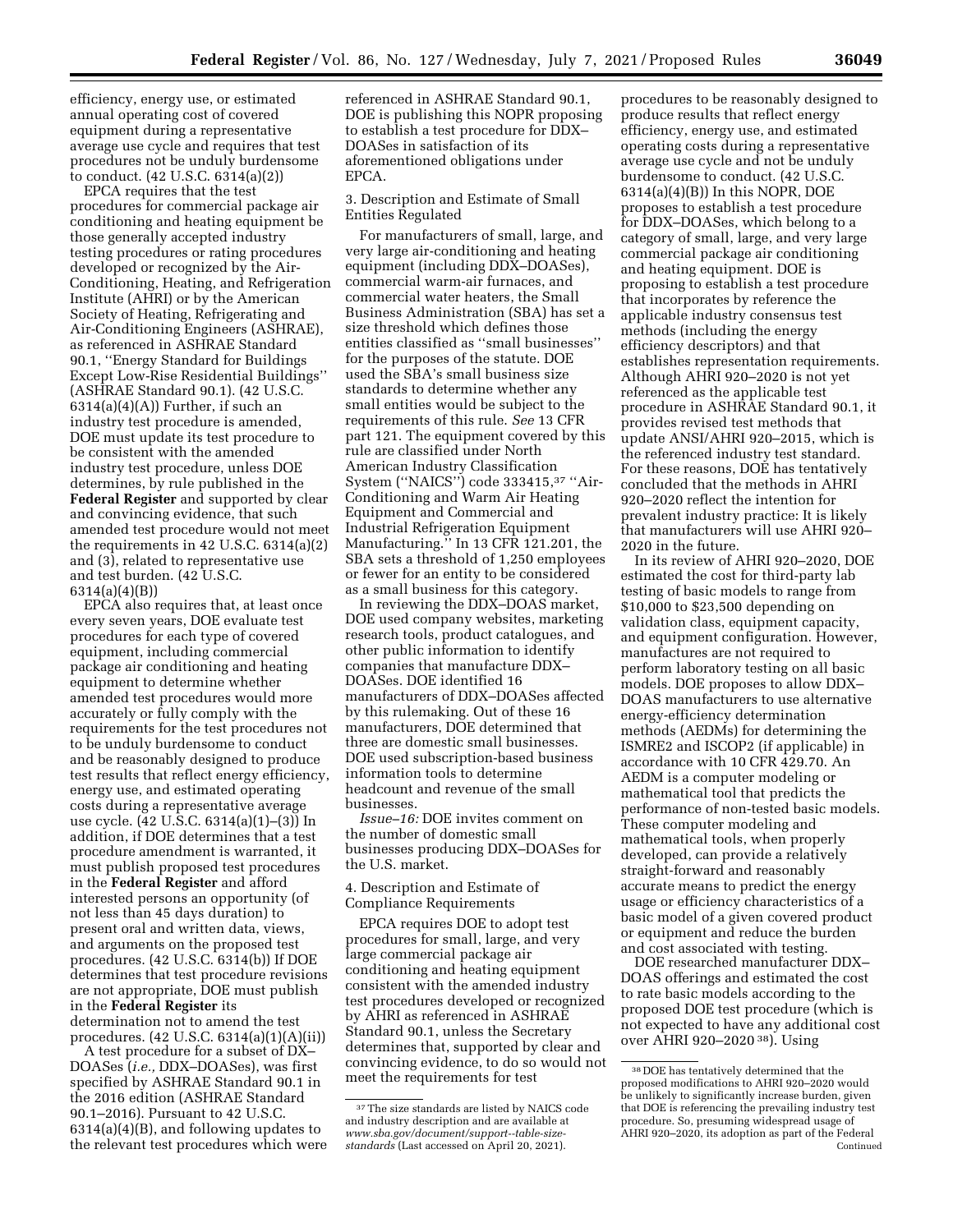information collected on small business equipment offerings and the upper threshold of third-party testing costs, DOE estimates an average expense of approximately \$200,000 per small manufacturer. These testing expenses would be less than 1% of revenue for each small business. DOE tentatively concludes that the estimate costs would not present a significant burden to small manufacturers.

The testing of DDX–DOASes would not be required until such time as DOE establishes DDX–DOAS energy conservation standards and manufacturers are required to comply with those energy conservation standards. As such, small manufacturers will have a substantial timeframe to prepare for the testing detailed in this NOPR. Additionally, small manufacturers already testing to AHRI 920–2020 would incur no additional costs as a result of this proposed test procedure.

*Issue–17:* DOE invites comment on the testing costs and timing of testing costs described in this IRFA.

5. Duplication, Overlap, and Conflict With Other Rules and Regulations

DOE is not aware of any rules or regulations that duplicate, overlap, or conflict with the proposed rule being considered in this action.

6. Significant Alternatives to the Rule

DOE proposes to reduce burden on manufacturers, including small businesses, by allowing alternative energy efficiency or energy use determination methods (AEDMs) in lieu of physical testing all basic models. An AEDM is a computer modeling or mathematical tool that predicts the performance of non-tested basic models. The use of computer modeling is more time-efficient than physical testing. Without AEDMs, the average cost to rate all basic models would exceed \$29 million per small manufacturer, as compared to the \$200,000 per small manufacturer in the current proposal.

Additionally, DOE considered alternative test methods and modifications to the test procedure for DDX–DOASes, and the Department has tentatively determined that there are no better alternatives than the modifications and test procedures proposed in this NOPR, in terms of both meeting the agency's objectives and reducing burden. DOE examined relevant industry test standards, and the Department incorporated these

standards in the proposed test procedures whenever appropriate to reduce test burden to manufacturers. Specifically, this NOPR proposes that DOE establish a test procedure for DDX– DOASes through incorporation by reference of AHRI 920–2020 with modifications that are not expected to increase test burden.

In addition, individual manufacturers may petition for a waiver of the applicable test procedure. (*See* 10 CFR 431.401.) Also, Section 504 of the Department of Energy Organization Act, 42 U.S.C. 7194, provides authority for the Secretary to adjust a rule issued under EPCA in order to prevent ''special hardship, inequity, or unfair distribution of burdens'' that may be imposed on that manufacturer as a result of such rule. Manufacturers should refer to 10 CFR part 1003 for additional details.

### *C. Review Under the Paperwork Reduction Act of 1995*

Manufacturers of certain commercial package air condition and heating equipment must certify to DOE that their products comply with any applicable energy conservation standards. To certify compliance, manufacturers must first obtain test data for their products according to the DOE test procedures, including any amendments adopted for those test procedures. DOE has established regulations for the certification and recordkeeping requirements for all covered consumer products and commercial/industrial equipment, including commercial package air condition and heating equipment. (*See generally* 10 CFR part 429.) The collection-of-information requirement for the certification and recordkeeping is subject to review and approval by OMB under the Paperwork Reduction Act (PRA). This requirement has been approved by OMB under OMB control number 1910–1400. Public reporting burden for the certification is estimated to average 35 hours per response, including the time for reviewing instructions, searching existing data sources, gathering and maintaining the data needed, and completing and reviewing the collection of information.

Notwithstanding any other provision of the law, no person is required to respond to, nor shall any person be subject to a penalty for failure to comply with, a collection of information subject to the requirements of the PRA, unless that collection of information displays a currently valid OMB Control Number.

### *D. Review Under the National Environmental Policy Act of 1969*

DOE is analyzing this proposed regulation in accordance with the National Environmental Policy Act of 1969 (NEPA) and DOE's NEPA implementing regulations (10 CFR part 1021). DOE anticipates that this rulemaking qualifies for categorical exclusion A6 because it is a procedural rulemaking and meets the requirements for application of a categorical exclusion. 10 CFR part 1021, subpart D, Appendix A, section A6; *See* 10 CFR 1021.410. DOE will complete its NEPA review before issuing the final rule.

### *E. Review Under Executive Order 13132*

Executive Order 13132, ''Federalism,'' 64 FR 43255 (August 4, 1999), imposes certain requirements on Federal agencies formulating and implementing policies or regulations that preempt State law or that have Federalism implications. The Executive Order requires agencies to examine the constitutional and statutory authority supporting any action that would limit the policymaking discretion of the States and to carefully assess the necessity for such actions. The Executive Order also requires agencies to have an accountable process to ensure meaningful and timely input by State and local officials in the development of regulatory policies that have Federalism implications. On March 14, 2000, DOE published a statement of policy describing the intergovernmental consultation process it will follow in the development of such regulations. 65 FR 13735. DOE has examined this proposed rule and has tentatively determined that it would not have a substantial direct effect on the States, on the relationship between the national government and the States, or on the distribution of power and responsibilities among the various levels of government. EPCA governs and prescribes Federal preemption of State regulations as to energy conservation for the products that are the subject of this proposed rule. States can petition DOE for exemption from such preemption to the extent, and based on criteria, set forth in EPCA. (42 U.S.C. 6297(d)) No further action is required by Executive Order 13132.

# *F. Review Under Executive Order 12988*

Regarding the review of existing regulations and the promulgation of new regulations, section 3(a) of Executive Order 12988, ''Civil Justice Reform,'' 61 FR 4729 (Feb. 7, 1996), imposes on Federal agencies the general duty to adhere to the following

test procedure would be expected to result in little additional cost, even with the minor modifications proposed by DOE.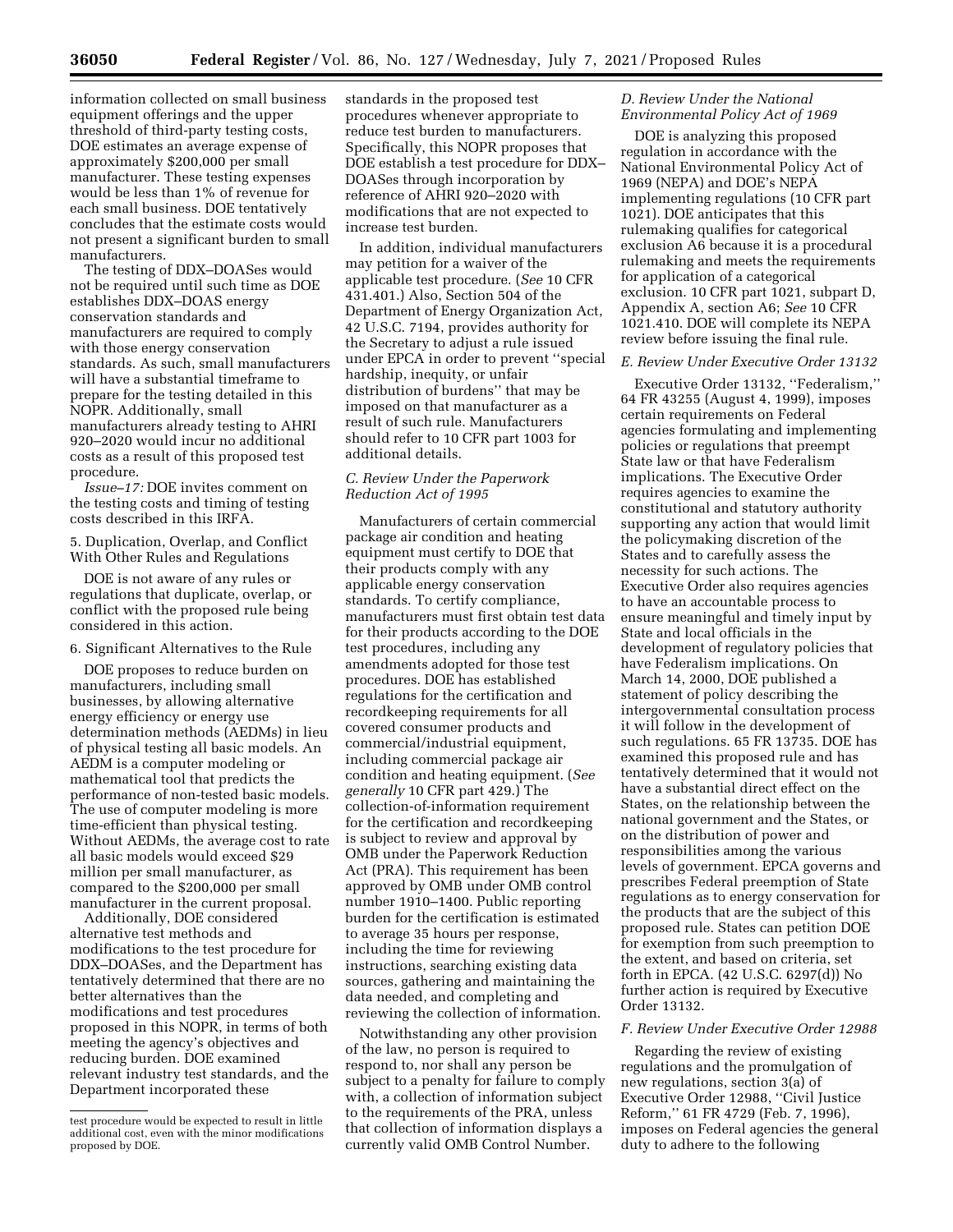requirements: (1) Eliminate drafting errors and ambiguity; (2) write regulations to minimize litigation; (3) provide a clear legal standard for affected conduct rather than a general standard, and (4) promote simplification and burden reduction. Section 3(b) of Executive Order 12988 specifically requires that Executive agencies make every reasonable effort to ensure that the regulation: (1) Clearly specifies the preemptive effect, if any; (2) clearly specifies any effect on existing Federal law or regulation; (3) provides a clear legal standard for affected conduct while promoting simplification and burden reduction; (4) specifies the retroactive effect, if any; (5) adequately defines key terms, and (6) addresses other important issues affecting clarity and general draftsmanship under any guidelines issued by the Attorney General. Section 3(c) of Executive Order 12988 requires Executive agencies to review regulations in light of applicable standards in sections 3(a) and 3(b) to determine whether they are met or it is unreasonable to meet one or more of them. DOE has completed the required review and determined that, to the extent permitted by law, the proposed rule meets the relevant standards of Executive Order 12988.

# *G. Review Under the Unfunded Mandates Reform Act of 1995*

Title II of the Unfunded Mandates Reform Act of 1995 (UMRA) requires each Federal agency to assess the effects of Federal regulatory actions on State, local, and Tribal governments and the private sector. Public Law 104–4, sec. 201 (codified at 2 U.S.C. 1531). For a proposed regulatory action likely to result in a rule that may cause the expenditure by State, local, and Tribal governments, in the aggregate, or by the private sector of \$100 million or more in any one year (adjusted annually for inflation), section 202 of UMRA requires a Federal agency to publish a written statement that estimates the resulting costs, benefits, and other effects on the national economy. (2 U.S.C. 1532(a), (b)) The UMRA also requires a Federal agency to develop an effective process to permit timely input by elected officers of State, local, and Tribal governments on a proposed ''significant intergovernmental mandate,'' and requires an agency plan for giving notice and opportunity for timely input to potentially affected small governments before establishing any requirements that might significantly or uniquely affect small governments. On March 18, 1997, DOE published a statement of policy on its process for intergovernmental consultation under

UMRA. 62 FR 12820; also available at *energy.gov/gc/office-general-counsel*. DOE examined this proposed rule according to UMRA and its statement of policy and determined that the rule contains neither an intergovernmental mandate, nor a mandate that may result in the expenditure of \$100 million or more in any year, so these requirements do not apply.

### *H. Review Under the Treasury and General Government Appropriations Act, 1999*

Section 654 of the Treasury and General Government Appropriations Act, 1999 (Pub. L. 105–277) requires Federal agencies to issue a Family Policymaking Assessment for any rule that may affect family well-being. This proposed rule would not have any impact on the autonomy or integrity of the family as an institution. Accordingly, DOE has concluded that it is not necessary to prepare a Family Policymaking Assessment.

# *I. Review Under Executive Order 12630*

DOE has determined, under Executive Order 12630, ''Governmental Actions and Interference with Constitutionally Protected Property Rights,'' 53 FR 8859 (March 18, 1988), that this proposed regulation would not result in any takings that might require compensation under the Fifth Amendment to the U.S. Constitution.

### *J. Review Under Treasury and General Government Appropriations Act, 2001*

Section 515 of the Treasury and General Government Appropriations Act, 2001 (44 U.S.C. 3516 note) provides for agencies to review most disseminations of information to the public under guidelines established by each agency pursuant to general guidelines issued by OMB. OMB's guidelines were published at 67 FR 8452 (Feb. 22, 2002), and DOE's guidelines were published at 67 FR 62446 (Oct. 7, 2002). DOE has reviewed this proposed rule under the OMB and DOE guidelines and has concluded that it is consistent with applicable policies in those guidelines.

### *K. Review Under Executive Order 13211*

Executive Order 13211, ''Actions Concerning Regulations That Significantly Affect Energy Supply, Distribution, or Use,'' 66 FR 28355 (May 22, 2001), requires Federal agencies to prepare and submit to OMB, a Statement of Energy Effects for any proposed significant energy action. A ''significant energy action'' is defined as any action by an agency that promulgated or is expected to lead to

promulgation of a final rule, and that: (1) Is a significant regulatory action under Executive Order 12866, or any successor order; and (2) is likely to have a significant adverse effect on the supply, distribution, or use of energy; or (3) is designated by the Administrator of OIRA as a significant energy action. For any proposed significant energy action, the agency must give a detailed statement of any adverse effects on energy supply, distribution, or use should the proposal be implemented, and of reasonable alternatives to the action and their expected benefits on energy supply, distribution, and use.

The proposed regulatory action to adopt a test procedure for measuring the energy efficiency of DDX–DOASes is not a significant regulatory action under Executive Order 12866. Moreover, it would not have a significant adverse effect on the supply, distribution, or use of energy, nor has it been designated as a significant energy action by the Administrator of OIRA. Therefore, it is not a significant energy action, and, accordingly, DOE has not prepared a Statement of Energy Effects.

### *L. Review Under Section 32 of the Federal Energy Administration Act of 1974*

Under section 301 of the Department of Energy Organization Act (Pub. L. 95– 91; 42 U.S.C. 7101), DOE must comply with section 32 of the Federal Energy Administration Act of 1974, as amended by the Federal Energy Administration Authorization Act of 1977. (15 U.S.C. 788; FEAA) Section 32 essentially provides in relevant part that, where a proposed rule authorizes or requires use of commercial standards, the notice of proposed rulemaking must inform the public of the use and background of such standards. In addition, section 32(c) requires DOE to consult with the Attorney General and the Chairman of the Federal Trade Commission (FTC) concerning the impact of the commercial or industry standards on competition.

The proposed test procedure for DDX–DOASes incorporate the following applicable industry consensus standards: AHRI 920–2020, ANSI/AHRI 1060–2018, ANSI/ASHRAE 37–2009, ANSI/ASHRAE 41.1–2013, ANSI/ ASHRAE 41.6–2014, and ANSI/ ASHRAE 198–2013. DOE has evaluated these standards and is unable to conclude whether they fully comply with the requirements of section 32(b) of the FEAA (*i.e.,* whether they were developed in a manner that fully provides for public participation, comment, and review). DOE will consult with both the Attorney General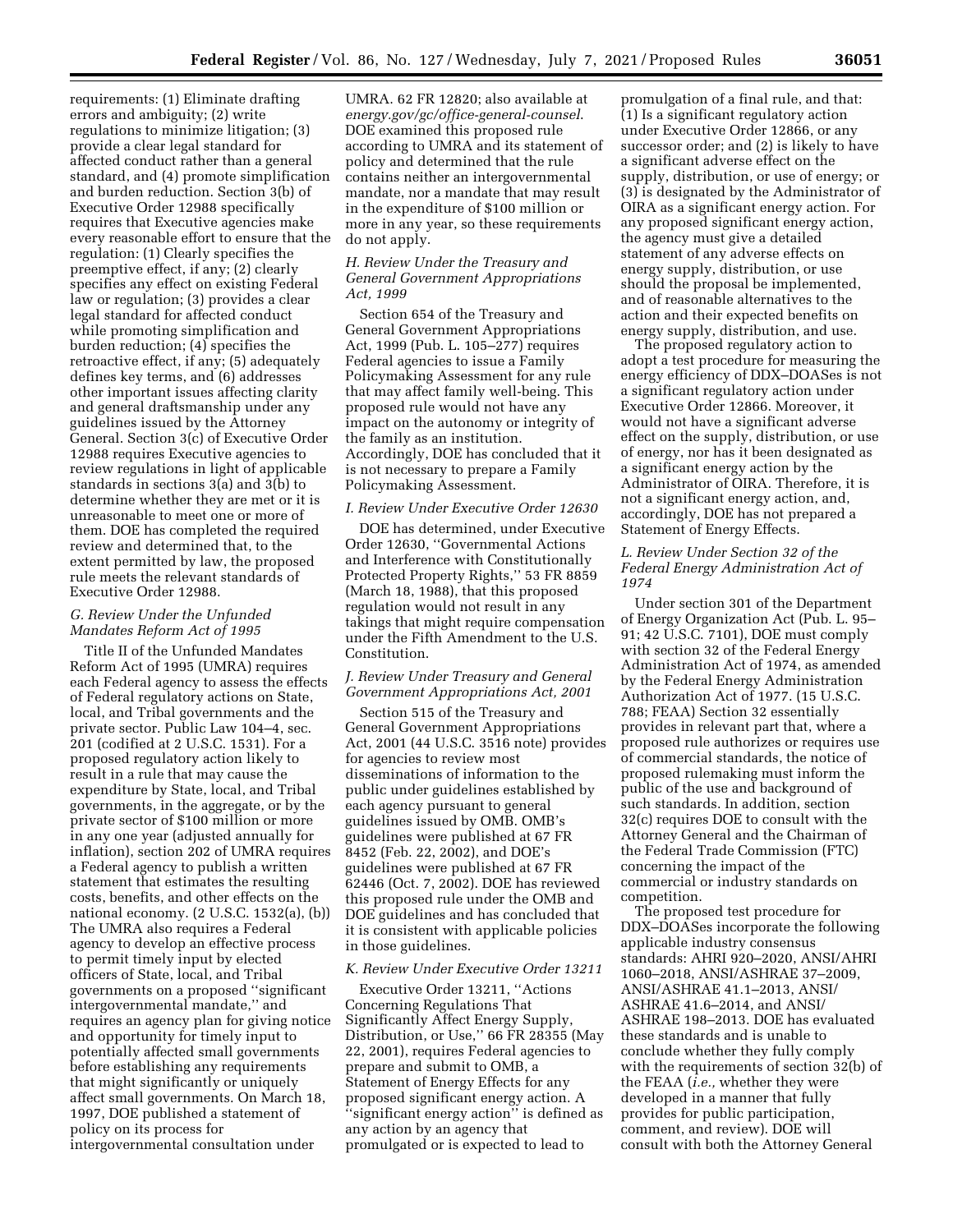and the Chairman of the FTC concerning the impact of these test procedures on competition, prior to prescribing a final rule.

### *M. Description of Materials Incorporated by Reference*

In this NOPR, DOE proposes to incorporate by reference the following test standards:

(1) The test standard published by AHRI, titled ''2020 Standard for Performance Rating of DX-Dedicated Outdoor Air System Units,'' AHRI Standard 920–2020 (I–P). AHRI Standard 920–2020 (I–P) is an industryaccepted test procedure for measuring the performance of DX-dedicated outdoor air system units. AHRI Standard 920–2020 (I–P) is available on AHRI's website at: *[www.ahrinet.org/](http://www.ahrinet.org/App_Content/ahri/files/STANDARDS/AHRI/AHRI_Standard_920_I-P_2020.pdf) App*\_*[Content/ahri/files/STANDARDS/](http://www.ahrinet.org/App_Content/ahri/files/STANDARDS/AHRI/AHRI_Standard_920_I-P_2020.pdf)  [AHRI/AHRI](http://www.ahrinet.org/App_Content/ahri/files/STANDARDS/AHRI/AHRI_Standard_920_I-P_2020.pdf)*\_*Standard*\_*920*\_*I-P*\_ *[2020.pdf.](http://www.ahrinet.org/App_Content/ahri/files/STANDARDS/AHRI/AHRI_Standard_920_I-P_2020.pdf)* 

(2) The test standard published by AHRI, titled ''2018 Standard for Performance Rating of Air-to-Air Exchangers for Energy Recovery Ventilation Equipment,'' ANSI/AHRI Standard 1060–2018. ANSI/AHRI Standard 1060–2018 is an industryaccepted test procedure for measuring the performance of air-to-air exchangers for energy recovery ventilation equipment. ANSI/AHRI Standard 1060– 2018 is available on AHRI's website at: *[www.ahrinet.org/App](http://www.ahrinet.org/App_Content/ahri/files/STANDARDS/AHRI/AHRI_Standard_1060_I-P_2018.pdf)*\_*Content/ahri/ [files/STANDARDS/AHRI/AHRI](http://www.ahrinet.org/App_Content/ahri/files/STANDARDS/AHRI/AHRI_Standard_1060_I-P_2018.pdf)*\_ *Standard*\_*1060*\_*I-P*\_*[2018.pdf.](http://www.ahrinet.org/App_Content/ahri/files/STANDARDS/AHRI/AHRI_Standard_1060_I-P_2018.pdf)* 

(3) The test standard test standard published by ASHRAE, titled ''Methods of Testing for Rating Electrically Driven Unitary Air-Conditioning and Heat Pump Equipment,'' ANSI/ASHRAE Standard 37–2009. ANSI/ASHRAE Standard 37–2009 is an industryaccepted test procedure for measuring the performance of electrically driven unitary air-conditioning and heat pump equipment. ANSI/ASHRAE Standard 37–2009 is available on ASHRAE's website (in partnership with Techstreet) at: *[www.techstreet.com/ashrae/](http://www.techstreet.com/ashrae/standards/ashrae-37-2009?product_id=1650947)  [standards/ashrae-37-2009?product](http://www.techstreet.com/ashrae/standards/ashrae-37-2009?product_id=1650947)*\_ *[id=1650947.](http://www.techstreet.com/ashrae/standards/ashrae-37-2009?product_id=1650947)* 

(4) The test standard published by ASHRAE, titled ''Standard Method for Temperature Measurement,'' ANSI/ ASHRAE Standard 41.1–2013. ANSI/ AHRAE Standard 41.1–2013 is an industry-accepted test procedure for measuring temperature. ANSI/ASHRAE Standard 41.1–2013 is available on ASHRAE's website (in partnership with Techstreet) at: *[www.techstreet.com/](http://www.techstreet.com/ashrae/standards/ashrae-41-1-2013?product_id=1853241) [ashrae/standards/ashrae-41-1-](http://www.techstreet.com/ashrae/standards/ashrae-41-1-2013?product_id=1853241)  [2013?product](http://www.techstreet.com/ashrae/standards/ashrae-41-1-2013?product_id=1853241)*\_*id=1853241.* 

(5) The test standard published by ASHRAE, titled ''Standard Method for Humidity Measurement,'' ANSI/ ASHRAE Standard 41.6–2014. ANSI/ AHRAE Standard 41.6–2014 is an industry-accepted test procedure for measuring humidity. ANSI/ASHRAE Standard 41.6–2014 is available on ASHRAE's website (in partnership with Techstreet) at: *[www.techstreet.com/](http://www.techstreet.com/ashrae/standards/ashrae-41-6-2014?product_id=1881840) [ashrae/standards/ashrae-41-6-](http://www.techstreet.com/ashrae/standards/ashrae-41-6-2014?product_id=1881840)  [2014?product](http://www.techstreet.com/ashrae/standards/ashrae-41-6-2014?product_id=1881840)*\_*id=1881840.* 

(6) The test standard published by ASHRAE, titled ''Method for Test for Rating DX-Dedicated Outdoor Air Systems for Moisture Removal Capacity and Moisture Removal Efficiency,'' ANSI/ASHRAE Standard 198–2013. ANSI/ASHRAE Standard 198–2013 is an industry-accepted test procedure for measuring the performance of DXdedicated outdoor air system units. ANSI/ASHRAE Standard 198–2013 is available on ASHRAE's website (in partnership with Techstreet) at: *[www.techstreet.com/ashrae/standards/](http://www.techstreet.com/ashrae/standards/ashrae-198-2013?product_id=1852612)  [ashrae-198-2013?product](http://www.techstreet.com/ashrae/standards/ashrae-198-2013?product_id=1852612)*\_*id=1852612.* 

### **V. Public Participation**

### *A. Participation in the Webinar*

The time and date of the webinar are listed in the **DATES** section at the beginning of this document. Webinar registration information, participant instructions, and information about the capabilities available to webinar participants will be published on DOE's website: *[www.energy.gov/eere/](http://www.energy.gov/eere/buildings/public-meetings-and-comment-deadlines) [buildings/public-meetings-and](http://www.energy.gov/eere/buildings/public-meetings-and-comment-deadlines)[comment-deadlines](http://www.energy.gov/eere/buildings/public-meetings-and-comment-deadlines)*. Participants are responsible for ensuring their systems are compatible with the webinar software. Additionally, you may request an in-person meeting to be held prior to the close of the request period provided in the **DATES** section of this document. Requests for an in-person meeting may be made by contacting Appliance and Equipment Standards Program staff at (202) 287–1445 or by email: *[Appliance](mailto:Appliance_Standards_Public_Meetings@ee.doe.gov)*\_ *Standards*\_*Public*\_*[Meetings@ee.doe.gov.](mailto:Appliance_Standards_Public_Meetings@ee.doe.gov)* 

### *B. Procedure for Submitting Prepared General Statements for Distribution*

Any person who has an interest in the topics addressed in this notice, or who is representative of a group or class of persons that has an interest in these issues, may request an opportunity to make an oral presentation at the webinar/public meeting. Such persons may submit requests to speak via email to the Appliance and Equipment Standards Program at: *[ApplianceStandardsQuestions@](mailto:ApplianceStandardsQuestions@ee.doe.gov) [ee.doe.gov.](mailto:ApplianceStandardsQuestions@ee.doe.gov)* Persons who wish to speak should include with their request a computer file in WordPerfect, Microsoft

Word, PDF, or text (ASCII) file format that briefly describes the nature of their interest in this rulemaking and the topics they wish to discuss. Such persons should also provide a daytime telephone number where they can be reached.

Persons requesting to speak should briefly describe the nature of their interest in this rulemaking and provide a telephone number for contact. DOE requests persons selected to make an oral presentation to submit an advance copy of their statements at least two weeks before the webinar/public meeting. At its discretion, DOE may permit persons who cannot supply an advance copy of their statement to participate, if those persons have made advance alternative arrangements with the Building Technologies Office. As necessary, requests to give an oral presentation should ask for such alternative arrangements.

### *C. Conduct of the Webinar*

DOE will designate a DOE official to preside at the webinar meeting and may also use a professional facilitator to aid discussion. The meeting will not be a judicial or evidentiary-type public hearing, but DOE will conduct it in accordance with section 336 of EPCA (42 U.S.C. 6306). A court reporter will be present to record the proceedings and prepare a transcript. DOE reserves the right to schedule the order of presentations and to establish the procedures governing the conduct of the webinar/public meeting. There shall not be discussion of proprietary information, costs or prices, market share, or other commercial matters regulated by U.S. anti-trust laws. After the webinar/public meeting and until the end of the comment period, interested parties may submit further comments on the proceedings and any aspect of the rulemaking.

The webinar/public meeting will be conducted in an informal, conference style. DOE will present summaries of comments received before the webinar/ public meeting, allow time for prepared general statements by participants, and encourage all interested parties to share their views on issues affecting this rulemaking. Each participant will be allowed to make a general statement (within time limits determined by DOE), before the discussion of specific topics. DOE will permit, as time permits, other participants to comment briefly on any general statements.

At the end of all prepared statements on a topic, DOE will permit participants to clarify their statements briefly and comment on statements made by others. Participants should be prepared to answer questions by DOE and by other participants concerning these issues.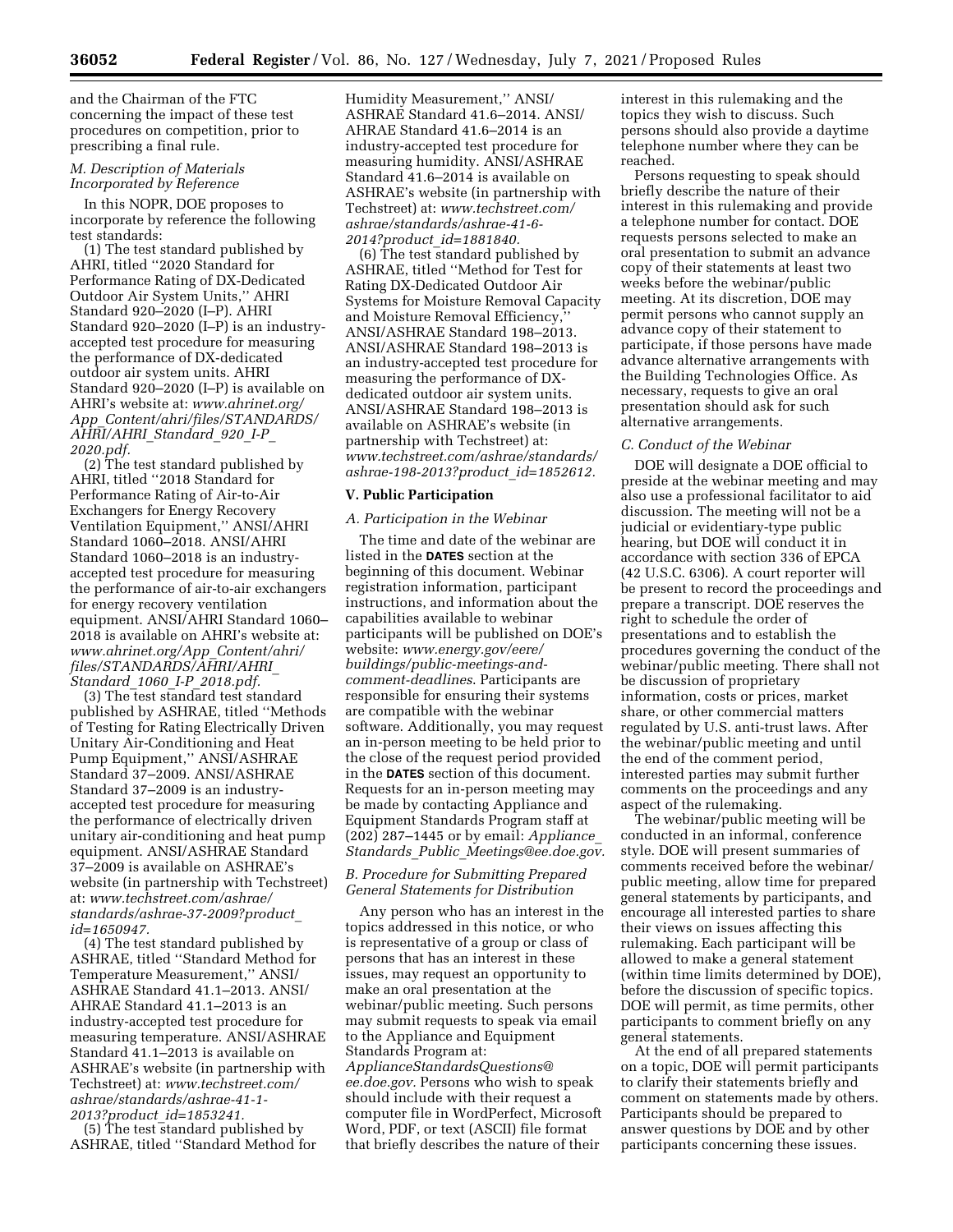DOE representatives may also ask questions of participants concerning other matters relevant to this rulemaking. The official conducting the webinar/public meeting will accept additional comments or questions from those attending, as time permits. The presiding official will announce any further procedural rules or modification of the above procedures that may be needed for the proper conduct of the webinar/public meeting.

A transcript of the webinar/public meeting will be included in the docket, which can be viewed as described in the *Docket* section at the beginning of this NOPR. In addition, any person may buy a copy of the transcript from the transcribing reporter.

#### *D. Submission of Comments*

DOE will accept comments, data, and information regarding this proposed rule no later than the date provided in the **DATES** section at the beginning of this proposed rule.39 Interested parties may submit comments using any of the methods described in the **ADDRESSES** section at the beginning of this document.

*Submitting comments via [www.regulations.gov.](http://www.regulations.gov)* The *[www.regulations.gov](http://www.regulations.gov)* web page will require you to provide your name and contact information. Your contact information will be viewable to DOE Building Technologies staff only. Your contact information will not be publicly viewable except for your first and last names, organization name (if any), and submitter representative name (if any). If your comment is not processed properly because of technical difficulties, DOE will use this information to contact you. If DOE cannot read your comment due to technical difficulties and cannot contact you for clarification, DOE may not be able to consider your comment.

However, your contact information will be publicly viewable if you include it in the comment or in any documents attached to your comment. Any information that you do not want to be publicly viewable should not be included in your comment, nor in any document attached to your comment. Persons viewing comments will see only first and last names, organization names, correspondence containing comments, and any documents submitted with the comments.

Do not submit to *[www.regulations.gov](http://www.regulations.gov)*  information for which disclosure is restricted by statute, such as trade secrets and commercial or financial information (hereinafter referred to as Confidential Business Information (CBI)). Comments submitted through *[www.regulations.gov](http://www.regulations.gov)* cannot be claimed as CBI. Comments received through the website will waive any CBI claims for the information submitted. For information on submitting CBI, see the Confidential Business Information section.

DOE processes submissions made through *[www.regulations.gov](http://www.regulations.gov)* before posting. Normally, comments will be posted within a few days of being submitted. However, if large volumes of comments are being processed simultaneously, your comment may not be viewable for up to several weeks. Please keep the comment tracking number that *[www.regulations.gov](http://www.regulations.gov)*  provides after you have successfully uploaded your comment.

*Submitting comments via email.*  Comments and documents submitted via email also will be posted to *[www.regulations.gov](http://www.regulations.gov)*. If you do not want your personal contact information to be publicly viewable, do not include it in your comment or any accompanying documents. Instead, provide your contact information in a cover letter. Include your first and last names, email address, telephone number, and optional mailing address. The cover letter will not be publicly viewable as long as it does not include any comments.

Include contact information each time you submit comments, data, documents, and other information to DOE. No telefacsimiles (faxes) will be accepted.

Comments, data, and other information submitted to DOE electronically should be provided in PDF (preferred), Microsoft Word or Excel, WordPerfect, or text (ASCII) file format. Provide documents that are not secured, written in English, and free of any defects or viruses. Documents should not contain special characters or any form of encryption, and, if possible, they should carry the electronic signature of the author.

*Campaign form letters.* Please submit campaign form letters by the originating organization in batches of between 50 to 500 form letters per PDF or as one form letter with a list of supporters' names compiled into one or more PDFs. This reduces comment processing and posting time.

*Confidential Business Information.*  Pursuant to 10 CFR 1004.11, any person submitting information that he or she believes to be confidential and exempt by law from public disclosure should submit via email two well-marked copies: One copy of the document marked ''confidential'' including all the information believed to be confidential, and one copy of the document marked ''non-confidential'' with the information believed to be confidential deleted. DOE will make its own determination about the confidential status of the information and treat it according to its determination.

It is DOE's policy that all comments may be included in the public docket, without change and as received, including any personal information provided in the comments (except information deemed to be exempt from public disclosure).

### *E. Issues on Which DOE Seeks Comment*

Although DOE welcomes comments on any aspect of this proposal, DOE is particularly interested in receiving comments and views of interested parties concerning the following issues:

*Issue–1:* DOE requests comment on the proposed definition for ''direct expansion-dedicated outdoor air system.'' DOE also requests comment on any additional characteristics not yet considered that could help to distinguish DX–DOASes from other commercial package air conditioning and heating equipment.

*Issue–2:* DOE requests comment on the proposed definition for ''dehumidifying direct expansiondedicated outdoor air system.'' Specifically, DOE requests comment on the proposed criteria for distinguishing a ''dehumidifying direct expansiondedicated outdoor air system'' from a ''direct expansion-dedicated outdoor air system'' more generally. DOE also requests comment on any additional characteristics not yet considered that could help to distinguish DDX–DOASes from DX–DOASes more generally.

*Issue–3:* DOE seeks comment on its translation of Btu per hour to MRC and specifically its proposal to translate the upper capacity limit for DDX–DOASes such that a model would be considered

<sup>39</sup> DOE has historically provided a 75-day comment period for test procedure NOPRs pursuant to the North American Free Trade Agreement, U.S.- Canada-Mexico (''NAFTA''), Dec. 17, 1992, 32 I.L.M. 289 (1993); the North American Free Trade Agreement Implementation Act, Public Law 103– 182, 107 Stat. 2057 (1993) (codified as amended at 10 U.S.C.A. 2576) (1993) (''NAFTA Implementation Act''); and Executive Order 12889, ''Implementation of the North American Free Trade Agreement,'' 58 FR 69681 (Dec. 30, 1993). However, on July 1, 2020, the Agreement between the United States of America, the United Mexican States, and the United Canadian States (''USMCA''), Nov. 30, 2018, 134 Stat. 11 (*i.e.,* the successor to NAFTA), went into effect, and Congress's action in replacing NAFTA through the USMCA Implementation Act, 19 U.S.C. 4501 *et seq.* (2020), implies the repeal of E.O. 12889 and its 75-day comment period requirement for technical regulations. Thus, the controlling laws are EPCA and the USMCA Implementation Act. Consistent with EPCA's public comment period requirements for consumer products, the USMCA only requires a minimum comment period of 60 days. Consequently, DOE now provides a 60-day public comment period for test procedure NOPRs.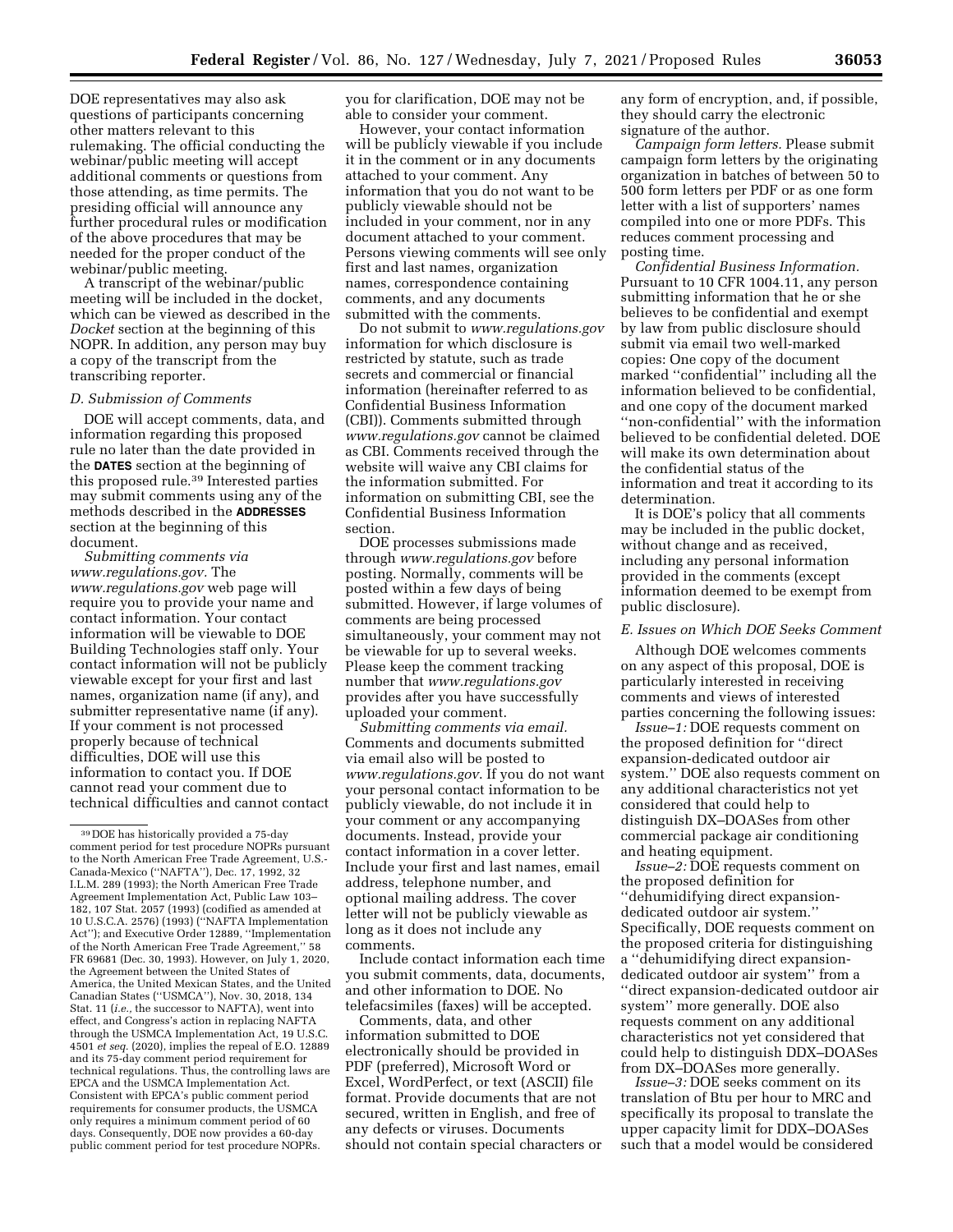in scope if it has an MRC less than 324 lbs. per hour.

*Issue–4:* DOE requests comment on its proposal to clarify what terms are synonymous with DDX–DOAS.

*Issue–5:* DOE requests comment and data on the development of a crosswalk from the efficiency levels in ASHRAE Standard 90.1 based on ANSI/AHRI 920–2015 to efficiency levels based on AHRI 920–2020. DOE is specifically seeking data on how dehumidification and heating efficiency ratings for a given DDX–DOAS model are impacted when measured using AHRI 920–2020 as compared to ANSI/AHRI 920–2015.

*Issue–6:* DOE requests comment on the terminology DOE proposes to use for DDX–DOASes, including ''integrated seasonal coefficient of performance 2, or ISCOP2;'' ''integrated seasonal moisture removal efficiency 2, or ISMRE2;'' and ''ventilation energy recovery system, or VERS.''

*Issue–7:* DOE requests comment on the proposal to require that watercooled and water-source DDX–DOASes with integral pumps be set up with an external pressure rise equal to 20 feet of water column with a condition tolerance of  $-0/+1$  foot and an operating tolerance of 1 foot.

*Issue–8:* DOE requests comment on the proposed general control setting requirement for DDX–DOASes.

*Issue–9:* DOE is requesting comment on the proposed definition of ''nonstandard low-static fan motor'' and whether the proposed definition reflects stakeholder understanding of the term.

*Issue–10:* DOE seeks comment on the proposed definition of basic model of a DDX–DOAS.

*Issue–11:* DOE requests comment on the sampling plan proposed for DDX– DOASes. DOE specifically requests information and data regarding the proposed confidence level and whether variability of testing of DDX–DOASes would require a less stringent level, and if so, what that level should be.

*Issue–12:* DOE requests comment on its proposal regarding representations for models approved for use with multiple refrigerants.

*Issue–13:* DOE requests comment on its proposals for AEDM requirements for DDX–DOAS equipment. DOE requests comment specifically on whether the proposed 10-percent tolerance for comparison of test results with rated values is appropriate. If the 10-percent tolerance is not appropriate, DOE requests comment on why it is not appropriate, as well as comment indicating an appropriate tolerance.

*Issue–14:* DOE requests comment on its proposal to adopt the rounding requirements for key metrics as

specified in sections 6.1.2.1 through 6.1.2.8 of AHRI 920–2020.

*Issue–15:* DOE requests comment on its understanding of the impact of the test procedure proposals in this NOPR, specifically DOE's initial conclusion that manufacturers would not incur any additional costs due to this proposal, if finalized, compared to current industry practice, as indicated by AHRI 920– 2020.

*Issue–16:* DOE seeks comment on the degree to which the DOE test procedure should consider and be harmonized further with the most recent relevant industry consensus testing standards for DDX–DOASes and whether there could be modifications to the industry test method that would provide additional benefits to the public. DOE also requests comment on the benefits and burdens of adopting any industry/voluntary consensus-based or other appropriate test procedure, without modification.

*Issue–17:* DOE invites comment on the number of domestic small businesses producing DDX–DOASes for the U.S. market.

*Issue–18:* DOE invites comment on the testing costs and timing of testing costs described in this IRFA.

### **VI. Approval of the Office of the Secretary**

The Secretary of Energy has approved publication of this proposed rule.

### **List of Subjects**

#### *10 CFR Part 429*

Administrative practice and procedure, Confidential business information, Energy conservation, Household appliances, Imports, Incorporation by reference, Intergovernmental relations, Reporting and recordkeeping requirements, Small businesses.

#### *10 CFR Part 431*

Administrative practice and procedure, Confidential business information, Energy conservation, Incorporation by reference, Reporting and recordkeeping requirements.

#### **Signing Authority**

This document of the Department of Energy was signed on June 23, 2021, by Kelly Speakes-Backman, Principal Deputy Assistant Secretary and Acting Assistant Secretary for Energy Efficiency and Renewable Energy, pursuant to delegated authority from the Secretary of Energy. That document with the original signature and date is maintained by DOE. For administrative purposes only, and in compliance with requirements of the Office of the Federal Register, the undersigned DOE Federal

Register Liaison Officer has been authorized to sign and submit the document in electronic format for publication, as an official document of the Department of Energy. This administrative process in no way alters the legal effect of this document upon publication in the **Federal Register**.

Signed in Washington, DC, on June 23, 2021.

#### **Treena V. Garrett,**

*Federal Register Liaison Officer, U.S. Department of Energy.* 

For the reasons stated in the preamble, DOE is proposing to amend parts 429 and 431 of chapter II of title 10, Code of Federal Regulations as set forth below:

# **PART 429—CERTIFICATION, COMPLIANCE, AND ENFORCEMENT FOR CONSUMER PRODUCTS AND COMMERCIAL AND INDUSTRIAL EQUIPMENT**

■ 1. The authority citation for part 429 continues to read as follows:

**Authority:** 42 U.S.C. 6291–6317; 28 U.S.C. 2461 note.

 $\blacksquare$  2. Amend § 429.43 by adding paragraph (a)(3) to read as follows:

### **§ 429.43 Commercial heating, ventilating, air conditioning (HVAC) equipment.**

 $(a) * * * *$ 

(3) *Refrigerants:* For dehumidifying direct expansion-dedicated outdoor air systems (DDX–DOASes), if a basic model is distributed in commerce for which the manufacturer specifies the use of more than one refrigerant option, the ISMRE2 and ISCOP2, as applicable, are determined for that basic model using the refrigerant that results in the lowest ISMRE2 and the refrigerant that results in the lowest ISCOP2, as applicable. For example, the dehumidification performance metric ISMRE2 must be based on the refrigerant yielding the lowest ISMRE2, and the heating performance metric ISCOP2 (if the unit is a heat pump DDX–DOAS) must be based on the refrigerant yielding the lowest ISCOP2. A refrigerant is considered approved for use if it is listed on the nameplate of the single package unit or outdoor unit. Pursuant to the definition of ''basic model'' in § 431.92 of this chapter, specification of an additional refrigerant option that requires use of different hardware (*i.e.,* compressors, heat exchangers, or air moving systems that are not the same or comparably performing), results in a different basic model.

\* \* \* \* \*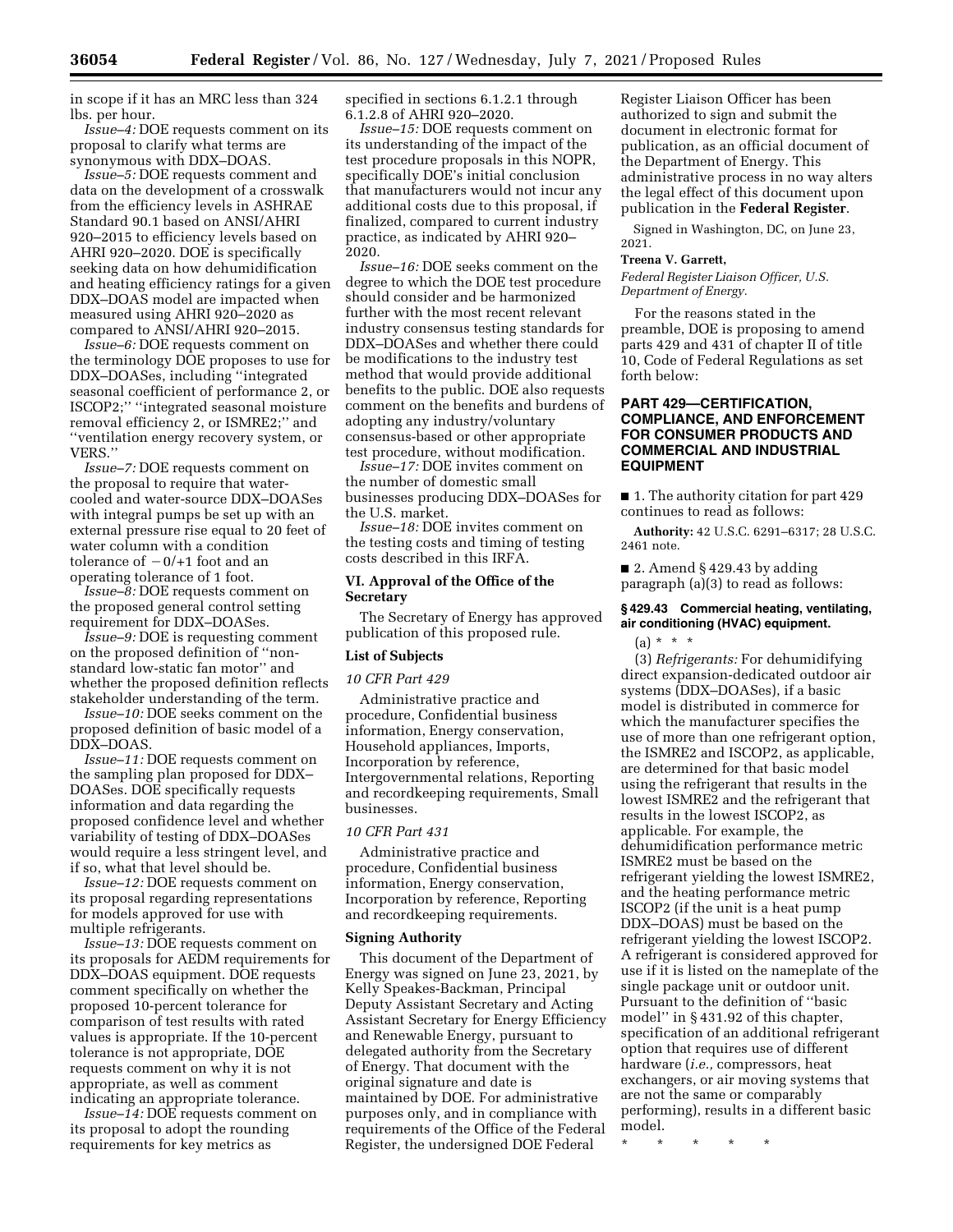■ 3. Amend § 429.70 by revising the tables in paragraphs (c)(2)(iv) and  $(c)(5)(vi)(B)$  to read as follows:

**§ 429.70 Alternative methods for determining energy efficiency and energy use.**  \* \* \* \* \*

 $(c) * * * *$  $(2) * * * *$  $(iv) * * * *$ 

| Validation class                                                                                                                   | Minimum number of<br>distinct models that<br>must be tested per<br>AEDM |
|------------------------------------------------------------------------------------------------------------------------------------|-------------------------------------------------------------------------|
| Air-Cooled, Split and Packaged Air Conditioners (ACs) and Heat Pumps (HPs) less than 65,000 Btu/h Cooling Capacity  <br>(3-Phase). | 2 Basic Models.                                                         |
| (A) Commercial HVAC Validation Classes                                                                                             |                                                                         |

| Air-Cooled, Split and Packaged ACs and HPs greater than or equal to 65,000 Btu/h Cooling Capacity and Less than<br>760,000 Btu/h Cooling Capacity.                                          | 2 Basic Models. |
|---------------------------------------------------------------------------------------------------------------------------------------------------------------------------------------------|-----------------|
|                                                                                                                                                                                             | 2 Basic Models. |
|                                                                                                                                                                                             |                 |
|                                                                                                                                                                                             | 2 Basic Models. |
|                                                                                                                                                                                             | 2 Basic Models. |
|                                                                                                                                                                                             | 2 Basic Models. |
|                                                                                                                                                                                             | 2 Basic Models. |
|                                                                                                                                                                                             | 2 Basic Models. |
|                                                                                                                                                                                             | 2 Basic Models. |
|                                                                                                                                                                                             | 2 Basic Models. |
|                                                                                                                                                                                             | 2 Basic Models. |
| Dehumidifying Direct Expansion-Dedicated Outdoor Air Systems, Air-cooled or Air-source Heat Pump, Without Ventila-<br>tion Energy Recovery Systems.                                         | 2 Basic Models. |
| Dehumidifying Direct Expansion-Dedicated Outdoor Air Systems, Air-cooled or Air-source Heat Pump, With Ventilation<br>Energy Recovery Systems.                                              | 2 Basic Models. |
| Dehumidifying Direct Expansion-Dedicated Outdoor Air Systems, Water-cooled, Water-source Heat Pump, or Ground<br>Source Closed-loop Heat Pump, Without Ventilation Energy Recovery Systems. | 2 Basic Models. |
| Dehumidifying Direct Expansion-Dedicated Outdoor Air Systems, Water-cooled, Water-source Heat Pump, or Ground<br>Source Closed-loop Heat Pump, With Ventilation Energy Recovery Systems.    | 2 Basic Models. |

**(B) Commercial Water Heater Validation Classes** 

### **(C) Commercial Packaged Boilers Validation Classes**

### **(D) Commercial Furnace Validation Classes**

| Gas:<br>-tır |  |
|--------------|--|
| Oil-fireo    |  |

# **(E) Commercial Refrigeration Equipment Validation Classes 1**

1The minimum number of tests indicated above must be comprised of a transparent model, a solid model, a vertical model, a semi-vertical model, a horizontal model, and a service-over-the counter model, as applicable based on the equipment offering. However, manufacturers do not need to include all types of these models if it will increase the minimum number of tests that need to be conducted.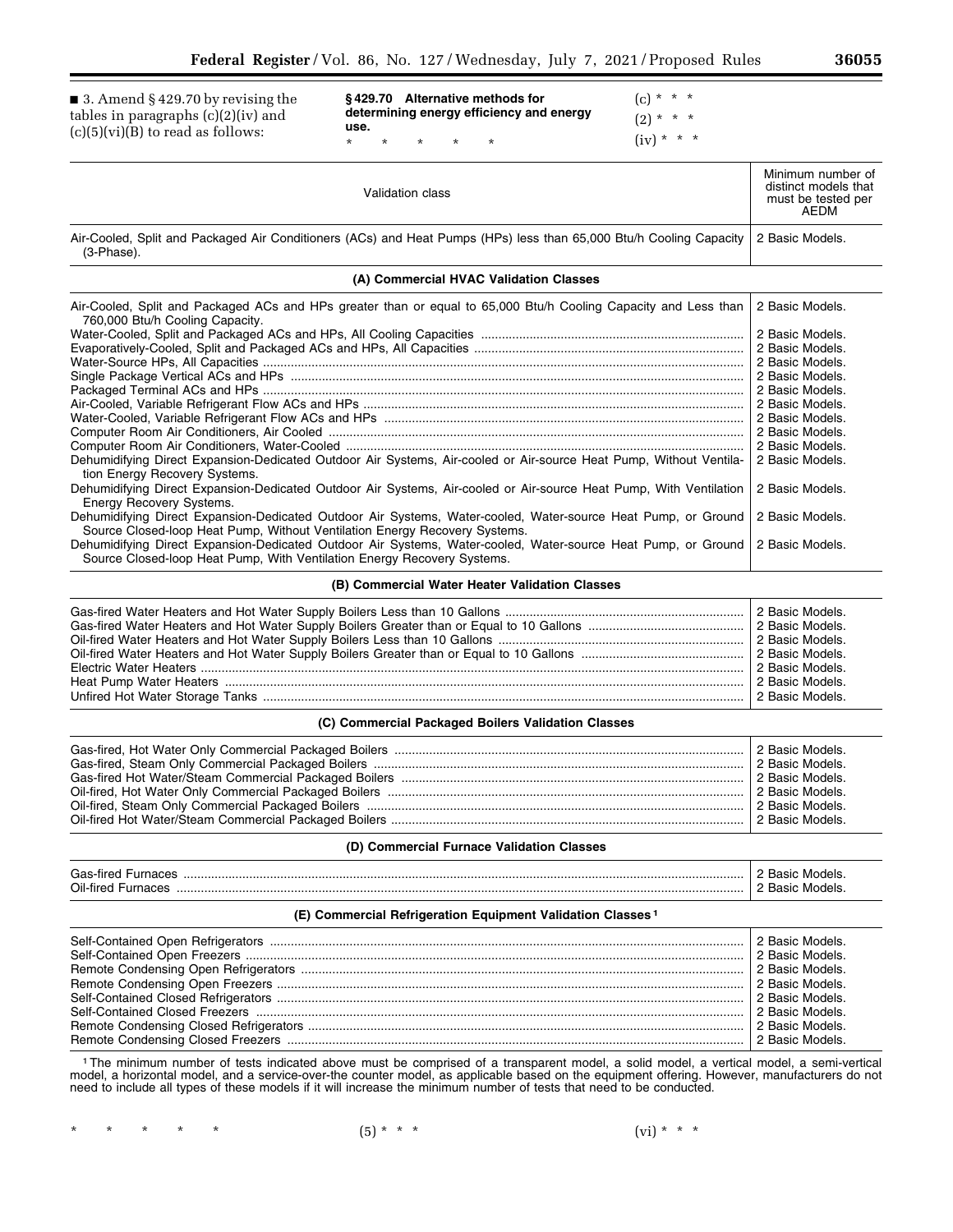$(B) * * * *$ 

| Equipment                                                                                                                                          | Metric                                                                             | Applicable<br>tolerance   |
|----------------------------------------------------------------------------------------------------------------------------------------------------|------------------------------------------------------------------------------------|---------------------------|
|                                                                                                                                                    |                                                                                    | 5% (0.05)                 |
|                                                                                                                                                    |                                                                                    | 5% (0.05)                 |
|                                                                                                                                                    |                                                                                    | 5% (0.05)<br>$10\% (0.1)$ |
|                                                                                                                                                    |                                                                                    | $10\% (0.1)$              |
| Air-Cooled, Split and Packaged ACs and HPs less than 65,000 Btu/h Cooling Ca-<br>pacity (3-Phase).                                                 | Seasonal Energy-Efficiency Ratio                                                   | 5% (0.05)                 |
|                                                                                                                                                    | Heating Season Performance Factor                                                  | 5% (0.05)                 |
|                                                                                                                                                    |                                                                                    | $10\% (0.1)$              |
| Air-Cooled, Split and Packaged ACs and HPs greater than or equal to 65,000 Btu/h<br>Cooling Capacity and Less than 760,000 Btu/h Cooling Capacity. | Energy Efficiency Ratio                                                            | 5% (0.05)                 |
|                                                                                                                                                    | Coefficient of Performance                                                         | 5%                        |
|                                                                                                                                                    | Integrated Energy Efficiency Ratio                                                 | $10\% (0.1)$              |
| Water-Cooled, Split and Packaged ACs and HPs, All Cooling Capacities                                                                               | Energy Efficiency Ratio                                                            | 5% (0.05)                 |
|                                                                                                                                                    | Coefficient of Performance                                                         | 5% (0.05)                 |
|                                                                                                                                                    | Integrated Energy Efficiency Ratio                                                 | $10\% (0.1)$              |
| Evaporatively-Cooled, Split and Packaged ACs and HPs, All Capacities                                                                               |                                                                                    | 5% (0.05)                 |
|                                                                                                                                                    |                                                                                    | 5% (0.05)                 |
|                                                                                                                                                    | Integrated Energy Efficiency Ratio                                                 | $10\% (0.1)$              |
|                                                                                                                                                    |                                                                                    | $5\%$ (0.05)              |
|                                                                                                                                                    | Coefficient of Performance                                                         | 5% (0.05)                 |
|                                                                                                                                                    | Integrated Energy Efficiency Ratio                                                 | $10\% (0.1)$              |
|                                                                                                                                                    |                                                                                    | 5% (0.05)                 |
|                                                                                                                                                    | Coefficient of Performance                                                         | 5% (0.05)                 |
|                                                                                                                                                    |                                                                                    | 5% (0.05)                 |
|                                                                                                                                                    | Coefficient of Performance                                                         | 5% (0.05)                 |
|                                                                                                                                                    |                                                                                    | 5% (0.05)                 |
|                                                                                                                                                    | Coefficient of Performance                                                         | 5% (0.05)                 |
|                                                                                                                                                    | Integrated Energy Efficiency Ratio                                                 | $10\%$ (0.1)              |
|                                                                                                                                                    | Net Sensible Coefficient of Performance<br>Integrated Seasonal Coefficient of Per- | 5% (0.05)                 |
|                                                                                                                                                    | formance 2.                                                                        | $10\% (0.1)$              |
|                                                                                                                                                    | Integrated Seasonal Moisture Removal<br>Efficiency 2.                              | $10\% (0.1)$              |
|                                                                                                                                                    |                                                                                    | 5% (0.05)                 |
|                                                                                                                                                    | Daily Energy Consumption                                                           | 5% (0.05)                 |

\* \* \* \* \*

# **PART 431—ENERGY EFFICIENCY PROGRAM FOR CERTAIN COMMERCIAL AND INDUSTRIAL EQUIPMENT**

■ 4. The authority citation for part 431 continues to read as follows:

**Authority:** 42 U.S.C. 6291–6317; 28 U.S.C. 2461 note.

■ 5. Amend § 431.2 by revising the definition of ''Commercial HVAC & WH product'' to read as follows:

# **§ 431.2 Definitions.**

\* \* \* \* \* *Commercial HVAC & WH product*  means any small, large, or very large commercial package air-conditioning and heating equipment (as defined in § 431.92), packaged terminal air conditioner (as defined in § 431.92), packaged terminal heat pump (as defined in § 431.92), single package vertical air conditioner (as defined in § 431.92), single package vertical heat pump (as defined in § 431.92), computer room air conditioner (as defined in

§ 431.92), variable refrigerant flow multi-split air conditioner (as defined in § 431.92), variable refrigerant flow multi-split heat pump (as defined in § 431.92), direct expansion-dedicated outdoor air system (as defined in § 431.92), commercial packaged boiler (as defined in § 431.82), hot water supply boiler (as defined in § 431.102), commercial warm air furnace (as defined in § 431.72), instantaneous water heater (as defined in § 431.102), storage water heater (as defined in § 431.102), or unfired hot water storage tank (as defined in § 431.102).

\* \* \* \* \*

■ 6. Amend § 431.92 by:

■ a. Revising the definition of "Basic model''; and

■ b. Adding, in alphabetical order, the definitions for ''Dehumidifying direct expansion-dedicated outdoor air system, or DDX–DOAS,'' ''Direct expansiondedicated outdoor air system, or DX– DOAS,'' ''Integrated seasonal coefficient of performance 2, or ISCOP2,'' ''Integrated seasonal moisture removal efficiency 2, or ISMRE2,'' and

''Ventilation energy recovery system, or VERS''.

The revision and additions read as follows:

#### **§ 431.92 Definitions concerning commercial air conditioners and heat pumps.**

\* \* \* \* \* *Basic model* includes:

(1) *Computer room air conditioners*  means all units manufactured by one manufacturer within a single equipment class, having the same primary energy source (*e.g.,* electric or gas), and which have the same or comparably performing compressor(s), heat exchangers, and air moving system(s) that have a common ''nominal'' cooling capacity.

(2) *Dehumidifying direct expansiondedicated outdoor air system* means all units manufactured by one manufacturer, having the same primary energy source (*e.g.,* electric or gas), within a single equipment class; with the same or comparably performing compressor(s), heat exchangers, ventilation energy recovery system(s) (if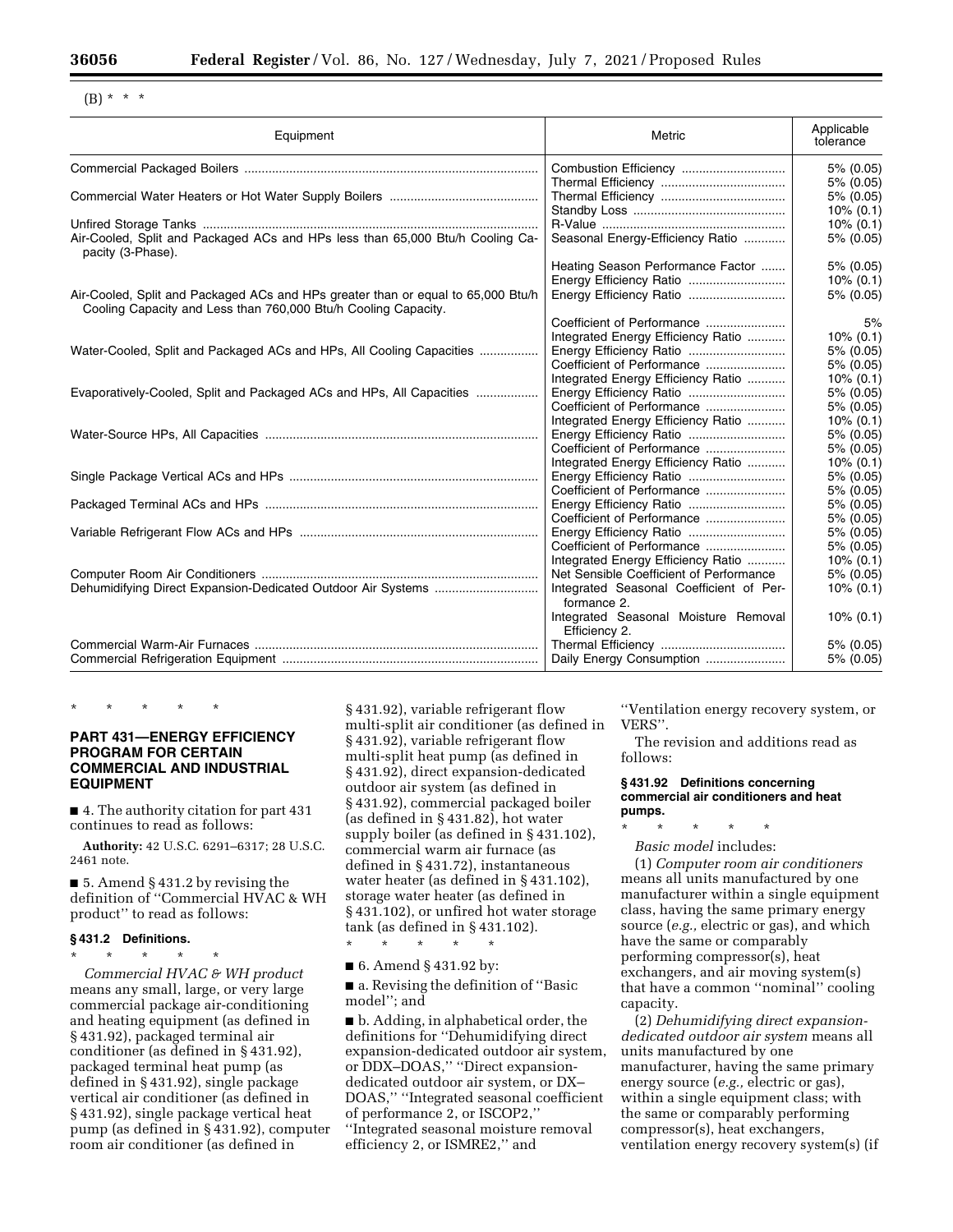present), and air moving system(s) that have a common ''nominal'' moisture removal capacity.

(3) *Packaged terminal air conditioner (PTAC) or packaged terminal heat pump (PTHP)* means all units manufactured by one manufacturer within a single equipment class, having the same primary energy source (*e.g.,*  electric or gas), and which have the same or comparable compressors, same or comparable heat exchangers, and same or comparable air moving systems that have a cooling capacity within 300 Btu/h of one another.

(4) *Single package vertical units*  means all units manufactured by one manufacturer within a single equipment class, having the same primary energy source (*e.g.,* electric or gas), and which have the same or comparably performing compressor(s), heat exchangers, and air moving system(s) that have a rated cooling capacity within 1500 Btu/h of one another.

(5) *Small, large, and very large aircooled or water-cooled commercial package air conditioning and heating equipment* means all units manufactured by one manufacturer within a single equipment class, having the same or comparably performing compressor(s), heat exchangers, and air moving system(s) that have a common "nominal" cooling capacity.

(6) *Small, large, and very large water source heat pump* means all units manufactured by one manufacturer within a single equipment class, having the same primary energy source (*e.g.,*  electric or gas), and which have the same or comparable compressors, same or comparable heat exchangers, and same or comparable ''nominal'' capacity.

(7) *Variable refrigerant flow systems*  means all units manufactured by one manufacturer within a single equipment class, having the same primary energy source (*e.g.,* electric or gas), and which have the same or comparably performing compressor(s) that have a common ''nominal'' cooling capacity and the same heat rejection medium (*e.g.,* air or water) (includes VRF water source heat pumps).

\* \* \* \* \* *Dehumidifying direct expansiondedicated outdoor air system, or DDX– DOAS,* means a direct expansiondedicated outdoor air system that is capable of dehumidifying air to a 55 °F dew point—when operating under Standard Rating Condition A as specified in Table 4 or Table 5 of AHRI 920–2020 (incorporated by reference, see § 431.95) with a barometric pressure of 29.92 in Hg—for any part of the range of airflow rates advertised in manufacturer materials, and has a moisture removal capacity of less than 324 lb/h.

*Direct expansion-dedicated outdoor air system,* or *DX–DOAS,* means a category of small, large, or very large commercial package air-conditioning and heating equipment which is capable of providing ventilation and conditioning of 100-percent outdoor air or marketed in materials (including but not limited to, specification sheets, insert sheets, and online materials) as having such capability.

\* \* \* \* \* *Integrated seasonal coefficient of performance 2,* or *ISCOP2,* means a seasonal weighted-average heating efficiency for heat pump dedicated outdoor air systems, expressed in W/W, as measured according to appendix B of this subpart.

*Integrated seasonal moisture removal efficiency 2,* or *ISMRE2,* means a seasonal weighted average dehumidification efficiency for dedicated outdoor air systems, expressed in lbs. of moisture/kWh, as measured according to appendix B of this subpart.

\* \* \* \* \* *Ventilation energy recovery system,* or *VERS,* means a system that preconditions outdoor ventilation air entering the equipment through direct or indirect thermal and/or moisture exchange with the exhaust air, which is defined as the building air being exhausted to the outside from the equipment.

\* \* \* \* \* ■ 7. Section 431.95 is amended by: ■ a. Revising paragraph (a) and the introductory text to paragraph (b); ■ b. Redesignating paragraphs (b)(6) and (7) as (b)(8) and (9);

■ c. Adding new paragraphs (b)(6) and (7);

■ d. Revising the introductory text to paragraph (c) and paragraph (c)(2); ■ e. Redesignating paragraphs (c)(3) and (4) as (c)(5) and (6); and

■ f. Adding new paragraphs (c)(3) and  $(4)$ , and paragraph  $(c)(7)$ .

The revisions and additions read as follows:

#### **§ 431.95 Materials incorporated by reference.**

(a) Certain material is incorporated by reference into this subpart with the approval of the Director of the Federal Register in accordance with 5 U.S.C. 552(a) and 1 CFR part 51. To enforce any edition other than that specified in this section, DOE must publish a document in the **Federal Register** and

the material must be available to the public. All approved material is available for inspection at the U.S. Department of Energy, Office of Energy Efficiency and Renewable Energy, Building Technologies Program, 6th Floor, 950 L'Enfant Plaza SW, Washington, DC 20024, (202) 586–1445, or go to: *[www.energy.gov/eere/](http://www.energy.gov/eere/buildings/appliance-and-equipment-standards-program)  [buildings/appliance-and-equipment](http://www.energy.gov/eere/buildings/appliance-and-equipment-standards-program)[standards-program,](http://www.energy.gov/eere/buildings/appliance-and-equipment-standards-program)* and may be obtained from the other sources in this section. It is also available for inspection at the National Archives and Records Administration (NARA). For information on the availability of this material at NARA, email: *[fedreg.legal@](mailto:fedreg.legal@nara.gov) [nara.gov,](mailto:fedreg.legal@nara.gov)* or go to: *[www.archives.gov/](http://www.archives.gov/federal-register/cfr/ibr-locations.html) [federal-register/cfr/ibr-locations.html.](http://www.archives.gov/federal-register/cfr/ibr-locations.html)* 

(b) *AHRI.* Air-Conditioning, Heating, and Refrigeration Institute, 2311 Wilson Blvd., Suite 400, Arlington, VA 22201, (703) 524–8800, or go to: *[www.ahrinet.org.](http://www.ahrinet.org)* 

\* \* \* \* \* (6) AHRI Standard 920–2020 (I–P), (''AHRI 920–2020''), ''2020 Standard for Performance Rating of *DX-Dedicated Outdoor Air System Units,*'' approved February 4, 2020, IBR approved for appendix B to this subpart.

(7) AHRI Standard 1060–2018, (''ANSI/AHRI 1060–2018''), ''2018 Standard for *Performance Rating of Airto-Air Exchangers for Energy Recovery Ventilation Equipment,*'' approved 2018, (ANSI/AHRI 1060–2018), IBR approved for appendix B to this subpart.

(c) *ASHRAE.* American Society of Heating, Refrigerating and Air-Conditioning Engineers, 180 Technology Parkway, Peachtree Corners, Georgia 30092, (404) 636–8400, or go to: *[www.ashrae.org.](http://www.ashrae.org)* 

\* \* \* \* \* (2) ANSI/ASHRAE Standard 37–2009, (''ANSI/ASHRAE 37'' or ''ANSI/ ASHRAE 37–2009''), ''Methods of Testing for Rating Electrically Driven Unitary Air-Conditioning and Heat Pump Equipment,'' ASHRAE approved June 24, 2009, IBR approved for § 431.96 and appendices A and B to this subpart.

(3) ANSI/ASHRAE Standard 41.1– 2013, (''ANSI/ASHRAE 41.1–2013''), ''Standard Method for Temperature Measurement,'' ANSI approved January 30, 2013, IBR approved for appendix B to this subpart.

(4) ANSI/ASHRAE Standard 41.6– 2014, (''ANSI/ASHRAE 41.6–2014''), ''Standard Method for Humidity Measurement,'' ANSI approved July 3, 2014, IBR approved for appendix B to this subpart.

\* \* \* \* \*

(7) ANSI/ASHRAE Standard 198– 2013, (''ANSI/ASHRAE 198–2013''),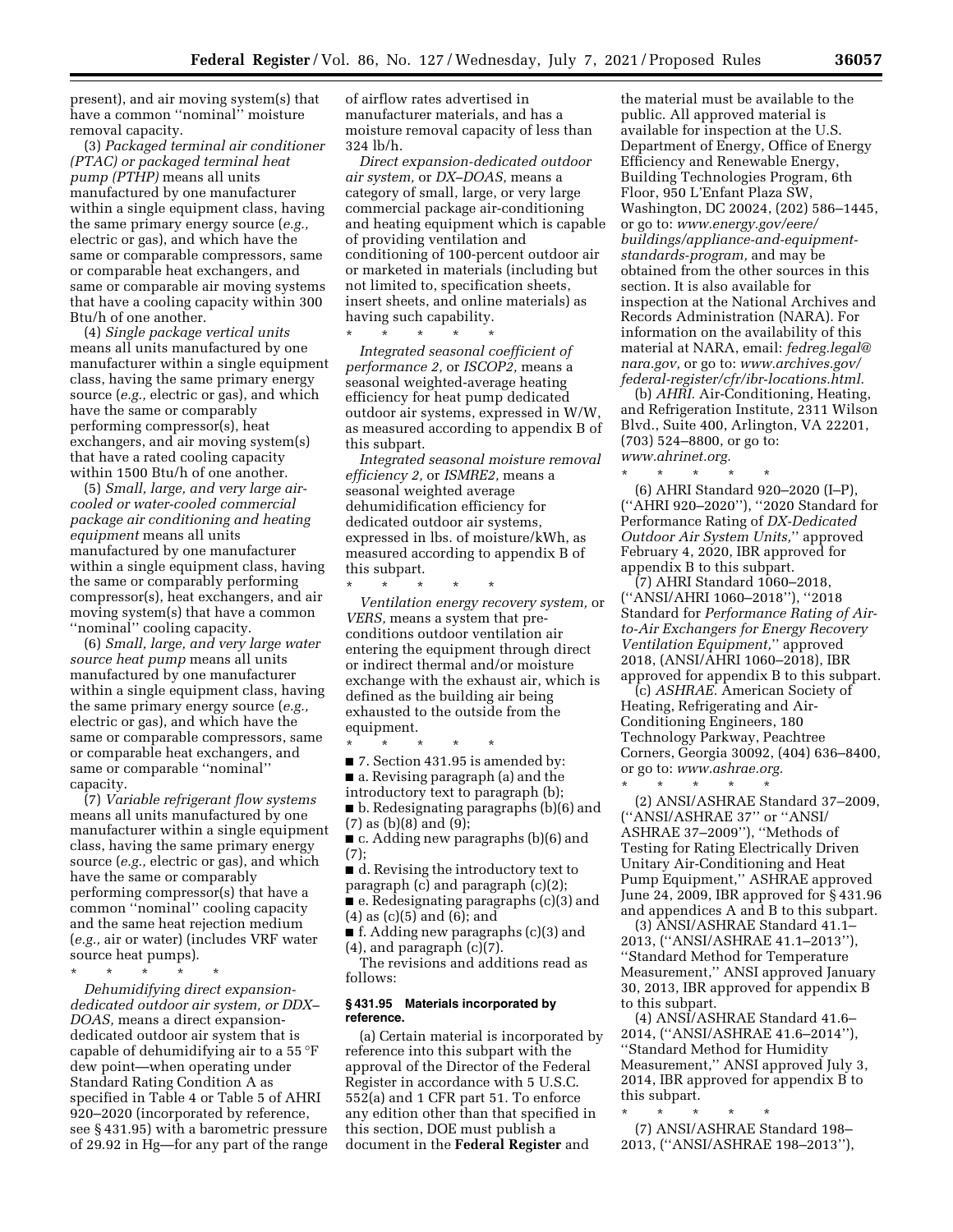Ξ

''Method of Test for Rating DX-Dedicated Outdoor Air Systems for Moisture Removal Capacity and Moisture Removal Efficiency,'' approved by ANSI on January 30, 2013, IBR approved for appendix B to this subpart.

\* \* \* \* \* ■ 8. Amend § 431.96 by:

■ a. Revising paragraph (a) and Table 1 in paragraph (b)(2); and

■ b. Designating the table in paragraph (d) as Table 2 to paragraph (d). The revisions read as follows:

**§ 431.96 Uniform test method for the measurement of energy efficiency of commercial air conditioners and heat pumps.** 

(a) *Scope.* This section contains test procedures for measuring, pursuant to EPCA, the energy efficiency of any small, large, or very large commercial

package air-conditioning and heating equipment, packaged terminal air conditioners and packaged terminal heat pumps, computer room air conditioners, variable refrigerant flow systems, single package vertical air conditioners and single package vertical heat pumps, and dehumidifying direct expansion-dedicated outdoor air systems.

(b) \* \* \*

 $(2) * * * *$ 

# TABLE 1 TO PARAGRAPH (b)—TEST PROCEDURES FOR COMMERCIAL AIR CONDITIONERS AND HEAT PUMPS

| Equipment type                                                                                 | Category                                                       | Cooling capacity or<br>moisture removal<br>capacity          | Energy efficiency<br>descriptor | Use tests, conditions,<br>and procedures <sup>1</sup> in                     | Additional test<br>procedure provisions<br>as indicated in the<br>listed paragraphs of<br>this section |
|------------------------------------------------------------------------------------------------|----------------------------------------------------------------|--------------------------------------------------------------|---------------------------------|------------------------------------------------------------------------------|--------------------------------------------------------------------------------------------------------|
| <b>Small Commercial</b><br>Package Air-Condi-<br>tioning and Heating<br>Equipment.             | Air-Cooled, 3-Phase,<br>AC and HP.                             | <65.000 Btu/h                                                | SEER and HSPF                   | AHRI 210/240-2008<br>(omit section 6.5).                                     | Paragraphs (c) and<br>(e).                                                                             |
|                                                                                                | Air-Cooled AC and<br>HP.<br>Water-Cooled and<br>Evaporatively- | $\geq$ 65,000 Btu/h and<br><135,000 Btu/h.<br><65,000 Btu/h  | EER, IEER, and COP<br>EER       | Appendix A to this<br>subpart.<br>AHRI 210/240-2008<br>(omit section 6.5).   | None.<br>Paragraphs (c) and<br>(e).                                                                    |
|                                                                                                | Cooled AC.<br>Water-Source HP                                  | $\geq$ 65,000 Btu/h and<br><135,000 Btu/h.<br><135,000 Btu/h | EER<br>EER and COP              | AHRI 340/360-2007<br>(omit section 6.3).<br>ISO Standard 13256-              | Paragraphs (c) and<br>(e).<br>Paragraph (e).                                                           |
| Large Commercial<br>Package Air-Condi-<br>tioning and Heating                                  | Air-Cooled AC and<br>HP.                                       | $\geq$ 135,000 Btu/h and<br><240,000 Btu/h.                  | EER, IEER and COP               | 1 (1998).<br>Appendix A to this<br>subpart.                                  | None.                                                                                                  |
| Equipment.                                                                                     | Water-Cooled and<br>Evaporatively-<br>Cooled AC.               | ≥135,000 Btu/h and<br><240,000 Btu/h.                        | EER                             | AHRI 340/360-2007<br>(omit section 6.3).                                     | Paragraphs (c) and<br>(e).                                                                             |
| Very Large Commer-<br>cial Package Air-<br>Conditioning and<br>Heating Equipment.              | Air-Cooled AC and<br>HP.                                       | $\geq$ 240,000 Btu/h and<br><760,000 Btu/h.                  | EER, IEER and COP               | Appendix A to this<br>subpart.                                               | None.                                                                                                  |
|                                                                                                | Water-Cooled and<br>Evaporatively-<br>Cooled AC.               | $\geq$ 240,000 Btu/h and<br><760,000 Btu/h.                  | EER                             | AHRI 340/360-2007<br>(omit section 6.3).                                     | Paragraphs (c) and<br>(e).                                                                             |
| Packaged Terminal Air<br>Conditioners and<br>Heat Pumps.                                       | AC and HP                                                      | <760,000 Btu/h                                               | EER and COP                     | Paragraph (g) of this<br>section.                                            | Paragraphs (c), (e),<br>and $(g)$ .                                                                    |
| Computer Room Air<br>Conditioners.                                                             | AC                                                             | <65,000 Btu/h<br>$\geq$ 65,000 Btu/h and                     | SCOP<br>SCOP                    | ASHRAE 127-2007<br>(omit section 5.11).<br>ASHRAE 127-2007                   | Paragraphs (c) and<br>(e).<br>Paragraphs (c) and                                                       |
| Variable Refrigerant<br>Flow Multi-split Sys-<br>tems.                                         | AC                                                             | <760,000 Btu/h.<br><65,000 Btu/h (3-<br>phase).              | SEER                            | (omit section 5.11).<br>AHRI 1230-2010<br>(omit sections 5.1.2)<br>and 6.6). | (e).<br>Paragraphs (c), (d),<br>$(e)$ , and $(f)$ .                                                    |
|                                                                                                |                                                                | $\geq$ 65.000 Btu/h and<br><760,000 Btu/h.                   | EER                             | AHRI 1230-2010<br>(omit sections 5.1.2)<br>and $6.6$ ).                      | Paragraphs (c), (d),<br>(e), and (f).                                                                  |
| Variable Refrigerant<br>Flow Multi-split Sys-<br>tems, Air-cooled.                             | HP                                                             | <65,000 Btu/h (3-<br>phase).                                 | SEER and HSPF                   | AHRI 1230-2010<br>(omit sections 5.1.2)<br>and $6.6$ ).                      | Paragraphs (c), (d),<br>$(e)$ , and $(f)$ .                                                            |
|                                                                                                |                                                                | $\geq$ 65,000 Btu/h and<br><760,000 Btu/h.                   | EER and COP    AHRI 1230-2010   | (omit sections 5.1.2)<br>and 6.6).                                           | Paragraphs (c), (d),<br>(e), and (f).                                                                  |
| Variable Refrigerant<br>Flow Multi-split Sys-<br>tems, Water-source.                           | <b>HP</b>                                                      | <760,000 Btu/h                                               | EER and COP                     | AHRI 1230-2010<br>(omit sections 5.1.2)<br>and $6.6$ ).                      | Paragraphs (c), (d),<br>$(e)$ , and $(f)$ .                                                            |
| Single Package<br>Vertical Air Condi-<br>tioners and Single<br>Package Vertical<br>Heat Pumps. | AC and HP                                                      | <760,000 Btu/h                                               | EER and COP                     | AHRI 390-2003 (omit<br>section 6.4).                                         | Paragraphs (c) and<br>(e).                                                                             |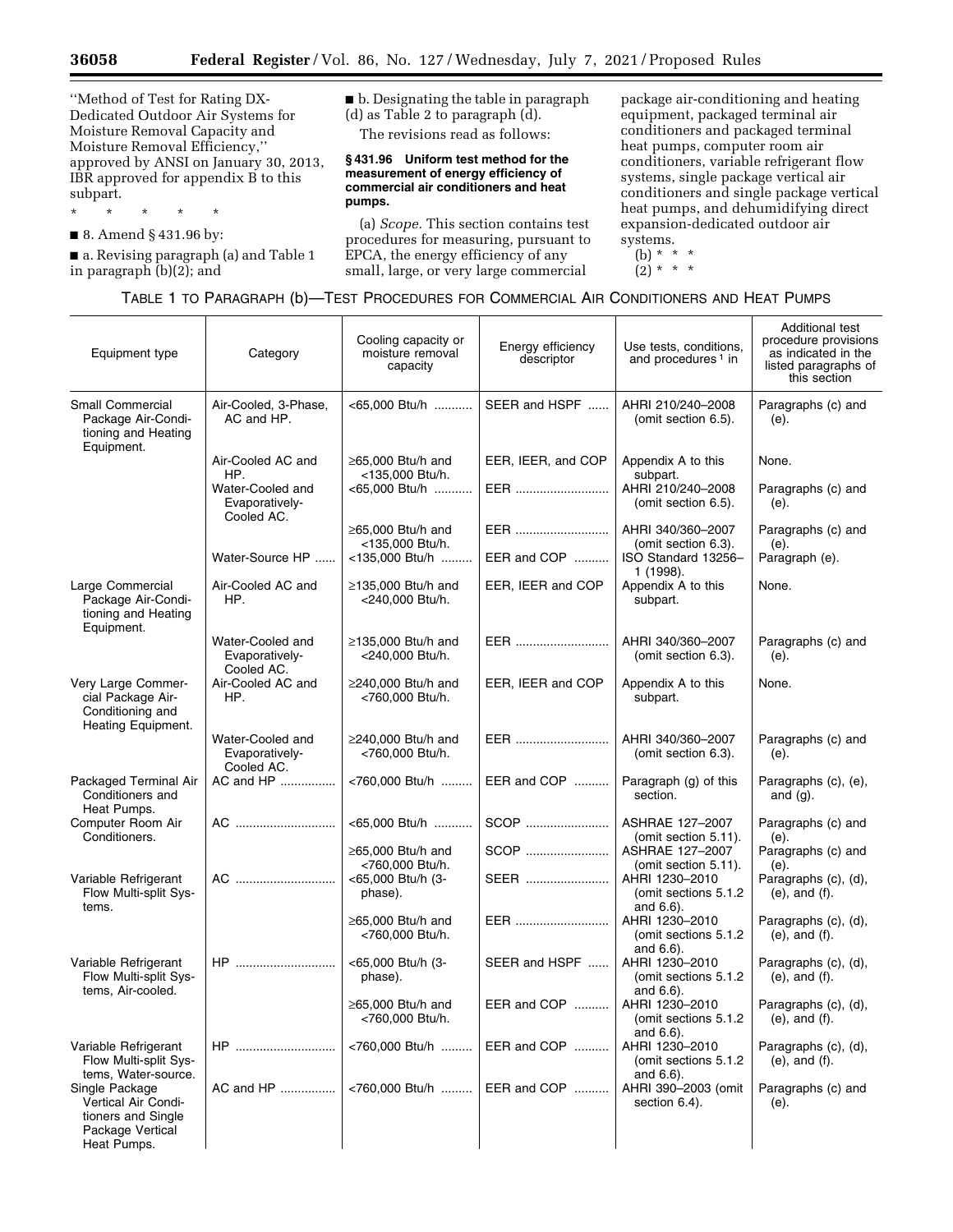TABLE 1 TO PARAGRAPH (b)—TEST PROCEDURES FOR COMMERCIAL AIR CONDITIONERS AND HEAT PUMPS—Continued

| Equipment type                                                           | Category | Cooling capacity or<br>moisture removal<br>capacity | Energy efficiency<br>descriptor | Use tests, conditions,<br>and procedures <sup>1</sup> in | Additional test<br>procedure provisions<br>as indicated in the<br>listed paragraphs of<br>this section |
|--------------------------------------------------------------------------|----------|-----------------------------------------------------|---------------------------------|----------------------------------------------------------|--------------------------------------------------------------------------------------------------------|
| Dehumidifying Direct<br>Expansion-Dedi-<br>cated Outdoor Air<br>Systems. | All      | <324 lbs. of moisture<br>removal/hr.                | ISMRE2 and ISCOP2               | Appendix B of this<br>subpart.                           | None.                                                                                                  |

1 Incorporated by reference; see § 431.95.

2 Moisture removal capacity is determined according to appendix B of this subpart.

\* \* \* \* \* ■ 9. Add Appendix B to subpart F of part 431 to read as follows:

### **Appendix B to Subpart F of Part 431— Uniform Test Method for Measuring the Energy Consumption of Dehumidifying Direct Expansion-Dedicated Outdoor Air Systems**

*Note:* Beginning [date 360 days after publication of a test procedure final rule], representations with respect to energy use or efficiency of dehumidifying direct expansion-dedicated outdoor air systems must be based on testing conducted in accordance with this appendix. Manufacturers may elect to use this appendix early.

*1. Referenced materials.* 

*1.1. Incorporation by reference.*  DOE incorporated by reference in § 431.95, the entire standard for AHRI 920–2020, ANSI/AHRI 1060–2018; ANSI/ASHRAE 37– 2009, ANSI/ASHRAE 41.1–2013, ANSI/ ASHRAE 41.6–2014, and ANSI/ASHRAE 198–2013. However, only enumerated provisions of AHRI 920–2020, ANSI/ ASHRAE 37–2009, ANSI/ASHRAE 41.6– 2014, and ANSI/ASHRAE 198–2013, as set forth in paragraphs (a) through (d) of this section are applicable. To the extent there is a conflict between the terms or provisions of a referenced industry standard and the CFR, the CFR provisions control.

(a) AHRI 920–2020:

(i) Section 3—Definitions, as specified in section 2.2.1(a) of this appendix;

(ii) Section 5—Test Requirements, as specified in section  $2.2.1(b)$  of this appendix;

(iii) Section 6—Rating Requirements, as specified in section 2.2.1(c) of this appendix, omitting section 6.1.2 (but retaining sections

6.1.2.1–6.1.2.8) and 6.6.1;

(iv) Section 11—Symbols and Subscripts, as specified in section 2.2.1(d) of this appendix;

(v) Appendix A—References—Normative, as specified in section 2.2.1(e) of this appendix;

(vi) Appendix C—ANSI/ASHRAE Standard 198 and ANSI/ASHRAE Standard 37 Additions, Clarifications and Exceptions— Normative, as specified in section 2.2.1(f) of this appendix, and

(vii) Appendix F—Unit Configuration for Standard Efficiency Determination— Normative, as specified in section 2.2.1(g) of this appendix.

(b) ANSI/ASHRAE 37–2009:

(i) Section 5.1—Temperature Measuring Instruments (excluding sections 5.1.1 and 5.1.2), as specified in sections 2.2.1(b) and (f) of this appendix;

(ii) Section 5.2—Refrigerant, Liquid, and Barometric Pressure Measuring Instruments, as specified in section 2.2.1(b) of this appendix;

(iii) Sections 5.3—Air Differential Pressure and Airflow Measurements, as specified in section 2.2.1(b) of this appendix;

(iv) Sections  $5.5(b)$ —Volatile Refrigerant Measurement, as specified in section 2.2.1(b) of this appendix;

(v) Section 6.1—Enthalpy Apparatus (excluding  $6.1.1$  and  $6.1.\overline{3}$  through  $6.1.\overline{6}$ ), as specified in section 2.2.1(b) of this appendix;

(vi) Section 6.2—Nozzle Airflow Measuring Apparatus, as specified in section 2.2.1(b) of this appendix;

(vii) Section 6.3—Nozzles, as specified in section 2.2.1(b) of this appendix;

(viii) Section 6.4—External Static Pressure Measurements, as specified in section 2.2.1(b) of this appendix;

(ix) Section 6.5—Recommended Practices for Static Pressure Measurements, as specified in section 2.2.1(f) of this appendix;

(x) Section 7.3—Indoor and Outdoor Air Enthalpy Methods, as specified in section 2.2.1(f) of this appendix;

(xi) Section 7.4—Compressor Calibration Method, as specified in section 2.2.1(f) of this appendix;

(xii) Section 7.5—Refrigerant Enthalpy Method, as specified in section 2.2.1(f) of this appendix;

(xiii) Section 7.6—Outdoor Liquid Coil Method, as specified in section 2.2.1(f) of this appendix;

(xiv) Section 7.7—Airflow Rate

Measurement (excluding sections 7.7.1.2,

7.7.3, and 7.7.4), as specified in section

2.2.1(b) of this appendix;

(xv) Table 1—Applicable Test Methods, as specified in section 2.2.1(f) of this appendix; (xvi) Section 8.6—Additional

Requirements for the Outdoor Air Enthalpy Method, as specified in section 2.2.1(f) of this appendix;

(xvii) Table 2b—Test Tolerances (I–P Units), as specified in sections 2.2.1(c) and 2.2(f) of this appendix; and

(xviii) Errata sheet issued on October 3, 2016, as specified in section 2.2.1(f) of this appendix.

(c) ANSI/ASHRAE 41.6–2014:

(i) Section 4—Classifications, as specified in section 2.2.1(f) of this appendix;

(ii) Section 5—Requirements, as specified in section 2.2.1(f) of this appendix;

(iii) Section 6—Instruments and Calibration, as specified in section 2.2.1(f) of

this appendix;

(iv) Section 7.1—Standard Method Using the Cooled-Surface Condensation Hygrometer as specified in section 2.2.1(f) of this appendix; and

(v) Section 7.4—Electronic and Other Humidity Instruments. as specified in section

2.2.1(f) of this appendix.

(d) ANSI/ASHRAE 198–2013:

(i) Section 4.4—Temperature Measuring Instrument, as specified in section 2.2.1(b) of this appendix;

(ii) Section 4.5—Electrical Instruments, as specified in section 2.2.1(b) of this appendix; (iii) Section 4.6—Liquid Flow

Measurement, as specified in section 2.2.1(b) of this appendix;

(iv) Section 4.7—Time and Mass Measurements, as specified in section

2.2.1(b) of this appendix;

(v) Section 6.1—Test Room Requirements, as specified in section 2.2.1(b) of this appendix;

(vi) Section 6.6—Unit Preparation, as specified in section 2.2.1(b) of this appendix;

(vii) Section 7.1—Preparation of the Test Room(s), as specified in section 2.2.1(b) of this appendix;

(viii) Section 7.2—Equipment Installation, as specified in section  $2.2.1(b)$  of this appendix;

(ix) Section 8.2—Equilibrium, as specified in section 2.2.1(b) of this appendix, and

(x) Section 8.4—Test Duration and Measurement Frequency, as specified in

section 2.2.1(b) of this appendix. *1.2. Informational materials*.

DOE refers to the following provision of AHRI 920–2020, for informational purposes only:

(a) Appendix E—Typical Test Unit Installations—Informative, as specified in section 2.2.1(g) of this appendix.

(b) Reserved.

*2. Test Method. 2.1. Capacity.* 

Moisture removal capacity (in pounds per hour) and supply airflow rate (in standard cubic feet per minute) are determined according to AHRI 920–2020 (incorporated by reference; see § 431.95) as specified in section 2.2 of this appendix.

*2.2. Efficiency.* 

2.2.1. Determine the ISMRE2 for all DDX– DOASes and the ISCOP2 for all heat pump